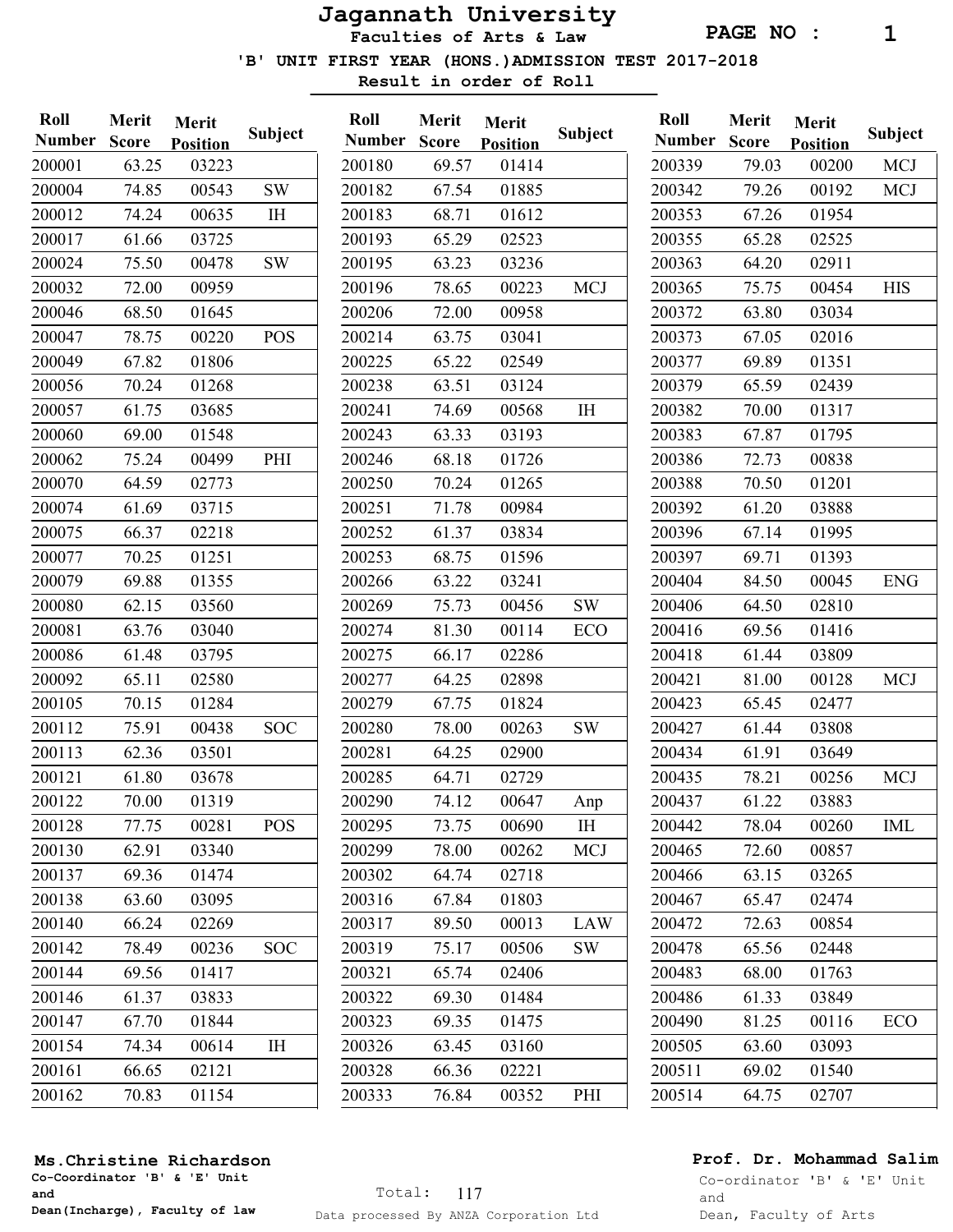PAGE NO : 2

'B' UNIT FIRST YEAR (HONS.)ADMISSION TEST 2017-2018

01710

03466 02673

02425

01022

03389 02841

00694 IS

00362 SOC

00727 Anp

00310 SOC 00370 SW

00261 MCJ

00605 HIS

00328 SOC 00546 SW

00173 MCJ 00121 MCJ

00837 01102 02853

Result in order of Roll

| Roll          | Merit        | Merit           |                | Roll          | Merit        | Merit           |
|---------------|--------------|-----------------|----------------|---------------|--------------|-----------------|
| <b>Number</b> | <b>Score</b> | <b>Position</b> | <b>Subject</b> | <b>Number</b> | <b>Score</b> | <b>Position</b> |
| 200515        | 65.00        | 02628           |                | 200711        | 68.22        | 01710           |
| 200517        | 61.86        | 03659           |                | 200717        | 73.75        | 00694           |
| 200526        | 67.41        | 01918           |                | 200719        | 62.46        | 03466           |
| 200528        | 67.00        | 02034           |                | 200721        | 64.85        | 02673           |
| 200534        | 63.77        | 03039           |                | 200724        | 76.75        | 00362           |
| 200549        | 66.61        | 02132           |                | 200726        | 65.67        | 02425           |
| 200558        | 61.97        | 03625           |                | 200731        | 73.50        | 00727           |
| 200559        | 62.26        | 03529           |                | 200746        | 63.56        | 03108           |
| 200565        | 91.75        | 00002           | <b>LAW</b>     | 200748        | 61.20        | 03886           |
| 200570        | 64.31        | 02875           |                | 200750        | 67.65        | 01858           |
| 200576        | 66.37        | 02216           |                | 200753        | 63.92        | 02996           |
| 200582        | 76.75        | 00365           | <b>BEd</b>     | 200758        | 62.96        | 03323           |
| 200588        | 65.75        | 02400           |                | 200765        | 73.06        | 00784           |
| 200589        | 65.50        | 02459           |                | 200769        | 77.50        | 00310           |
| 200595        | 73.13        | 00779           |                | 200771        | 76.74        | 00370           |
| 200597        | 74.67        | 00572           | IH             | 200772        | 71.58        | 01022           |
| 200606        | 72.25        | 00911           |                | 200782        | 78.04        | 00261           |
| 200613        | 61.70        | 03709           |                | 200792        | 68.50        | 01644           |
| 200626        | 73.51        | 00722           | PHI            | 200798        | 65.81        | 02379           |
| 200631        | 69.94        | 01342           |                | 200799        | 62.22        | 03543           |
| 200635        | 78.75        | 00219           | PAd            | 200801        | 64.17        | 02918           |
| 200640        | 66.61        | 02134           |                | 200808        | 69.75        | 01374           |
| 200645        | 85.25        | 00032           | LAW            | 200811        | 74.41        | 00605           |
| 200648        | 67.00        | 02033           |                | 200813        | 62.71        | 03389           |
| 200655        | 72.49        | 00880           |                | 200816        | 64.43        | 02841           |
| 200659        | 72.11        | 00933           |                | 200817        | 77.25        | 00328           |
| 200660        | 76.86        | 00350           | ΙH             | 200821        | 74.80        | 00546           |
| 200662        | 74.25        | 00629           | PHI            | 200829        | 62.83        | 03361           |
| 200667        | 64.50        | 02813           |                | 200832        | 72.25        | 00908           |
| 200671        | 67.04        | 02020           |                | 200850        | 70.86        | 01151           |
| 200685        | 73.50        | 00731           | PHI            | 200851        | 67.71        | 01838           |
| 200688        | 78.54        | 00226           | <b>LAN</b>     | 200860        | 64.53        | 02791           |
| 200696        | 66.76        | 02085           |                | 200863        | 65.02        | 02607           |
| 200697        | 61.62        | 03745           |                | 200865        | 62.66        | 03410           |
| 200699        | 66.83        | 02074           |                | 200871        | 79.64        | 00173           |
| 200700        | 64.32        | 02869           |                | 200877        | 81.21        | 00121           |
| 200701        | 69.46        | 01448           |                | 200890        | 72.74        | 00837           |
| 200702        | 66.51        | 02153           |                | 200891        | 71.11        | 01102           |
| 200703        | 75.00        | 00526           | <b>HIS</b>     | 200892        | 64.37        | 02853           |
|               |              |                 |                |               |              |                 |

|            | Roll   | Merit        | Merit           |            |
|------------|--------|--------------|-----------------|------------|
| Subject    | Number | <b>Score</b> | <b>Position</b> | Subject    |
|            | 200900 | 68.41        | 01666           |            |
| IS         | 200903 | 67.44        | 01913           |            |
|            | 200905 | 81.34        | 00111           | <b>ECO</b> |
|            | 200907 | 63.95        | 02987           |            |
| <b>SOC</b> | 200910 | 77.49        | 00312           | <b>BAN</b> |
|            | 200912 | 70.25        | 01253           |            |
| Anp        | 200918 | 63.50        | 03126           |            |
|            | 200921 | 65.00        | 02617           |            |
|            | 200926 | 77.50        | 00309           | <b>BAN</b> |
|            | 200928 | 64.82        | 02687           |            |
|            | 200943 | 70.70        | 01179           |            |
|            | 200946 | 63.28        | 03214           |            |
|            | 200953 | 64.15        | 02926           |            |
| <b>SOC</b> | 200957 | 66.85        | 02069           |            |
| <b>SW</b>  | 200960 | 71.00        | 01126           |            |
|            | 200962 | 63.31        | 03200           |            |
| <b>MCJ</b> | 200963 | 70.63        | 01192           |            |
|            | 200968 | 78.75        | 00212           | <b>SOC</b> |
|            | 200982 | 70.17        | 01281           |            |
|            | 200983 | 71.70        | 01008           |            |
|            | 200984 | 61.25        | 03865           |            |
|            | 200986 | 63.54        | 03121           |            |
| <b>HIS</b> | 200990 | 64.61        | 02765           |            |
|            | 200991 | 63.58        | 03105           |            |
|            | 200999 | 77.84        | 00276           | <b>POS</b> |
| <b>SOC</b> | 201007 | 67.07        | 02007           |            |
| <b>SW</b>  | 201011 | 62.04        | 03600           |            |
|            | 201015 | 83.75        | 00056           | <b>ENG</b> |
|            | 201016 | 86.25        | 00026           | <b>LAW</b> |
|            | 201017 | 68.00        | 01757           |            |
|            | 201018 | 62.45        | 03469           |            |
|            | 201020 | 73.25        | 00760           | PHI        |
|            | 201022 | 82.08        | 00092           | ECO        |
|            | 201025 | 77.50        | 00306           | <b>BEd</b> |
| <b>MCJ</b> | 201029 | 65.38        | 02500           |            |
| <b>MCJ</b> | 201030 | 77.39        | 00317           | <b>BEd</b> |
|            | 201035 | 71.25        | 01074           |            |
|            | 201044 | 64.28        | 02881           |            |
|            | 201047 | 62.66        | 03407           |            |
|            |        |              |                 |            |

#### Ms.Christine Richardson

Co-Coordinator 'B' & 'E' Unit and Dean(Incharge), Faculty of law

### Prof. Dr. Mohammad Salim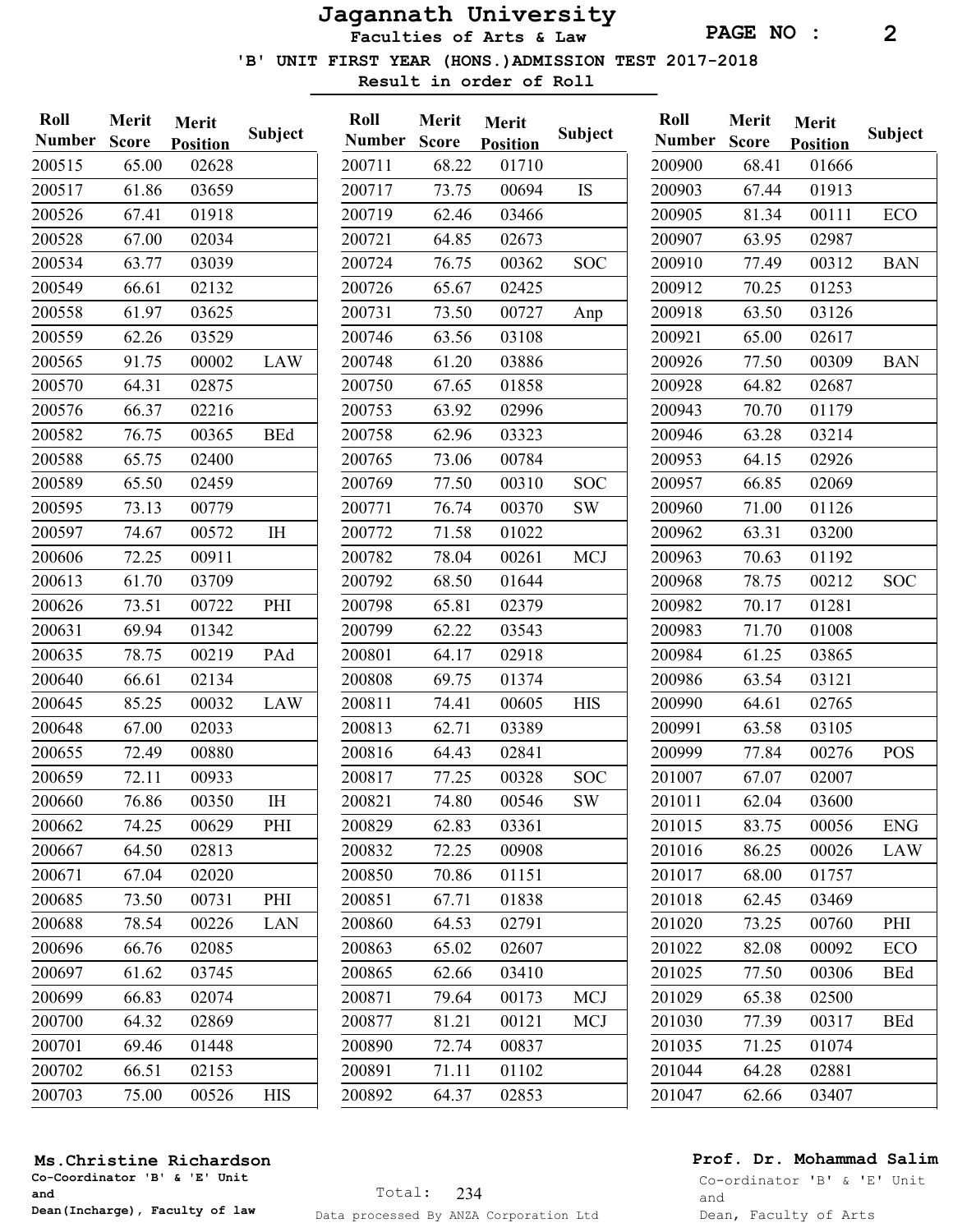PAGE NO : 3

'B' UNIT FIRST YEAR (HONS.)ADMISSION TEST 2017-2018

Result in order of Roll

| Roll<br><b>Number</b> | Merit<br><b>Score</b> | Merit<br><b>Position</b> | Subject    | Roll<br><b>Number</b> | Merit<br><b>Score</b> | Merit<br><b>Position</b> | <b>Subject</b> | Roll<br><b>Number</b> | Merit<br><b>Score</b> | Merit<br><b>Position</b> | <b>Subject</b> |
|-----------------------|-----------------------|--------------------------|------------|-----------------------|-----------------------|--------------------------|----------------|-----------------------|-----------------------|--------------------------|----------------|
| 201059                | 65.19                 | 02560                    |            | 201240                | 73.75                 | 00692                    | $\rm I \rm H$  | 201452                | 69.00                 | 01552                    |                |
| 201062                | 65.20                 | 02559                    |            | 201243                | 69.73                 | 01390                    |                | 201456                | 69.75                 | 01382                    |                |
| 201064                | 61.60                 | 03752                    |            | 201247                | 67.36                 | 01934                    |                | 201461                | 65.00                 | 02623                    |                |
| 201067                | 63.21                 | 03242                    |            | 201255                | 71.31                 | 01067                    |                | 201472                | 67.84                 | 01802                    |                |
| 201071                | 64.69                 | 02739                    |            | 201256                | 66.60                 | 02136                    |                | 201473                | 77.00                 | 00342                    | <b>SOC</b>     |
| 201072                | 61.50                 | 03789                    |            | 201260                | 61.65                 | 03729                    |                | 201477                | 62.97                 | 03318                    |                |
| 201076                | 71.50                 | 01039                    |            | 201263                | 71.86                 | 00974                    |                | 201482                | 65.00                 | 02627                    |                |
| 201083                | 66.66                 | 02120                    |            | 201278                | 64.69                 | 02736                    |                | 201493                | 65.52                 | 02458                    |                |
| 201086                | 67.07                 | 02009                    |            | 201282                | 65.95                 | 02346                    |                | 201496                | 64.83                 | 02683                    |                |
| 201097                | 69.24                 | 01498                    |            | 201303                | 69.65                 | 01404                    |                | 201500                | 65.31                 | 02518                    |                |
| 201099                | 72.50                 | 00871                    |            | 201305                | 72.15                 | 00928                    |                | 201508                | 66.24                 | 02264                    |                |
| 201101                | 80.81                 | 00134                    | <b>BAN</b> | 201310                | 70.45                 | 01215                    |                | 201534                | 71.61                 | 01018                    |                |
| 201109                | 61.25                 | 03868                    |            | 201314                | 63.04                 | 03292                    |                | 201535                | 63.33                 | 03191                    |                |
| 201118                | 76.25                 | 00407                    | <b>SOC</b> | 201320                | 70.06                 | 01304                    |                | 201540                | 65.55                 | 02451                    |                |
| 201125                | 61.75                 | 03692                    |            | 201330                | 68.69                 | 01618                    |                | 201543                | 66.21                 | 02276                    |                |
| 201141                | 63.40                 | 03178                    |            | 201334                | 64.67                 | 02743                    |                | 201544                | 74.89                 | 00539                    | <b>SW</b>      |
| 201145                | 64.96                 | 02637                    |            | 201343                | 61.46                 | 03804                    |                | 201548                | 75.12                 | 00509                    | Anp            |
| 201150                | 66.79                 | 02079                    |            | 201344                | 69.54                 | 01419                    |                | 201549                | 61.43                 | 03811                    |                |
| 201153                | 75.75                 | 00455                    | <b>HIS</b> | 201345                | 69.54                 | 01420                    |                | 201555                | 73.74                 | 00697                    | PHI            |
| 201157                | 63.20                 | 03248                    |            | 201346                | 62.69                 | 03395                    |                | 201564                | 61.33                 | 03848                    |                |
| 201160                | 76.64                 | 00378                    | $I\!H$     | 201351                | 61.86                 | 03661                    |                | 201566                | 64.43                 | 02839                    |                |
| 201165                | 61.60                 | 03754                    |            | 201361                | 66.24                 | 02267                    |                | 201586                | 61.65                 | 03732                    |                |
| 201167                | 67.34                 | 01938                    |            | 201362                | 67.71                 | 01840                    |                | 201587                | 64.05                 | 02951                    |                |
| 201169                | 66.61                 | 02131                    |            | 201372                | 75.05                 | 00515                    | <b>IML</b>     | 201589                | 64.18                 | 02917                    |                |
| 201171                | 77.91                 | 00275                    | <b>POS</b> | 201374                | 65.68                 | 02424                    |                | 201595                | 61.50                 | 03785                    |                |
| 201172                | 66.65                 | 02123                    |            | 201380                | 66.25                 | 02247                    |                | 201597                | 71.04                 | 01118                    |                |
| 201184                | 64.03                 | 02957                    |            | 201390                | 87.50                 | 00018                    | <b>LAW</b>     | 201598                | 62.06                 | 03589                    |                |
| 201187                | 65.84                 | 02372                    |            | 201392                | 65.00                 | 02618                    |                | 201604                | 84.00                 | 00050                    | ECO            |
| 201189                | 65.82                 | 02376                    |            | 201395                | 65.09                 | 02586                    |                | 201610                | 61.31                 | 03857                    |                |
| 201191                | 72.02                 | 00947                    |            | 201398                | 63.55                 | 03115                    |                | 201615                | 62.09                 | 03579                    |                |
| 201198                | 71.23                 | 01086                    |            | 201400                | 61.57                 | 03763                    |                | 201620                | 67.64                 | 01862                    |                |
| 201201                | 72.75                 | 00832                    |            | 201402                | 62.80                 | 03365                    |                | 201628                | 87.50                 | 00017                    | ECO            |
| 201205                | 65.19                 | 02562                    |            | 201411                | 79.22                 | 00197                    | <b>MCJ</b>     | 201647                | 70.00                 | 01325                    |                |
| 201206                | 70.08                 | 01300                    |            | 201413                | 72.75                 | 00824                    |                | 201652                | 70.69                 | 01181                    |                |
| 201212                | 77.75                 | 00286                    | <b>MCJ</b> | 201424                | 61.52                 | 03774                    |                | 201655                | 78.29                 | 00245                    | <b>SOC</b>     |
| 201221                | 67.34                 | 01937                    |            | 201435                | 75.81                 | 00445                    | <b>SOC</b>     | 201656                | 74.25                 | 00623                    | IH             |
| 201223                | 65.82                 | 02378                    |            | 201441                | 62.59                 | 03427                    |                | 201659                | 73.04                 | 00787                    |                |
| 201229                | 66.80                 | 02078                    |            | 201445                | 67.51                 | 01890                    |                | 201675                | 67.00                 | 02029                    |                |
| 201232                | 66.75                 | 02091                    |            | 201451                | 81.19                 | 00123                    | PAd            | 201681                | 77.00                 | 00340                    | <b>BEd</b>     |

Ms.Christine Richardson

Co-Coordinator 'B' & 'E' Unit and Dean(Incharge), Faculty of law

## Prof. Dr. Mohammad Salim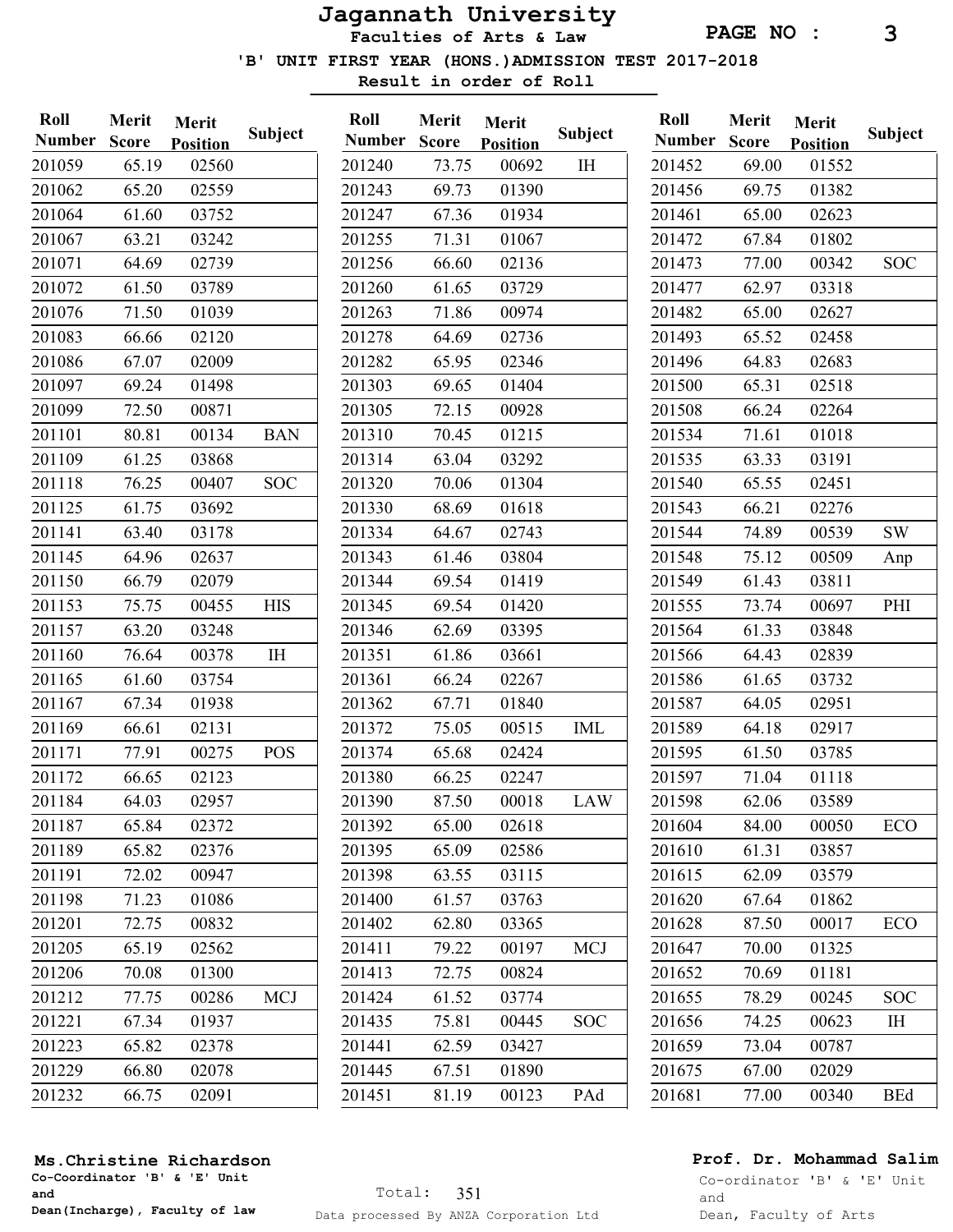PAGE NO : 4

'B' UNIT FIRST YEAR (HONS.)ADMISSION TEST 2017-2018

Result in order of Roll

| 67.33<br>01940<br>63.30<br>202091<br>69.89<br>201685<br>201924<br>03210<br>01352<br>201697<br>61.93<br>66.40<br>02201<br>202092<br>03636<br>201925<br>63.05<br>03288<br>201698<br>73.20<br>00770<br>IS<br>201927<br>61.72<br>03701<br>202094<br>61.81<br>03673<br>201700<br>00960<br>202097<br>69.16<br>01518<br>72.00<br>201931<br>68.21<br>01713<br>64.55<br>02786<br>63.74<br>03055<br>202099<br>63.19<br>03256<br>201703<br>201934<br>201708<br>65.55<br>02453<br>201936<br>00892<br>202103<br>61.81<br>03675<br>72.40<br>66.36<br>02222<br>202107<br>74.25<br>201718<br>201942<br>68.19<br>01722<br>00625<br>IH<br>202108<br>201727<br>69.75<br>01379<br>201945<br>68.80<br>01585<br>02815<br>64.49<br>201740<br>63.80<br>03035<br>201949<br>01782<br>202113<br>03349<br>67.95<br>62.88<br>202115<br>62.92<br>03336<br>201955<br>72.11<br>00934<br>62.61<br>03419<br>201741<br>63.75<br>202131<br>201747<br>03048<br>201957<br>82.50<br>00081<br>LAN<br>73.90<br>00672<br>I <sub>H</sub><br>201750<br>67.98<br>01773<br>201959<br>87.25<br>00022<br><b>LAW</b><br>202135<br>71.50<br>01029<br>78.43<br>POS<br>202139<br>201754<br>00241<br>201969<br>82.25<br>00084<br>ECO<br>64.95<br>02641<br>201763<br>64.50<br>02803<br>201976<br>63.59<br>03102<br>202140<br>66.25<br>02262<br>00882<br>201766<br>72.46<br>201980<br>68.16<br>01728<br>202145<br>65.77<br>02389<br>201772<br>65.00<br>02616<br>201984<br>62.25<br>03534<br>202146<br>63.41<br>03173<br>201775<br>62.50<br>03447<br>201992<br>202154<br>01127<br>66.41<br>02195<br>71.00<br>202159<br>67.03<br>02024<br>201994<br>62.10<br>03577<br>62.44<br>03478<br>201777<br>201780<br>202170<br>77.54<br>00300<br><b>BAN</b><br>201999<br>68.00<br>01760<br>72.50<br>00878<br>00501<br><b>HIS</b><br>202000<br>202171<br>201781<br>75.22<br>63.50<br>03128<br>63.83<br>03022<br>72.25<br>00910<br>202176<br>78.50<br>201792<br>202004<br>64.65<br>02750<br>00229<br><b>MCJ</b><br>201795<br>74.07<br>00649<br>202006<br>66.25<br>02254<br>202177<br>64.04<br>02955<br>Anp<br>201798<br>66.75<br>02086<br>202007<br>71.25<br>01073<br>202193<br>69.23<br>01502<br>202204<br>201800<br>61.91<br>03647<br>202024<br>66.20<br>02282<br>69.40<br>01464<br>201804<br>68.75<br>01592<br>202033<br>02229<br>202208<br>66.35<br>65.71<br>02411<br>$\rm I\rm H$<br>202217<br>75.75<br>201817<br>74.76<br>00548<br>202034<br>65.43<br>02486<br>00452<br><b>SW</b><br>201823<br>62.19<br>03553<br>202047<br>01759<br>202219<br>68.00<br>74.00<br>00657<br>IS<br>201842<br>81.49<br>00107<br><b>ECO</b><br>202049<br>86.25<br>00027<br><b>ECO</b><br>202220<br>61.50<br>03787<br>201849<br>66.40<br>02198<br>202055<br>02527<br>202226<br>71.17<br>65.27<br>01098<br>201857<br>70.21<br>01272<br>202057<br>72.75<br>00835<br>202227<br>64.79<br>02696<br>201866<br>67.84<br>01804<br>202058<br>74.66<br><b>HIS</b><br>202233<br>61.61<br>00575<br>03747<br>201870<br>69.36<br>01473<br>202059<br>71.90<br>00972<br>202243<br>72.08<br>00938<br>201890<br>81.21<br>PAd<br>00865<br>202250<br>00120<br>202072<br>72.50<br>66.04<br>02323<br>201894<br>202251<br>64.45<br>02834<br>202073<br>70.95<br>01137<br>66.07<br>02317<br>201898<br>61.27<br>202074<br>02129<br>202256<br>03862<br>66.61<br>65.04<br>02604<br>201901<br>69.16<br>01517<br>202076<br>71.19<br>01095<br>202257<br>66.75<br>02099<br>201913<br>61.36<br>03840<br>202080<br>66.25<br>02257<br>202258<br>75.35<br>00491<br><b>HIS</b><br>201914<br>75.75<br>202085<br>202263<br>00453<br>70.89<br>01145<br><b>HIS</b><br>68.07<br>01744<br>201915<br>72.64<br>00853<br>202089<br>82.25<br>202266<br>73.75<br>00086<br><b>MCJ</b><br>00686<br>PHI | Roll<br><b>Number</b> | Merit<br><b>Score</b> | Merit<br><b>Position</b> | Subject | Roll<br><b>Number</b> | Merit<br><b>Score</b> | Merit<br><b>Position</b> | <b>Subject</b> | Roll<br><b>Number</b> | Merit<br><b>Score</b> | Merit<br><b>Position</b> | <b>Subject</b> |
|-----------------------------------------------------------------------------------------------------------------------------------------------------------------------------------------------------------------------------------------------------------------------------------------------------------------------------------------------------------------------------------------------------------------------------------------------------------------------------------------------------------------------------------------------------------------------------------------------------------------------------------------------------------------------------------------------------------------------------------------------------------------------------------------------------------------------------------------------------------------------------------------------------------------------------------------------------------------------------------------------------------------------------------------------------------------------------------------------------------------------------------------------------------------------------------------------------------------------------------------------------------------------------------------------------------------------------------------------------------------------------------------------------------------------------------------------------------------------------------------------------------------------------------------------------------------------------------------------------------------------------------------------------------------------------------------------------------------------------------------------------------------------------------------------------------------------------------------------------------------------------------------------------------------------------------------------------------------------------------------------------------------------------------------------------------------------------------------------------------------------------------------------------------------------------------------------------------------------------------------------------------------------------------------------------------------------------------------------------------------------------------------------------------------------------------------------------------------------------------------------------------------------------------------------------------------------------------------------------------------------------------------------------------------------------------------------------------------------------------------------------------------------------------------------------------------------------------------------------------------------------------------------------------------------------------------------------------------------------------------------------------------------------------------------------------------------------------------------------------------------------------------------------------------------------------------------------------------------------------------------------------------------------------------------------------------------------------------------------------------------------------------------------------------------------------------------------------------------------------------------------------------------------------------------------------------------------------------------------------------------------------------------------------------|-----------------------|-----------------------|--------------------------|---------|-----------------------|-----------------------|--------------------------|----------------|-----------------------|-----------------------|--------------------------|----------------|
|                                                                                                                                                                                                                                                                                                                                                                                                                                                                                                                                                                                                                                                                                                                                                                                                                                                                                                                                                                                                                                                                                                                                                                                                                                                                                                                                                                                                                                                                                                                                                                                                                                                                                                                                                                                                                                                                                                                                                                                                                                                                                                                                                                                                                                                                                                                                                                                                                                                                                                                                                                                                                                                                                                                                                                                                                                                                                                                                                                                                                                                                                                                                                                                                                                                                                                                                                                                                                                                                                                                                                                                                                                                                 |                       |                       |                          |         |                       |                       |                          |                |                       |                       |                          |                |
|                                                                                                                                                                                                                                                                                                                                                                                                                                                                                                                                                                                                                                                                                                                                                                                                                                                                                                                                                                                                                                                                                                                                                                                                                                                                                                                                                                                                                                                                                                                                                                                                                                                                                                                                                                                                                                                                                                                                                                                                                                                                                                                                                                                                                                                                                                                                                                                                                                                                                                                                                                                                                                                                                                                                                                                                                                                                                                                                                                                                                                                                                                                                                                                                                                                                                                                                                                                                                                                                                                                                                                                                                                                                 |                       |                       |                          |         |                       |                       |                          |                |                       |                       |                          |                |
|                                                                                                                                                                                                                                                                                                                                                                                                                                                                                                                                                                                                                                                                                                                                                                                                                                                                                                                                                                                                                                                                                                                                                                                                                                                                                                                                                                                                                                                                                                                                                                                                                                                                                                                                                                                                                                                                                                                                                                                                                                                                                                                                                                                                                                                                                                                                                                                                                                                                                                                                                                                                                                                                                                                                                                                                                                                                                                                                                                                                                                                                                                                                                                                                                                                                                                                                                                                                                                                                                                                                                                                                                                                                 |                       |                       |                          |         |                       |                       |                          |                |                       |                       |                          |                |
|                                                                                                                                                                                                                                                                                                                                                                                                                                                                                                                                                                                                                                                                                                                                                                                                                                                                                                                                                                                                                                                                                                                                                                                                                                                                                                                                                                                                                                                                                                                                                                                                                                                                                                                                                                                                                                                                                                                                                                                                                                                                                                                                                                                                                                                                                                                                                                                                                                                                                                                                                                                                                                                                                                                                                                                                                                                                                                                                                                                                                                                                                                                                                                                                                                                                                                                                                                                                                                                                                                                                                                                                                                                                 |                       |                       |                          |         |                       |                       |                          |                |                       |                       |                          |                |
|                                                                                                                                                                                                                                                                                                                                                                                                                                                                                                                                                                                                                                                                                                                                                                                                                                                                                                                                                                                                                                                                                                                                                                                                                                                                                                                                                                                                                                                                                                                                                                                                                                                                                                                                                                                                                                                                                                                                                                                                                                                                                                                                                                                                                                                                                                                                                                                                                                                                                                                                                                                                                                                                                                                                                                                                                                                                                                                                                                                                                                                                                                                                                                                                                                                                                                                                                                                                                                                                                                                                                                                                                                                                 |                       |                       |                          |         |                       |                       |                          |                |                       |                       |                          |                |
|                                                                                                                                                                                                                                                                                                                                                                                                                                                                                                                                                                                                                                                                                                                                                                                                                                                                                                                                                                                                                                                                                                                                                                                                                                                                                                                                                                                                                                                                                                                                                                                                                                                                                                                                                                                                                                                                                                                                                                                                                                                                                                                                                                                                                                                                                                                                                                                                                                                                                                                                                                                                                                                                                                                                                                                                                                                                                                                                                                                                                                                                                                                                                                                                                                                                                                                                                                                                                                                                                                                                                                                                                                                                 |                       |                       |                          |         |                       |                       |                          |                |                       |                       |                          |                |
|                                                                                                                                                                                                                                                                                                                                                                                                                                                                                                                                                                                                                                                                                                                                                                                                                                                                                                                                                                                                                                                                                                                                                                                                                                                                                                                                                                                                                                                                                                                                                                                                                                                                                                                                                                                                                                                                                                                                                                                                                                                                                                                                                                                                                                                                                                                                                                                                                                                                                                                                                                                                                                                                                                                                                                                                                                                                                                                                                                                                                                                                                                                                                                                                                                                                                                                                                                                                                                                                                                                                                                                                                                                                 |                       |                       |                          |         |                       |                       |                          |                |                       |                       |                          |                |
|                                                                                                                                                                                                                                                                                                                                                                                                                                                                                                                                                                                                                                                                                                                                                                                                                                                                                                                                                                                                                                                                                                                                                                                                                                                                                                                                                                                                                                                                                                                                                                                                                                                                                                                                                                                                                                                                                                                                                                                                                                                                                                                                                                                                                                                                                                                                                                                                                                                                                                                                                                                                                                                                                                                                                                                                                                                                                                                                                                                                                                                                                                                                                                                                                                                                                                                                                                                                                                                                                                                                                                                                                                                                 |                       |                       |                          |         |                       |                       |                          |                |                       |                       |                          |                |
|                                                                                                                                                                                                                                                                                                                                                                                                                                                                                                                                                                                                                                                                                                                                                                                                                                                                                                                                                                                                                                                                                                                                                                                                                                                                                                                                                                                                                                                                                                                                                                                                                                                                                                                                                                                                                                                                                                                                                                                                                                                                                                                                                                                                                                                                                                                                                                                                                                                                                                                                                                                                                                                                                                                                                                                                                                                                                                                                                                                                                                                                                                                                                                                                                                                                                                                                                                                                                                                                                                                                                                                                                                                                 |                       |                       |                          |         |                       |                       |                          |                |                       |                       |                          |                |
|                                                                                                                                                                                                                                                                                                                                                                                                                                                                                                                                                                                                                                                                                                                                                                                                                                                                                                                                                                                                                                                                                                                                                                                                                                                                                                                                                                                                                                                                                                                                                                                                                                                                                                                                                                                                                                                                                                                                                                                                                                                                                                                                                                                                                                                                                                                                                                                                                                                                                                                                                                                                                                                                                                                                                                                                                                                                                                                                                                                                                                                                                                                                                                                                                                                                                                                                                                                                                                                                                                                                                                                                                                                                 |                       |                       |                          |         |                       |                       |                          |                |                       |                       |                          |                |
|                                                                                                                                                                                                                                                                                                                                                                                                                                                                                                                                                                                                                                                                                                                                                                                                                                                                                                                                                                                                                                                                                                                                                                                                                                                                                                                                                                                                                                                                                                                                                                                                                                                                                                                                                                                                                                                                                                                                                                                                                                                                                                                                                                                                                                                                                                                                                                                                                                                                                                                                                                                                                                                                                                                                                                                                                                                                                                                                                                                                                                                                                                                                                                                                                                                                                                                                                                                                                                                                                                                                                                                                                                                                 |                       |                       |                          |         |                       |                       |                          |                |                       |                       |                          |                |
|                                                                                                                                                                                                                                                                                                                                                                                                                                                                                                                                                                                                                                                                                                                                                                                                                                                                                                                                                                                                                                                                                                                                                                                                                                                                                                                                                                                                                                                                                                                                                                                                                                                                                                                                                                                                                                                                                                                                                                                                                                                                                                                                                                                                                                                                                                                                                                                                                                                                                                                                                                                                                                                                                                                                                                                                                                                                                                                                                                                                                                                                                                                                                                                                                                                                                                                                                                                                                                                                                                                                                                                                                                                                 |                       |                       |                          |         |                       |                       |                          |                |                       |                       |                          |                |
|                                                                                                                                                                                                                                                                                                                                                                                                                                                                                                                                                                                                                                                                                                                                                                                                                                                                                                                                                                                                                                                                                                                                                                                                                                                                                                                                                                                                                                                                                                                                                                                                                                                                                                                                                                                                                                                                                                                                                                                                                                                                                                                                                                                                                                                                                                                                                                                                                                                                                                                                                                                                                                                                                                                                                                                                                                                                                                                                                                                                                                                                                                                                                                                                                                                                                                                                                                                                                                                                                                                                                                                                                                                                 |                       |                       |                          |         |                       |                       |                          |                |                       |                       |                          |                |
|                                                                                                                                                                                                                                                                                                                                                                                                                                                                                                                                                                                                                                                                                                                                                                                                                                                                                                                                                                                                                                                                                                                                                                                                                                                                                                                                                                                                                                                                                                                                                                                                                                                                                                                                                                                                                                                                                                                                                                                                                                                                                                                                                                                                                                                                                                                                                                                                                                                                                                                                                                                                                                                                                                                                                                                                                                                                                                                                                                                                                                                                                                                                                                                                                                                                                                                                                                                                                                                                                                                                                                                                                                                                 |                       |                       |                          |         |                       |                       |                          |                |                       |                       |                          |                |
|                                                                                                                                                                                                                                                                                                                                                                                                                                                                                                                                                                                                                                                                                                                                                                                                                                                                                                                                                                                                                                                                                                                                                                                                                                                                                                                                                                                                                                                                                                                                                                                                                                                                                                                                                                                                                                                                                                                                                                                                                                                                                                                                                                                                                                                                                                                                                                                                                                                                                                                                                                                                                                                                                                                                                                                                                                                                                                                                                                                                                                                                                                                                                                                                                                                                                                                                                                                                                                                                                                                                                                                                                                                                 |                       |                       |                          |         |                       |                       |                          |                |                       |                       |                          |                |
|                                                                                                                                                                                                                                                                                                                                                                                                                                                                                                                                                                                                                                                                                                                                                                                                                                                                                                                                                                                                                                                                                                                                                                                                                                                                                                                                                                                                                                                                                                                                                                                                                                                                                                                                                                                                                                                                                                                                                                                                                                                                                                                                                                                                                                                                                                                                                                                                                                                                                                                                                                                                                                                                                                                                                                                                                                                                                                                                                                                                                                                                                                                                                                                                                                                                                                                                                                                                                                                                                                                                                                                                                                                                 |                       |                       |                          |         |                       |                       |                          |                |                       |                       |                          |                |
|                                                                                                                                                                                                                                                                                                                                                                                                                                                                                                                                                                                                                                                                                                                                                                                                                                                                                                                                                                                                                                                                                                                                                                                                                                                                                                                                                                                                                                                                                                                                                                                                                                                                                                                                                                                                                                                                                                                                                                                                                                                                                                                                                                                                                                                                                                                                                                                                                                                                                                                                                                                                                                                                                                                                                                                                                                                                                                                                                                                                                                                                                                                                                                                                                                                                                                                                                                                                                                                                                                                                                                                                                                                                 |                       |                       |                          |         |                       |                       |                          |                |                       |                       |                          |                |
|                                                                                                                                                                                                                                                                                                                                                                                                                                                                                                                                                                                                                                                                                                                                                                                                                                                                                                                                                                                                                                                                                                                                                                                                                                                                                                                                                                                                                                                                                                                                                                                                                                                                                                                                                                                                                                                                                                                                                                                                                                                                                                                                                                                                                                                                                                                                                                                                                                                                                                                                                                                                                                                                                                                                                                                                                                                                                                                                                                                                                                                                                                                                                                                                                                                                                                                                                                                                                                                                                                                                                                                                                                                                 |                       |                       |                          |         |                       |                       |                          |                |                       |                       |                          |                |
|                                                                                                                                                                                                                                                                                                                                                                                                                                                                                                                                                                                                                                                                                                                                                                                                                                                                                                                                                                                                                                                                                                                                                                                                                                                                                                                                                                                                                                                                                                                                                                                                                                                                                                                                                                                                                                                                                                                                                                                                                                                                                                                                                                                                                                                                                                                                                                                                                                                                                                                                                                                                                                                                                                                                                                                                                                                                                                                                                                                                                                                                                                                                                                                                                                                                                                                                                                                                                                                                                                                                                                                                                                                                 |                       |                       |                          |         |                       |                       |                          |                |                       |                       |                          |                |
|                                                                                                                                                                                                                                                                                                                                                                                                                                                                                                                                                                                                                                                                                                                                                                                                                                                                                                                                                                                                                                                                                                                                                                                                                                                                                                                                                                                                                                                                                                                                                                                                                                                                                                                                                                                                                                                                                                                                                                                                                                                                                                                                                                                                                                                                                                                                                                                                                                                                                                                                                                                                                                                                                                                                                                                                                                                                                                                                                                                                                                                                                                                                                                                                                                                                                                                                                                                                                                                                                                                                                                                                                                                                 |                       |                       |                          |         |                       |                       |                          |                |                       |                       |                          |                |
|                                                                                                                                                                                                                                                                                                                                                                                                                                                                                                                                                                                                                                                                                                                                                                                                                                                                                                                                                                                                                                                                                                                                                                                                                                                                                                                                                                                                                                                                                                                                                                                                                                                                                                                                                                                                                                                                                                                                                                                                                                                                                                                                                                                                                                                                                                                                                                                                                                                                                                                                                                                                                                                                                                                                                                                                                                                                                                                                                                                                                                                                                                                                                                                                                                                                                                                                                                                                                                                                                                                                                                                                                                                                 |                       |                       |                          |         |                       |                       |                          |                |                       |                       |                          |                |
|                                                                                                                                                                                                                                                                                                                                                                                                                                                                                                                                                                                                                                                                                                                                                                                                                                                                                                                                                                                                                                                                                                                                                                                                                                                                                                                                                                                                                                                                                                                                                                                                                                                                                                                                                                                                                                                                                                                                                                                                                                                                                                                                                                                                                                                                                                                                                                                                                                                                                                                                                                                                                                                                                                                                                                                                                                                                                                                                                                                                                                                                                                                                                                                                                                                                                                                                                                                                                                                                                                                                                                                                                                                                 |                       |                       |                          |         |                       |                       |                          |                |                       |                       |                          |                |
|                                                                                                                                                                                                                                                                                                                                                                                                                                                                                                                                                                                                                                                                                                                                                                                                                                                                                                                                                                                                                                                                                                                                                                                                                                                                                                                                                                                                                                                                                                                                                                                                                                                                                                                                                                                                                                                                                                                                                                                                                                                                                                                                                                                                                                                                                                                                                                                                                                                                                                                                                                                                                                                                                                                                                                                                                                                                                                                                                                                                                                                                                                                                                                                                                                                                                                                                                                                                                                                                                                                                                                                                                                                                 |                       |                       |                          |         |                       |                       |                          |                |                       |                       |                          |                |
|                                                                                                                                                                                                                                                                                                                                                                                                                                                                                                                                                                                                                                                                                                                                                                                                                                                                                                                                                                                                                                                                                                                                                                                                                                                                                                                                                                                                                                                                                                                                                                                                                                                                                                                                                                                                                                                                                                                                                                                                                                                                                                                                                                                                                                                                                                                                                                                                                                                                                                                                                                                                                                                                                                                                                                                                                                                                                                                                                                                                                                                                                                                                                                                                                                                                                                                                                                                                                                                                                                                                                                                                                                                                 |                       |                       |                          |         |                       |                       |                          |                |                       |                       |                          |                |
|                                                                                                                                                                                                                                                                                                                                                                                                                                                                                                                                                                                                                                                                                                                                                                                                                                                                                                                                                                                                                                                                                                                                                                                                                                                                                                                                                                                                                                                                                                                                                                                                                                                                                                                                                                                                                                                                                                                                                                                                                                                                                                                                                                                                                                                                                                                                                                                                                                                                                                                                                                                                                                                                                                                                                                                                                                                                                                                                                                                                                                                                                                                                                                                                                                                                                                                                                                                                                                                                                                                                                                                                                                                                 |                       |                       |                          |         |                       |                       |                          |                |                       |                       |                          |                |
|                                                                                                                                                                                                                                                                                                                                                                                                                                                                                                                                                                                                                                                                                                                                                                                                                                                                                                                                                                                                                                                                                                                                                                                                                                                                                                                                                                                                                                                                                                                                                                                                                                                                                                                                                                                                                                                                                                                                                                                                                                                                                                                                                                                                                                                                                                                                                                                                                                                                                                                                                                                                                                                                                                                                                                                                                                                                                                                                                                                                                                                                                                                                                                                                                                                                                                                                                                                                                                                                                                                                                                                                                                                                 |                       |                       |                          |         |                       |                       |                          |                |                       |                       |                          |                |
|                                                                                                                                                                                                                                                                                                                                                                                                                                                                                                                                                                                                                                                                                                                                                                                                                                                                                                                                                                                                                                                                                                                                                                                                                                                                                                                                                                                                                                                                                                                                                                                                                                                                                                                                                                                                                                                                                                                                                                                                                                                                                                                                                                                                                                                                                                                                                                                                                                                                                                                                                                                                                                                                                                                                                                                                                                                                                                                                                                                                                                                                                                                                                                                                                                                                                                                                                                                                                                                                                                                                                                                                                                                                 |                       |                       |                          |         |                       |                       |                          |                |                       |                       |                          |                |
|                                                                                                                                                                                                                                                                                                                                                                                                                                                                                                                                                                                                                                                                                                                                                                                                                                                                                                                                                                                                                                                                                                                                                                                                                                                                                                                                                                                                                                                                                                                                                                                                                                                                                                                                                                                                                                                                                                                                                                                                                                                                                                                                                                                                                                                                                                                                                                                                                                                                                                                                                                                                                                                                                                                                                                                                                                                                                                                                                                                                                                                                                                                                                                                                                                                                                                                                                                                                                                                                                                                                                                                                                                                                 |                       |                       |                          |         |                       |                       |                          |                |                       |                       |                          |                |
|                                                                                                                                                                                                                                                                                                                                                                                                                                                                                                                                                                                                                                                                                                                                                                                                                                                                                                                                                                                                                                                                                                                                                                                                                                                                                                                                                                                                                                                                                                                                                                                                                                                                                                                                                                                                                                                                                                                                                                                                                                                                                                                                                                                                                                                                                                                                                                                                                                                                                                                                                                                                                                                                                                                                                                                                                                                                                                                                                                                                                                                                                                                                                                                                                                                                                                                                                                                                                                                                                                                                                                                                                                                                 |                       |                       |                          |         |                       |                       |                          |                |                       |                       |                          |                |
|                                                                                                                                                                                                                                                                                                                                                                                                                                                                                                                                                                                                                                                                                                                                                                                                                                                                                                                                                                                                                                                                                                                                                                                                                                                                                                                                                                                                                                                                                                                                                                                                                                                                                                                                                                                                                                                                                                                                                                                                                                                                                                                                                                                                                                                                                                                                                                                                                                                                                                                                                                                                                                                                                                                                                                                                                                                                                                                                                                                                                                                                                                                                                                                                                                                                                                                                                                                                                                                                                                                                                                                                                                                                 |                       |                       |                          |         |                       |                       |                          |                |                       |                       |                          |                |
|                                                                                                                                                                                                                                                                                                                                                                                                                                                                                                                                                                                                                                                                                                                                                                                                                                                                                                                                                                                                                                                                                                                                                                                                                                                                                                                                                                                                                                                                                                                                                                                                                                                                                                                                                                                                                                                                                                                                                                                                                                                                                                                                                                                                                                                                                                                                                                                                                                                                                                                                                                                                                                                                                                                                                                                                                                                                                                                                                                                                                                                                                                                                                                                                                                                                                                                                                                                                                                                                                                                                                                                                                                                                 |                       |                       |                          |         |                       |                       |                          |                |                       |                       |                          |                |
|                                                                                                                                                                                                                                                                                                                                                                                                                                                                                                                                                                                                                                                                                                                                                                                                                                                                                                                                                                                                                                                                                                                                                                                                                                                                                                                                                                                                                                                                                                                                                                                                                                                                                                                                                                                                                                                                                                                                                                                                                                                                                                                                                                                                                                                                                                                                                                                                                                                                                                                                                                                                                                                                                                                                                                                                                                                                                                                                                                                                                                                                                                                                                                                                                                                                                                                                                                                                                                                                                                                                                                                                                                                                 |                       |                       |                          |         |                       |                       |                          |                |                       |                       |                          |                |
|                                                                                                                                                                                                                                                                                                                                                                                                                                                                                                                                                                                                                                                                                                                                                                                                                                                                                                                                                                                                                                                                                                                                                                                                                                                                                                                                                                                                                                                                                                                                                                                                                                                                                                                                                                                                                                                                                                                                                                                                                                                                                                                                                                                                                                                                                                                                                                                                                                                                                                                                                                                                                                                                                                                                                                                                                                                                                                                                                                                                                                                                                                                                                                                                                                                                                                                                                                                                                                                                                                                                                                                                                                                                 |                       |                       |                          |         |                       |                       |                          |                |                       |                       |                          |                |
|                                                                                                                                                                                                                                                                                                                                                                                                                                                                                                                                                                                                                                                                                                                                                                                                                                                                                                                                                                                                                                                                                                                                                                                                                                                                                                                                                                                                                                                                                                                                                                                                                                                                                                                                                                                                                                                                                                                                                                                                                                                                                                                                                                                                                                                                                                                                                                                                                                                                                                                                                                                                                                                                                                                                                                                                                                                                                                                                                                                                                                                                                                                                                                                                                                                                                                                                                                                                                                                                                                                                                                                                                                                                 |                       |                       |                          |         |                       |                       |                          |                |                       |                       |                          |                |
|                                                                                                                                                                                                                                                                                                                                                                                                                                                                                                                                                                                                                                                                                                                                                                                                                                                                                                                                                                                                                                                                                                                                                                                                                                                                                                                                                                                                                                                                                                                                                                                                                                                                                                                                                                                                                                                                                                                                                                                                                                                                                                                                                                                                                                                                                                                                                                                                                                                                                                                                                                                                                                                                                                                                                                                                                                                                                                                                                                                                                                                                                                                                                                                                                                                                                                                                                                                                                                                                                                                                                                                                                                                                 |                       |                       |                          |         |                       |                       |                          |                |                       |                       |                          |                |
|                                                                                                                                                                                                                                                                                                                                                                                                                                                                                                                                                                                                                                                                                                                                                                                                                                                                                                                                                                                                                                                                                                                                                                                                                                                                                                                                                                                                                                                                                                                                                                                                                                                                                                                                                                                                                                                                                                                                                                                                                                                                                                                                                                                                                                                                                                                                                                                                                                                                                                                                                                                                                                                                                                                                                                                                                                                                                                                                                                                                                                                                                                                                                                                                                                                                                                                                                                                                                                                                                                                                                                                                                                                                 |                       |                       |                          |         |                       |                       |                          |                |                       |                       |                          |                |
|                                                                                                                                                                                                                                                                                                                                                                                                                                                                                                                                                                                                                                                                                                                                                                                                                                                                                                                                                                                                                                                                                                                                                                                                                                                                                                                                                                                                                                                                                                                                                                                                                                                                                                                                                                                                                                                                                                                                                                                                                                                                                                                                                                                                                                                                                                                                                                                                                                                                                                                                                                                                                                                                                                                                                                                                                                                                                                                                                                                                                                                                                                                                                                                                                                                                                                                                                                                                                                                                                                                                                                                                                                                                 |                       |                       |                          |         |                       |                       |                          |                |                       |                       |                          |                |
|                                                                                                                                                                                                                                                                                                                                                                                                                                                                                                                                                                                                                                                                                                                                                                                                                                                                                                                                                                                                                                                                                                                                                                                                                                                                                                                                                                                                                                                                                                                                                                                                                                                                                                                                                                                                                                                                                                                                                                                                                                                                                                                                                                                                                                                                                                                                                                                                                                                                                                                                                                                                                                                                                                                                                                                                                                                                                                                                                                                                                                                                                                                                                                                                                                                                                                                                                                                                                                                                                                                                                                                                                                                                 |                       |                       |                          |         |                       |                       |                          |                |                       |                       |                          |                |
|                                                                                                                                                                                                                                                                                                                                                                                                                                                                                                                                                                                                                                                                                                                                                                                                                                                                                                                                                                                                                                                                                                                                                                                                                                                                                                                                                                                                                                                                                                                                                                                                                                                                                                                                                                                                                                                                                                                                                                                                                                                                                                                                                                                                                                                                                                                                                                                                                                                                                                                                                                                                                                                                                                                                                                                                                                                                                                                                                                                                                                                                                                                                                                                                                                                                                                                                                                                                                                                                                                                                                                                                                                                                 |                       |                       |                          |         |                       |                       |                          |                |                       |                       |                          |                |

## Ms.Christine Richardson

Co-Coordinator 'B' & 'E' Unit and Dean(Incharge), Faculty of law

## Prof. Dr. Mohammad Salim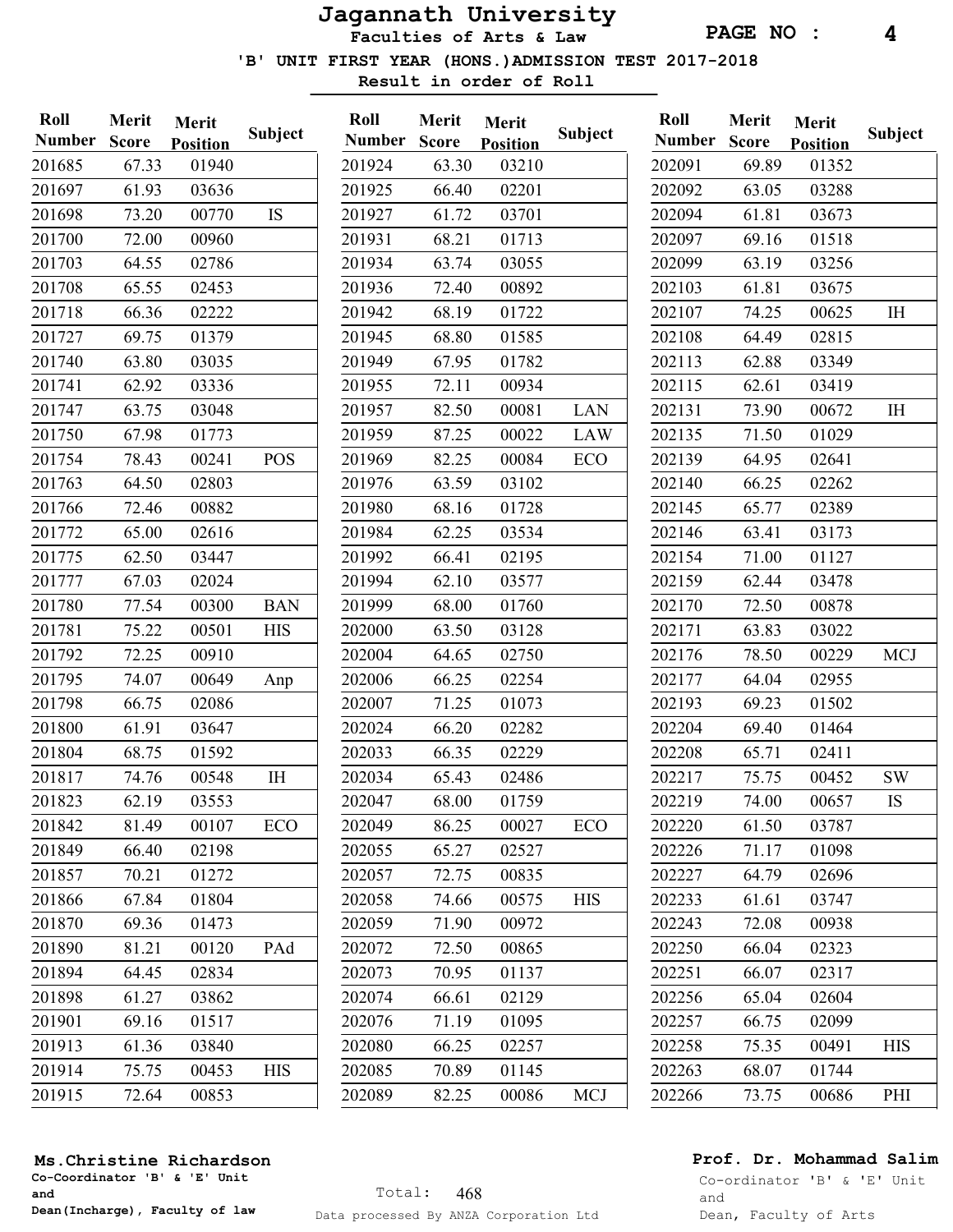PAGE NO : 5

'B' UNIT FIRST YEAR (HONS.)ADMISSION TEST 2017-2018

Result in order of Roll

| Roll<br><b>Number</b> | Merit<br><b>Score</b> | Merit<br><b>Position</b> | Subject    | Roll<br><b>Number</b> | Merit<br><b>Score</b> | Merit<br><b>Position</b> | Subject    | Roll<br><b>Number</b> | Merit<br><b>Score</b> | Merit<br><b>Position</b> | <b>Subject</b> |
|-----------------------|-----------------------|--------------------------|------------|-----------------------|-----------------------|--------------------------|------------|-----------------------|-----------------------|--------------------------|----------------|
| 202268                | 75.46                 | 00482                    | <b>HIS</b> | 202473                | 62.54                 | 03444                    |            | 202751                | 69.50                 | 01432                    |                |
| 202282                | 68.07                 | 01743                    |            | 202475                | 70.13                 | 01290                    |            | 202752                | 73.39                 | 00745                    | PHI            |
| 202284                | 70.77                 | 01166                    |            | 202480                | 68.96                 | 01561                    |            | 202759                | 66.75                 | 02088                    |                |
| 202291                | 78.25                 | 00248                    | <b>IML</b> | 202482                | 69.83                 | 01362                    |            | 202770                | 63.54                 | 03119                    |                |
| 202293                | 61.73                 | 03698                    |            | 202505                | 65.73                 | 02407                    |            | 202773                | 65.44                 | 02483                    |                |
| 202299                | 62.90                 | 03344                    |            | 202514                | 72.05                 | 00943                    |            | 202777                | 65.00                 | 02622                    |                |
| 202312                | 63.15                 | 03266                    |            | 202517                | 71.78                 | 00985                    |            | 202783                | 81.71                 | 00102                    | ECO            |
| 202313                | 82.61                 | 00076                    | PAd        | 202524                | 69.58                 | 01413                    |            | 202791                | 74.75                 | 00553                    | <b>IS</b>      |
| 202324                | 68.24                 | 01707                    |            | 202525                | 67.26                 | 01953                    |            | 202797                | 66.12                 | 02297                    |                |
| 202325                | 61.20                 | 03887                    |            | 202532                | 80.20                 | 00152                    | <b>MCJ</b> | 202806                | 68.97                 | 01557                    |                |
| 202332                | 66.20                 | 02281                    |            | 202535                | 69.07                 | 01536                    |            | 202810                | 66.40                 | 02202                    |                |
| 202333                | 78.57                 | 00225                    | <b>POS</b> | 202540                | 64.46                 | 02829                    |            | 202823                | 69.14                 | 01523                    |                |
| 202335                | 61.84                 | 03667                    |            | 202546                | 67.99                 | 01771                    |            | 202843                | 68.66                 | 01624                    |                |
| 202345                | 65.24                 | 02545                    |            | 202554                | 69.82                 | 01366                    |            | 202844                | 72.05                 | 00941                    |                |
| 202351                | 73.50                 | 00723                    | PHI        | 202557                | 63.39                 | 03180                    |            | 202845                | 63.07                 | 03283                    |                |
| 202352                | 62.08                 | 03582                    |            | 202571                | 73.74                 | 00695                    | <b>IS</b>  | 202847                | 64.96                 | 02636                    |                |
| 202355                | 70.67                 | 01186                    |            | 202574                | 66.38                 | 02211                    |            | 202849                | 71.24                 | 01084                    |                |
| 202356                | 68.99                 | 01554                    |            | 202578                | 61.61                 | 03751                    |            | 202856                | 69.55                 | 01418                    |                |
| 202361                | 69.13                 | 01524                    |            | 202595                | 70.88                 | 01148                    |            | 202862                | 62.55                 | 03438                    |                |
| 202367                | 67.47                 | 01904                    |            | 202609                | 69.25                 | 01489                    |            | 202865                | 75.20                 | 00504                    | <b>HIS</b>     |
| 202370                | 65.34                 | 02515                    |            | 202628                | 63.00                 | 03311                    |            | 202866                | 63.69                 | 03073                    |                |
| 202373                | 66.91                 | 02053                    |            | 202640                | 63.24                 | 03232                    |            | 202871                | 65.86                 | 02365                    |                |
| 202379                | 71.38                 | 01059                    |            | 202644                | 62.67                 | 03406                    |            | 202881                | 68.49                 | 01650                    |                |
| 202383                | 66.50                 | 02165                    |            | 202648                | 68.15                 | 01732                    |            | 202882                | 68.94                 | 01565                    |                |
| 202385                | 62.05                 | 03593                    |            | 202655                | 72.32                 | 00899                    |            | 202888                | 61.71                 | 03703                    |                |
| 202412                | 63.98                 | 02975                    |            | 202678                | 77.00                 | 00344                    | Anp        | 202894                | 83.50                 | 00060                    | <b>ENG</b>     |
| 202413                | 62.09                 | 03581                    |            | 202679                | 62.35                 | 03506                    |            | 202898                | 75.25                 | 00494                    | PHI            |
| 202416                | 91.25                 | 00004                    | LAW        | 202686                | 63.03                 | 03293                    |            | 202902                | 62.21                 | 03544                    |                |
| 202417                | 71.10                 | 01107                    |            | 202689                | 66.75                 | 02098                    |            | 202907                | 67.44                 | 01912                    |                |
| 202434                | 65.24                 | 02544                    |            | 202692                | 79.25                 | 00193                    | <b>POS</b> | 202908                | 62.08                 | 03583                    |                |
| 202439                | 62.30                 | 03517                    |            | 202696                | 62.73                 | 03385                    |            | 202910                | 81.25                 | 00117                    | MCJ            |
| 202444                | 69.00                 | 01545                    |            | 202700                | 69.75                 | 01383                    |            | 202913                | 70.25                 | 01254                    |                |
| 202448                | 70.53                 | 01200                    |            | 202709                | 68.24                 | 01709                    |            | 202915                | 74.43                 | 00602                    | Anp            |
| 202451                | 72.32                 | 00901                    |            | 202714                | 64.83                 | 02684                    |            | 202916                | 62.71                 | 03388                    |                |
| 202453                | 63.75                 | 03053                    |            | 202734                | 65.21                 | 02552                    |            | 202929                | 77.25                 | 00325                    | <b>BAN</b>     |
| 202459                | 67.00                 | 02031                    |            | 202739                | 67.24                 | 01973                    |            | 202931                | 77.06                 | 00337                    | <b>BAN</b>     |
| 202460                | 65.30                 | 02519                    |            | 202740                | 61.52                 | 03777                    |            | 202944                | 77.33                 | 00318                    | <b>BAN</b>     |
| 202467                | 63.70                 | 03070                    |            | 202746                | 67.21                 | 01983                    |            | 202948                | 79.19                 | 00199                    | PAd            |
| 202470                | 67.59                 | 01877                    |            | 202748                | 68.98                 | 01556                    |            | 202964                | 63.83                 | 03024                    |                |

### Ms.Christine Richardson

Co-Coordinator 'B' & 'E' Unit and Dean(Incharge), Faculty of law

## Prof. Dr. Mohammad Salim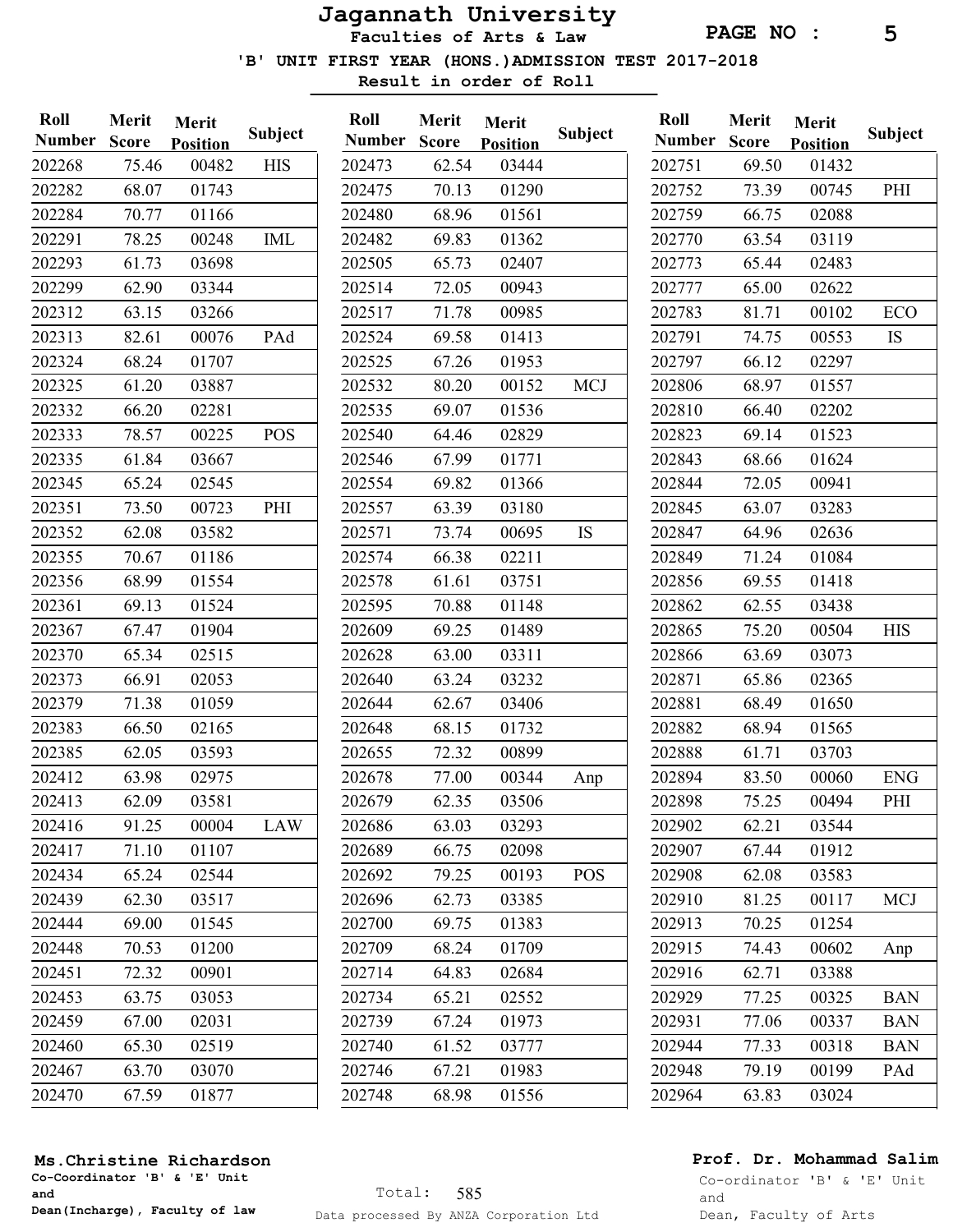PAGE NO : 6

'B' UNIT FIRST YEAR (HONS.)ADMISSION TEST 2017-2018

Result in order of Roll

| Roll<br><b>Number</b> | Merit<br><b>Score</b> | Merit<br><b>Position</b> | <b>Subject</b> | Roll<br><b>Number</b> | Merit<br><b>Score</b> | Merit<br><b>Position</b> | <b>Subject</b> | Roll<br><b>Number</b> | Merit<br><b>Score</b> | Merit<br><b>Position</b> | Subject    |
|-----------------------|-----------------------|--------------------------|----------------|-----------------------|-----------------------|--------------------------|----------------|-----------------------|-----------------------|--------------------------|------------|
| 202971                | 62.37                 | 03500                    |                | 203209                | 74.80                 | 00547                    | <b>HIS</b>     | 203431                | 66.51                 | 02154                    |            |
| 202975                | 67.05                 | 02019                    |                | 203211                | 62.36                 | 03502                    |                | 203437                | 72.08                 | 00937                    |            |
| 202977                | 72.25                 | 00913                    |                | 203221                | 61.57                 | 03760                    |                | 203439                | 61.71                 | 03702                    |            |
| 202979                | 63.37                 | 03184                    |                | 203226                | 67.41                 | 01919                    |                | 203441                | 66.94                 | 02047                    |            |
| 202987                | 64.65                 | 02749                    |                | 203229                | 71.47                 | 01044                    |                | 203442                | 72.00                 | 00953                    |            |
| 202988                | 64.25                 | 02896                    |                | 203254                | 66.04                 | 02324                    |                | 203450                | 65.10                 | 02585                    |            |
| 203000                | 65.01                 | 02609                    |                | 203260                | 68.44                 | 01658                    |                | 203451                | 62.41                 | 03485                    |            |
| 203004                | 69.86                 | 01359                    |                | 203265                | 73.57                 | 00716                    | IS             | 203474                | 62.58                 | 03428                    |            |
| 203005                | 63.25                 | 03217                    |                | 203272                | 63.16                 | 03263                    |                | 203475                | 68.59                 | 01634                    |            |
| 203022                | 65.53                 | 02456                    |                | 203290                | 65.36                 | 02508                    |                | 203476                | 82.50                 | 00080                    | ECO        |
| 203023                | 66.79                 | 02081                    |                | 203319                | 65.37                 | 02501                    |                | 203479                | 61.31                 | 03854                    |            |
| 203024                | 71.85                 | 00976                    |                | 203324                | 69.44                 | 01455                    |                | 203485                | 62.77                 | 03372                    |            |
| 203026                | 61.75                 | 03689                    |                | 203333                | 73.00                 | 00789                    |                | 203487                | 63.59                 | 03099                    |            |
| 203030                | 77.00                 | 00346                    | <b>IML</b>     | 203337                | 62.12                 | 03569                    |                | 203492                | 72.43                 | 00886                    |            |
| 203031                | 72.59                 | 00861                    |                | 203338                | 65.31                 | 02517                    |                | 203495                | 74.59                 | 00579                    | <b>HIS</b> |
| 203033                | 76.20                 | 00416                    | <b>SOC</b>     | 203350                | 68.19                 | 01724                    |                | 203498                | 83.09                 | 00065                    | <b>ENG</b> |
| 203054                | 62.69                 | 03396                    |                | 203351                | 65.04                 | 02603                    |                | 203501                | 67.70                 | 01842                    |            |
| 203061                | 70.57                 | 01198                    |                | 203355                | 62.36                 | 03503                    |                | 203503                | 63.34                 | 03190                    |            |
| 203073                | 67.81                 | 01809                    |                | 203357                | 65.40                 | 02494                    |                | 203508                | 71.75                 | 00988                    |            |
| 203074                | 63.03                 | 03295                    |                | 203365                | 62.38                 | 03496                    |                | 203521                | 67.03                 | 02023                    |            |
| 203075                | 75.24                 | 00498                    | <b>HIS</b>     | 203377                | 65.85                 | 02368                    |                | 203523                | 63.08                 | 03282                    |            |
| 203076                | 66.38                 | 02212                    |                | 203378                | 63.45                 | 03162                    |                | 203524                | 64.54                 | 02787                    |            |
| 203078                | 64.70                 | 02734                    |                | 203379                | 74.69                 | 00566                    | Anp            | 203527                | 64.50                 | 02811                    |            |
| 203084                | 64.86                 | 02667                    |                | 203380                | 64.55                 | 02784                    |                | 203532                | 81.99                 | 00096                    | ECO        |
| 203107                | 61.53                 | 03771                    |                | 203386                | 77.58                 | 00297                    | <b>MCJ</b>     | 203535                | 66.02                 | 02329                    |            |
| 203109                | 72.05                 | 00942                    |                | 203392                | 68.33                 | 01681                    |                | 203536                | 75.07                 | 00514                    | Anp        |
| 203112                | 86.75                 | 00024                    | <b>ENG</b>     | 203393                | 65.02                 | 02608                    |                | 203540                | 67.50                 | 01893                    |            |
| 203119                | 70.69                 | 01182                    |                | 203397                | 70.10                 | 01298                    |                | 203545                | 77.11                 | 00335                    | <b>BEd</b> |
| 203122                | 67.46                 | 01905                    |                | 203402                | 69.50                 | 01428                    |                | 203547                | 65.41                 | 02489                    |            |
| 203129                | 63.67                 | 03081                    |                | 203405                | 72.50                 | 00867                    |                | 203549                | 61.64                 | 03736                    |            |
| 203147                | 74.25                 | 00628                    | Anp            | 203406                | 76.75                 | 00357                    | <b>BAN</b>     | 203553                | 63.86                 | 03016                    |            |
| 203148                | 77.75                 | 00278                    | <b>POS</b>     | 203407                | 71.11                 | 01103                    |                | 203557                | 69.98                 | 01332                    |            |
| 203151                | 64.15                 | 02927                    |                | 203408                | 68.47                 | 01652                    |                | 203558                | 73.71                 | 00705                    | Anp        |
| 203160                | 72.45                 | 00885                    |                | 203410                | 62.70                 | 03393                    |                | 203559                | 64.83                 | 02686                    |            |
| 203171                | 63.24                 | 03235                    |                | 203413                | 84.91                 | 00039                    | LAW            | 203574                | 61.95                 | 03630                    |            |
| 203172                | 67.12                 | 01997                    |                | 203414                | 65.61                 | 02437                    |                | 203576                | 72.01                 | 00949                    |            |
| 203190                | 67.25                 | 01963                    |                | 203420                | 72.75                 | 00834                    |                | 203580                | 65.50                 | 02460                    |            |
| 203194                | 71.04                 | 01119                    |                | 203422                | 73.74                 | 00698                    | PHI            | 203584                | 62.49                 | 03459                    |            |
| 203197                | 71.50                 | 01034                    |                | 203430                | 74.50                 | 00589                    | <b>HIS</b>     | 203585                | 72.66                 | 00850                    |            |

#### Ms.Christine Richardson

Co-Coordinator 'B' & 'E' Unit and Dean(Incharge), Faculty of law

## Prof. Dr. Mohammad Salim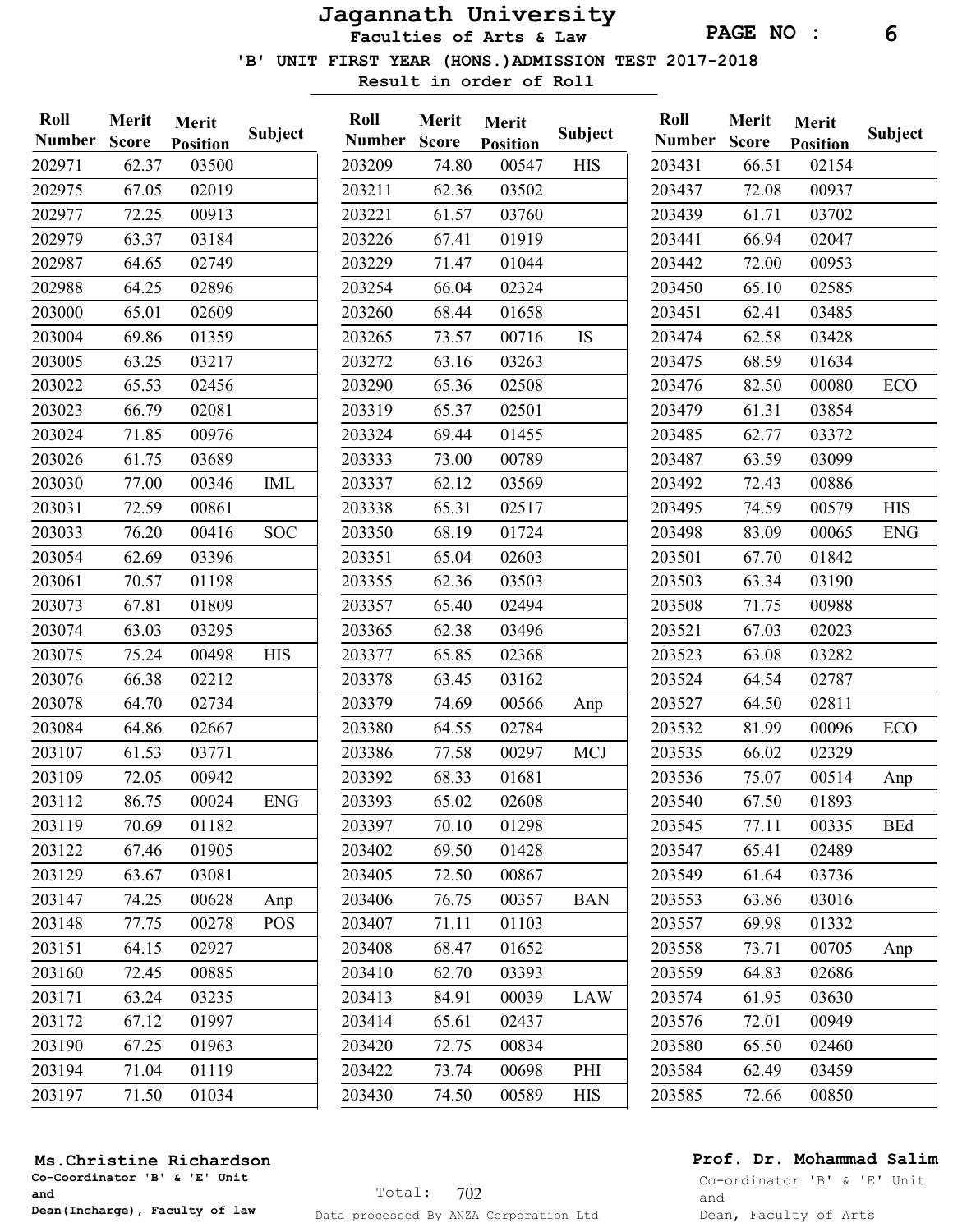PAGE NO : 7

'B' UNIT FIRST YEAR (HONS.)ADMISSION TEST 2017-2018

Result in order of Roll

| Roll<br><b>Number</b> | Merit<br><b>Score</b> | Merit<br><b>Position</b> | <b>Subject</b> | Roll<br><b>Number</b> | Merit<br><b>Score</b> | Merit<br><b>Position</b> | <b>Subject</b> | Roll<br><b>Number</b> | Merit<br><b>Score</b> | Merit<br><b>Position</b> | Subject    |
|-----------------------|-----------------------|--------------------------|----------------|-----------------------|-----------------------|--------------------------|----------------|-----------------------|-----------------------|--------------------------|------------|
| 203591                | 63.09                 | 03280                    |                | 203742                | 70.05                 | 01306                    |                | 203904                | 68.94                 | 01566                    |            |
| 203594                | 65.46                 | 02476                    |                | 203749                | 61.67                 | 03722                    |                | 203916                | 67.98                 | 01772                    |            |
| 203610                | 66.36                 | 02223                    |                | 203762                | 63.48                 | 03146                    |                | 203917                | 79.33                 | 00191                    | LAN        |
| 203611                | 67.39                 | 01929                    |                | 203765                | 76.14                 | 00418                    | <b>SOC</b>     | 203925                | 67.24                 | 01969                    |            |
| 203615                | 71.50                 | 01030                    |                | 203768                | 65.96                 | 02342                    |                | 203928                | 61.65                 | 03733                    |            |
| 203616                | 65.70                 | 02412                    |                | 203769                | 61.50                 | 03790                    |                | 203937                | 64.73                 | 02725                    |            |
| 203622                | 66.61                 | 02135                    |                | 203774                | 65.91                 | 02351                    |                | 203938                | 64.05                 | 02954                    |            |
| 203623                | 66.71                 | 02110                    |                | 203776                | 64.24                 | 02902                    |                | 203943                | 63.57                 | 03107                    |            |
| 203628                | 68.21                 | 01716                    |                | 203780                | 66.15                 | 02293                    |                | 203944                | 61.26                 | 03864                    |            |
| 203631                | 65.44                 | 02479                    |                | 203781                | 63.10                 | 03276                    |                | 203947                | 61.63                 | 03739                    |            |
| 203635                | 68.58                 | 01636                    |                | 203782                | 61.96                 | 03627                    |                | 203948                | 79.94                 | 00167                    | PAd        |
| 203638                | 65.82                 | 02374                    |                | 203785                | 66.50                 | 02158                    |                | 203949                | 66.50                 | 02157                    |            |
| 203641                | 65.19                 | 02561                    |                | 203787                | 65.78                 | 02386                    |                | 203952                | 62.24                 | 03538                    |            |
| 203646                | 64.71                 | 02730                    |                | 203793                | 65.20                 | 02558                    |                | 203953                | 73.22                 | 00766                    | <b>IS</b>  |
| 203648                | 65.01                 | 02614                    |                | 203798                | 64.63                 | 02756                    |                | 203958                | 85.25                 | 00033                    | LAW        |
| 203655                | 71.83                 | 00979                    |                | 203803                | 66.09                 | 02307                    |                | 203961                | 72.60                 | 00858                    |            |
| 203656                | 67.95                 | 01781                    |                | 203804                | 68.81                 | 01584                    |                | 203963                | 66.91                 | 02055                    |            |
| 203657                | 66.74                 | 02103                    |                | 203811                | 62.98                 | 03317                    |                | 203969                | 66.49                 | 02173                    |            |
| 203658                | 61.38                 | 03830                    |                | 203814                | 65.75                 | 02397                    |                | 203974                | 64.84                 | 02681                    |            |
| 203661                | 63.41                 | 03172                    |                | 203817                | 77.71                 | 00290                    | <b>BAN</b>     | 203975                | 80.21                 | 00151                    | <b>MCJ</b> |
| 203671                | 73.91                 | 00671                    | Anp            | 203818                | 76.13                 | 00419                    | <b>SOC</b>     | 203976                | 72.97                 | 00800                    |            |
| 203673                | 79.50                 | 00180                    | PAd            | 203819                | 69.49                 | 01437                    |                | 203980                | 77.00                 | 00343                    | <b>SOC</b> |
| 203676                | 72.40                 | 00891                    |                | 203820                | 69.99                 | 01331                    |                | 203988                | 69.71                 | 01394                    |            |
| 203684                | 63.91                 | 02998                    |                | 203823                | 74.32                 | 00616                    | $\rm I \rm H$  | 203995                | 64.82                 | 02688                    |            |
| 203697                | 68.40                 | 01668                    |                | 203825                | 66.40                 | 02204                    |                | 204001                | 64.75                 | 02712                    |            |
| 203698                | 64.00                 | 02966                    |                | 203837                | 69.75                 | 01380                    |                | 204006                | 64.34                 | 02860                    |            |
| 203700                | 64.74                 | 02717                    |                | 203847                | 67.43                 | 01914                    |                | 204010                | 82.05                 | 00093                    | PAd        |
| 203707                | 63.15                 | 03268                    |                | 203849                | 72.51                 | 00864                    |                | 204013                | 70.30                 | 01238                    |            |
| 203711                | 62.83                 | 03360                    |                | 203851                | 61.38                 | 03829                    |                | 204014                | 90.09                 | 00009                    | LAW        |
| 203713                | 69.00                 | 01547                    |                | 203856                | 69.40                 | 01467                    |                | 204017                | 61.60                 | 03753                    |            |
| 203717                | 68.41                 | 01663                    |                | 203860                | 65.57                 | 02446                    |                | 204021                | 61.69                 | 03719                    |            |
| 203725                | 74.66                 | 00574                    | <b>HIS</b>     | 203871                | 62.01                 | 03605                    |                | 204024                | 72.99                 | 00798                    |            |
| 203728                | 65.90                 | 02354                    |                | 203875                | 72.98                 | 00799                    |                | 204026                | 64.74                 | 02722                    |            |
| 203730                | 62.25                 | 03535                    |                | 203881                | 69.46                 | 01441                    |                | 204032                | 80.00                 | 00160                    | MCJ        |
| 203733                | 70.65                 | 01188                    |                | 203884                | 72.81                 | 00819                    |                | 204035                | 70.65                 | 01189                    |            |
| 203735                | 85.00                 | 00036                    | LAW            | 203887                | 74.35                 | 00613                    | <b>IML</b>     | 204038                | 79.25                 | 00195                    | MCJ        |
| 203738                | 61.46                 | 03803                    |                | 203893                | 70.17                 | 01282                    |                | 204047                | 67.48                 | 01902                    |            |
| 203739                | 76.70                 | 00375                    | <b>BAN</b>     | 203895                | 75.90                 | 00439                    | IH             | 204048                | 63.85                 | 03018                    |            |
| 203740                | 63.55                 | 03113                    |                | 203902                | 61.65                 | 03728                    |                | 204055                | 67.68                 | 01852                    |            |
|                       |                       |                          |                |                       |                       |                          |                |                       |                       |                          |            |

## Prof. Dr. Mohammad Salim

Co-ordinator 'B' & 'E' Unit and Dean, Faculty of Arts

## Ms.Christine Richardson

Co-Coordinator 'B' & 'E' Unit and Dean(Incharge), Faculty of law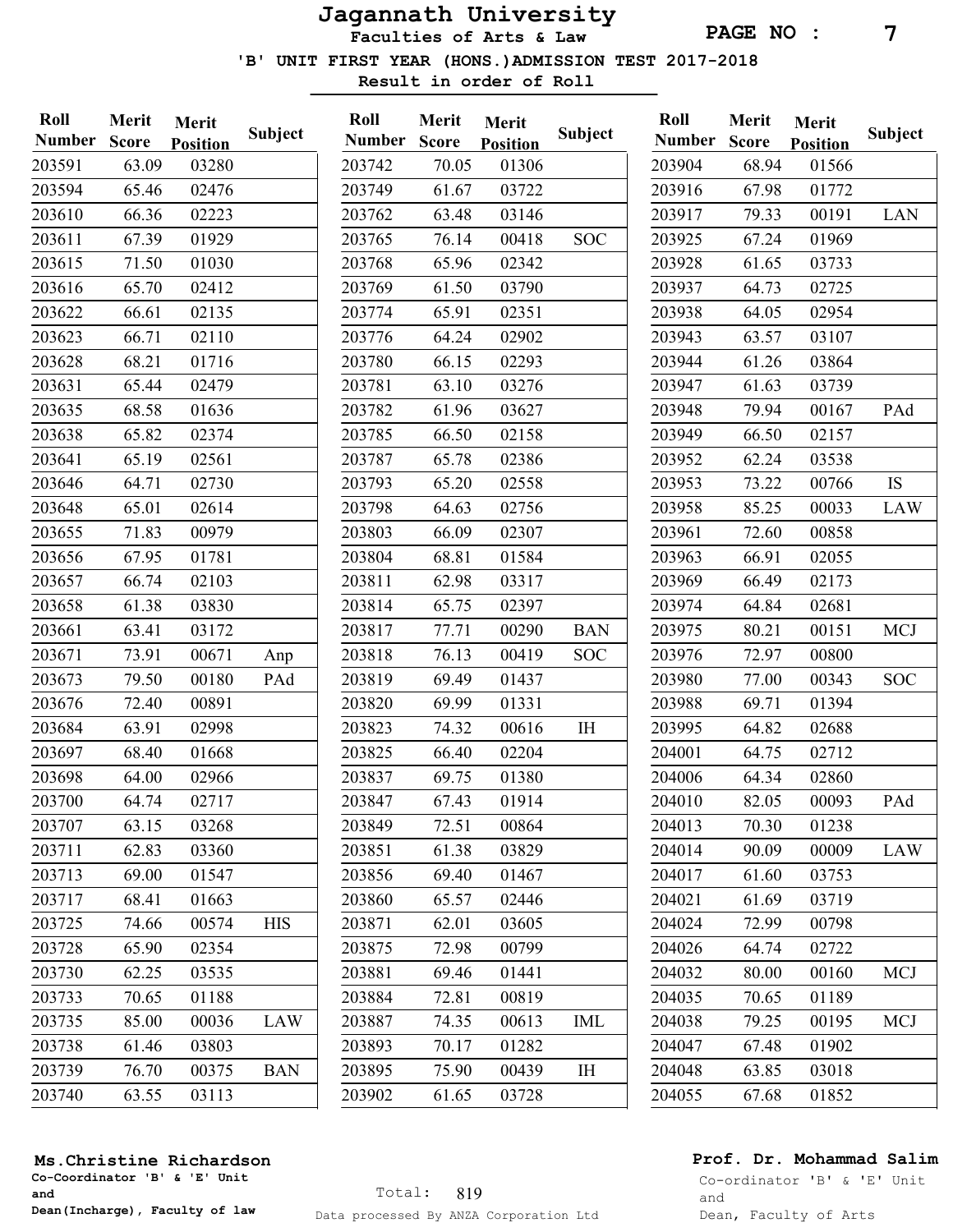Faculties of Arts & Law

PAGE NO : 8

'B' UNIT FIRST YEAR (HONS.)ADMISSION TEST 2017-2018

Result in order of Roll

| Roll<br><b>Number</b> | <b>Merit</b><br><b>Score</b> | Merit<br><b>Position</b> | <b>Subject</b> | Roll<br><b>Number</b> | Merit<br><b>Score</b> | Merit<br><b>Position</b> | <b>Subject</b> | Roll<br><b>Number</b> | Merit<br><b>Score</b> | Merit<br><b>Position</b> | Subject    |
|-----------------------|------------------------------|--------------------------|----------------|-----------------------|-----------------------|--------------------------|----------------|-----------------------|-----------------------|--------------------------|------------|
| 204056                | 70.46                        | 01214                    |                | 204250                | 73.25                 | 00759                    | <b>IS</b>      | 204473                | 66.04                 | 02321                    |            |
| 204059                | 69.94                        | 01340                    |                | 204256                | 62.02                 | 03603                    |                | 204475                | 64.37                 | 02854                    |            |
| 204062                | 66.43                        | 02190                    |                | 204263                | 64.40                 | 02846                    |                | 204490                | 68.14                 | 01733                    |            |
| 204064                | 76.74                        | 00372                    | <b>SOC</b>     | 204265                | 67.48                 | 01901                    |                | 204492                | 70.81                 | 01158                    |            |
| 204065                | 78.75                        | 00217                    | PAd            | 204271                | 64.99                 | 02631                    |                | 204494                | 73.10                 | 00782                    |            |
| 204066                | 69.49                        | 01438                    |                | 204280                | 72.84                 | 00816                    |                | 204499                | 61.46                 | 03806                    |            |
| 204070                | 61.85                        | 03666                    |                | 204310                | 66.30                 | 02240                    |                | 204506                | 62.29                 | 03521                    |            |
| 204084                | 61.70                        | 03713                    |                | 204312                | 62.66                 | 03408                    |                | 204509                | 68.15                 | 01731                    |            |
| 204088                | 64.70                        | 02733                    |                | 204313                | 66.75                 | 02100                    |                | 204512                | 62.95                 | 03325                    |            |
| 204094                | 61.99                        | 03616                    |                | 204321                | 68.22                 | 01711                    |                | 204515                | 71.96                 | 00965                    |            |
| 204095                | 65.75                        | 02399                    |                | 204327                | 64.15                 | 02925                    |                | 204516                | 62.42                 | 03483                    |            |
| 204108                | 77.69                        | 00293                    | <b>SOC</b>     | 204329                | 68.00                 | 01767                    |                | 204517                | 70.00                 | 01322                    |            |
| 204119                | 61.66                        | 03726                    |                | 204330                | 65.01                 | 02610                    |                | 204519                | 61.57                 | 03761                    |            |
| 204126                | 72.75                        | 00831                    |                | 204342                | 61.37                 | 03835                    |                | 204522                | 73.99                 | 00662                    | PHI        |
| 204127                | 66.41                        | 02194                    |                | 204350                | 61.46                 | 03805                    |                | 204526                | 70.25                 | 01255                    |            |
| 204131                | 69.82                        | 01367                    |                | 204353                | 87.50                 | 00020                    | <b>ENG</b>     | 204529                | 80.31                 | 00145                    | <b>MCJ</b> |
| 204132                | 71.50                        | 01037                    |                | 204355                | 71.28                 | 01068                    |                | 204531                | 77.28                 | 00324                    | <b>BEd</b> |
| 204134                | 61.48                        | 03797                    |                | 204363                | 68.84                 | 01580                    |                | 204537                | 64.64                 | 02753                    |            |
| 204138                | 66.64                        | 02124                    |                | 204370                | 74.76                 | 00549                    | I <sub>H</sub> | 204538                | 61.83                 | 03669                    |            |
| 204143                | 64.75                        | 02713                    |                | 204373                | 63.12                 | 03272                    |                | 204539                | 66.99                 | 02037                    |            |
| 204144                | 69.21                        | 01506                    |                | 204379                | 63.24                 | 03233                    |                | 204541                | 69.85                 | 01361                    |            |
| 204146                | 67.65                        | 01859                    |                | 204389                | 66.08                 | 02311                    |                | 204542                | 74.97                 | 00530                    | <b>SW</b>  |
| 204150                | 62.69                        | 03402                    |                | 204403                | 66.08                 | 02308                    |                | 204553                | 66.75                 | 02087                    |            |
| 204166                | 61.62                        | 03741                    |                | 204407                | 70.31                 | 01236                    |                | 204557                | 71.49                 | 01042                    |            |
| 204167                | 71.25                        | 01070                    |                | 204410                | 66.07                 | 02315                    |                | 204560                | 64.74                 | 02719                    |            |
| 204173                | 66.24                        | 02265                    |                | 204414                | 64.62                 | 02762                    |                | 204561                | 67.02                 | 02025                    |            |
| 204179                | 64.30                        | 02876                    |                | 204415                | 63.18                 | 03259                    |                | 204563                | 66.00                 | 02332                    |            |
| 204180                | 65.22                        | 02550                    |                | 204419                | 73.75                 | 00682                    | IS.            | 204570                | 71.61                 | 01019                    |            |
| 204186                | 62.50                        | 03456                    |                | 204424                | 62.01                 | 03606                    |                | 204573                | 76.25                 | 00410                    | <b>SOC</b> |
| 204188                | 65.06                        | 02596                    |                | 204428                | 71.25                 | 01072                    |                | 204578                | 64.53                 | 02792                    |            |
| 204191                | 63.20                        | 03250                    |                | 204430                | 67.71                 | 01841                    |                | 204581                | 65.74                 | 02402                    |            |
| 204200                | 70.25                        | 01262                    |                | 204431                | 67.99                 | 01770                    |                | 204589                | 66.25                 | 02252                    |            |
| 204209                | 66.27                        | 02245                    |                | 204436                | 66.25                 | 02251                    |                | 204594                | 63.88                 | 03010                    |            |
| 204223                | 76.00                        | 00424                    | <b>HIS</b>     | 204440                | 78.50                 | 00231                    | <b>MCJ</b>     | 204604                | 78.25                 | 00252                    | <b>POS</b> |
| 204229                | 66.75                        | 02094                    |                | 204444                | 62.45                 | 03472                    |                | 204609                | 71.45                 | 01050                    |            |
| 204231                | 63.94                        | 02989                    |                | 204446                | 69.16                 | 01516                    |                | 204616                | 80.19                 | 00154                    | <b>POS</b> |
| 204234                | 67.66                        | 01853                    |                | 204459                | 66.86                 | 02068                    |                | 204625                | 67.25                 | 01968                    |            |
| 204235                | 73.54                        | 00719                    | IS             | 204462                | 62.88                 | 03350                    |                | 204629                | 66.92                 | 02052                    |            |
| 204242                | 61.48                        | 03796                    |                | 204472                | 78.53                 | 00227                    | <b>POS</b>     | 204630                | 68.21                 | 01719                    |            |

### Ms.Christine Richardson

Co-Coordinator 'B' & 'E' Unit and Dean(Incharge), Faculty of law

## Prof. Dr. Mohammad Salim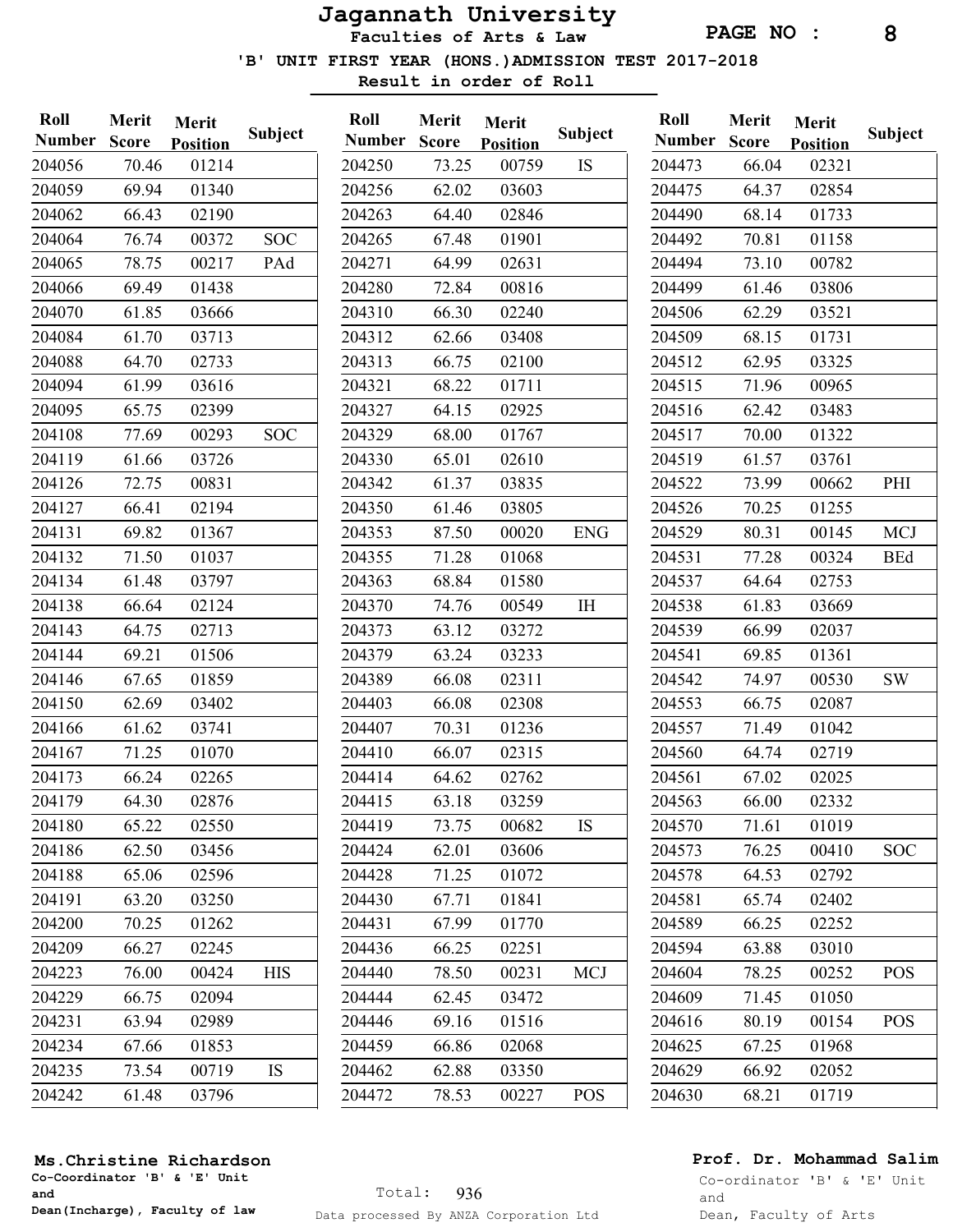PAGE NO : 9

'B' UNIT FIRST YEAR (HONS.)ADMISSION TEST 2017-2018

Result in order of Roll

| Roll<br><b>Number</b> | Merit<br><b>Score</b> | <b>Merit</b><br><b>Position</b> | Subject      | Roll<br><b>Number</b> | <b>Merit</b><br><b>Score</b> | <b>Merit</b><br><b>Position</b> | Subject    | Roll<br><b>Number</b> | Merit<br><b>Score</b> | Merit<br><b>Position</b> | <b>Subject</b> |
|-----------------------|-----------------------|---------------------------------|--------------|-----------------------|------------------------------|---------------------------------|------------|-----------------------|-----------------------|--------------------------|----------------|
| 204635                | 67.62                 | 01869                           |              | 204794                | 79.50                        | 00184                           | <b>MCJ</b> | 204990                | 69.24                 | 01496                    |                |
| 204639                | 61.64                 | 03735                           |              | 204796                | 70.11                        | 01296                           |            | 204997                | 69.24                 | 01493                    |                |
| 204640                | 71.50                 | 01036                           |              | 204798                | 71.37                        | 01060                           |            | 204998                | 79.74                 | 00171                    | IH             |
| 204650                | 63.64                 | 03089                           |              | 204802                | 61.39                        | 03824                           |            | 205005                | 64.02                 | 02958                    |                |
| 204652                | 70.25                 | 01256                           |              | 204820                | 61.23                        | 03876                           |            | 205008                | 71.89                 | 00973                    |                |
| 204662                | 61.50                 | 03779                           |              | 204823                | 65.29                        | 02522                           |            | 205016                | 66.09                 | 02306                    |                |
| 204664                | 63.85                 | 03020                           |              | 204827                | 62.20                        | 03547                           |            | 205021                | 69.79                 | 01371                    |                |
| 204669                | 67.00                 | 02035                           |              | 204839                | 64.77                        | 02699                           |            | 205025                | 63.40                 | 03176                    |                |
| 204671                | 70.70                 | 01177                           |              | 204852                | 64.41                        | 02844                           |            | 205028                | 65.99                 | 02337                    |                |
| 204675                | 81.25                 | 00118                           | LAN          | 204858                | 61.22                        | 03882                           |            | 205029                | 63.92                 | 02997                    |                |
| 204679                | 65.57                 | 02445                           |              | 204865                | 70.70                        | 01178                           |            | 205038                | 68.33                 | 01683                    |                |
| 204685                | 62.41                 | 03486                           |              | 204867                | 61.31                        | 03856                           |            | 205039                | 63.97                 | 02978                    |                |
| 204694                | 75.60                 | 00468                           | <b>SOC</b>   | 204869                | 65.63                        | 02432                           |            | 205040                | 68.29                 | 01693                    |                |
| 204698                | 76.20                 | 00415                           | <b>IML</b>   | 204874                | 62.75                        | 03379                           |            | 205041                | 64.00                 | 02963                    |                |
| 204701                | 76.30                 | 00396                           | <b>SOC</b>   | 204875                | 72.25                        | 00917                           |            | 205042                | 71.75                 | 00998                    |                |
| 204705                | 70.72                 | 01173                           |              | 204876                | 76.00                        | 00429                           | <b>SOC</b> | 205044                | 69.94                 | 01339                    |                |
| 204709                | 72.53                 | 00862                           |              | 204880                | 67.90                        | 01788                           |            | 205047                | 75.50                 | 00477                    | <b>IML</b>     |
| 204710                | 64.68                 | 02741                           |              | 204884                | 66.42                        | 02192                           |            | 205053                | 61.53                 | 03772                    |                |
| 204722                | 74.03                 | 00652                           | $\rm I\rm H$ | 204892                | 65.90                        | 02355                           |            | 205060                | 70.97                 | 01133                    |                |
| 204725                | 65.27                 | 02528                           |              | 204894                | 67.84                        | 01801                           |            | 205062                | 64.17                 | 02922                    |                |
| 204728                | 68.50                 | 01642                           |              | 204896                | 61.33                        | 03847                           |            | 205066                | 75.00                 | 00524                    | <b>SW</b>      |
| 204733                | 74.44                 | 00601                           | PHI          | 204898                | 68.95                        | 01563                           |            | 205111                | 64.76                 | 02703                    |                |
| 204738                | 71.90                 | 00971                           |              | 204902                | 72.75                        | 00827                           |            | 205117                | 76.84                 | 00353                    | <b>HIS</b>     |
| 204739                | 62.09                 | 03578                           |              | 204910                | 61.90                        | 03650                           |            | 205120                | 72.01                 | 00950                    |                |
| 204740                | 63.56                 | 03109                           |              | 204911                | 64.02                        | 02960                           |            | 205121                | 67.52                 | 01889                    |                |
| 204741                | 61.57                 | 03762                           |              | 204914                | 64.72                        | 02726                           |            | 205123                | 62.33                 | 03512                    |                |
| 204748                | 62.77                 | 03373                           |              | 204925                | 74.99                        | 00529                           | PHI        | 205128                | 69.21                 | 01505                    |                |
| 204749                | 69.61                 | 01410                           |              | 204936                | 71.65                        | 01013                           |            | 205130                | 66.74                 | 02104                    |                |
| 204750                | 64.53                 | 02795                           |              | 204938                | 82.25                        | 00085                           | ECO        | 205133                | 82.50                 | 00079                    | LAN            |
| 204752                | 66.04                 | 02322                           |              | 204940                | 78.46                        | 00238                           | <b>BEd</b> | 205136                | 62.76                 | 03376                    |                |
| 204760                | 64.74                 | 02715                           |              | 204952                | 63.74                        | 03058                           |            | 205143                | 62.07                 | 03584                    |                |
| 204763                | 62.75                 | 03380                           |              | 204954                | 61.54                        | 03770                           |            | 205148                | 77.25                 | 00329                    | <b>BAN</b>     |
| 204767                | 79.78                 | 00168                           | <b>LAN</b>   | 204959                | 62.34                        | 03507                           |            | 205151                | 64.69                 | 02737                    |                |
| 204769                | 68.83                 | 01582                           |              | 204963                | 71.74                        | 01003                           |            | 205154                | 67.23                 | 01976                    |                |
| 204776                | 65.97                 | 02339                           |              | 204973                | 66.16                        | 02290                           |            | 205156                | 84.50                 | 00044                    | <b>ENG</b>     |
| 204786                | 62.98                 | 03316                           |              | 204978                | 71.11                        | 01105                           |            | 205165                | 72.50                 | 00875                    |                |
| 204787                | 65.10                 | 02582                           |              | 204979                | 71.82                        | 00981                           |            | 205174                | 76.28                 | 00397                    | IH             |
| 204791                | 78.75                 | 00221                           | <b>BAN</b>   | 204985                | 67.89                        | 01793                           |            | 205179                | 71.20                 | 01093                    |                |
| 204793                | 75.04                 | 00518                           | <b>HIS</b>   | 204988                | 64.82                        | 02689                           |            | 205180                | 70.13                 | 01289                    |                |

#### Ms.Christine Richardson

Co-Coordinator 'B' & 'E' Unit and Dean(Incharge), Faculty of law

## Prof. Dr. Mohammad Salim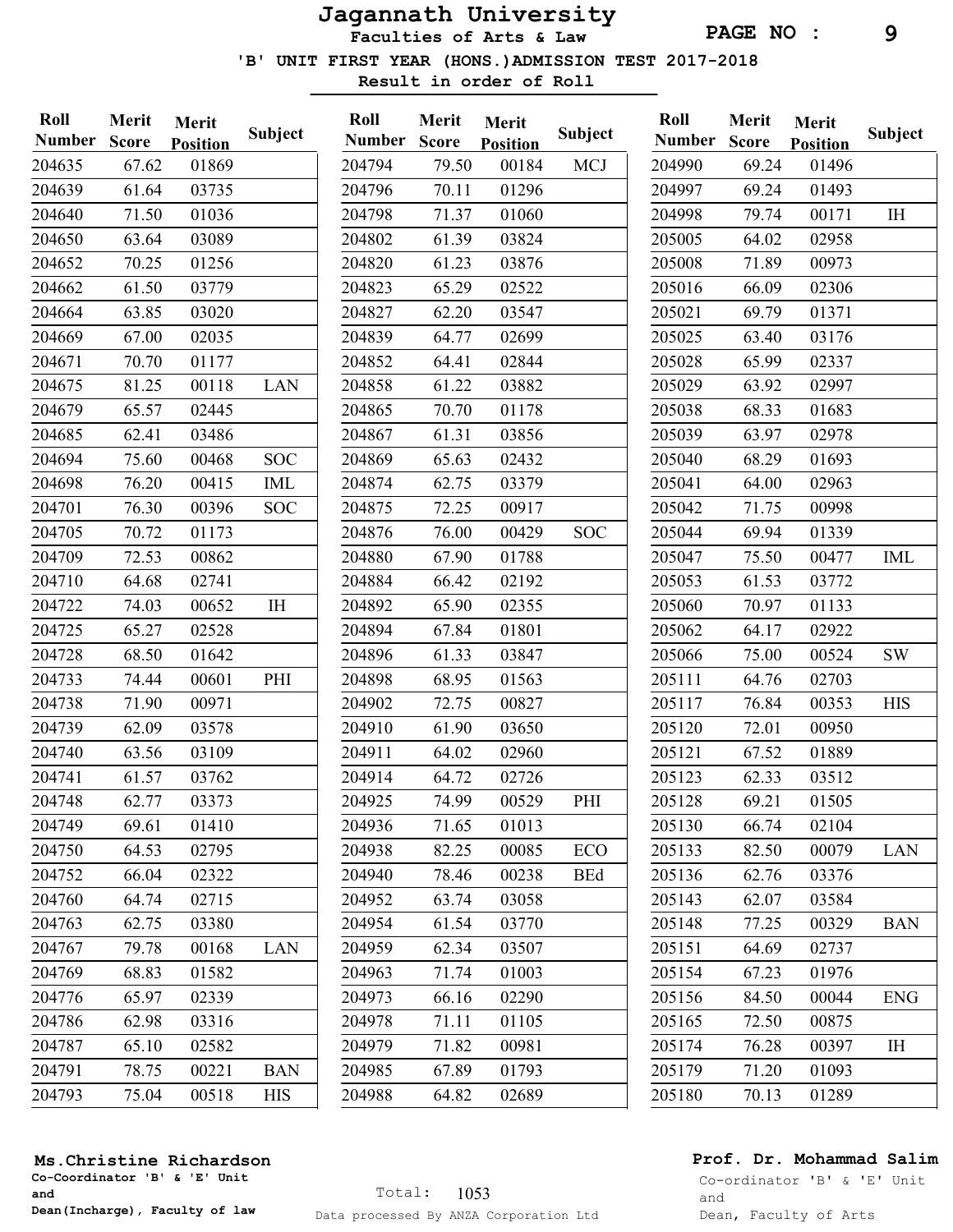Faculties of Arts & Law

'B' UNIT FIRST YEAR (HONS.)ADMISSION TEST 2017-2018

Result in order of Roll

Merit Merit

| Roll          | Merit        | Merit           |            | Roll        |
|---------------|--------------|-----------------|------------|-------------|
| <b>Number</b> | <b>Score</b> | <b>Position</b> | Subject    | <b>Numb</b> |
| 205196        | 64.11        | 02939           |            | 205391      |
| 205200        | 71.50        | 01033           |            | 205396      |
| 205203        | 70.36        | 01231           |            | 205399      |
| 205204        | 69.44        | 01454           |            | 205401      |
| 205206        | 64.89        | 02659           |            | 205403      |
| 205225        | 82.53        | 00078           | <b>ECO</b> | 205411      |
| 205226        | 63.42        | 03170           |            | 205415      |
| 205229        | 77.50        | 00307           | <b>SW</b>  | 205416      |
| 205231        | 61.80        | 03679           |            | 205418      |
| 205236        | 70.14        | 01287           |            | 205419      |
| 205239        | 73.07        | 00783           |            | 205422      |
| 205255        | 61.95        | 03629           |            | 205432      |
| 205268        | 64.95        | 02644           |            | 205436      |
| 205276        | 68.14        | 01734           |            | 205446      |
| 205279        | 68.74        | 01607           |            | 205454      |
| 205303        | 85.25        | 00034           | <b>ENG</b> | 205459      |
| 205305        | 64.38        | 02852           |            | 205460      |
| 205306        | 64.31        | 02873           |            | 205463      |
| 205310        | 68.82        | 01583           |            | 205472      |
| 205316        | 70.25        | 01259           |            | 205473      |
| 205318        | 68.01        | 01754           |            | 205481      |
| 205320        | 63.72        | 03063           |            | 205483      |
| 205332        | 70.90        | 01144           |            | 205493      |
| 205333        | 73.59        | 00714           | PHI        | 205494      |
| 205336        | 73.40        | 00743           | PHI        | 205497      |
| 205338        | 65.86        | 02363           |            | 205504      |
| 205353        | 65.11        | 02579           |            | 205514      |
| 205354        | 72.20        | 00923           |            | 205515      |
| 205360        | 70.00        | 01323           |            | 205520      |
| 205365        | 72.00        | 00952           |            | 205521      |
| 205366        | 71.44        | 01055           |            | 205530      |
| 205368        | 81.94        | 00097           | ECO        | 205539      |
| 205373        | 70.93        | 01139           |            | 205547      |
| 205374        | 63.60        | 03094           |            | 205552      |
| 205377        | 68.69        | 01615           |            | 205559      |
| 205380        | 77.75        | 00284           | <b>BAN</b> | 205563      |
| 205384        | 62.95        | 03330           |            | 205564      |
| 205385        | 61.49        | 03794           |            | 205571      |
| 205388        | 80.30        | 00146           | PAd        | 205581      |
|               |              |                 |            |             |

|               | <b>IMELIL</b> | Merit           |            |
|---------------|---------------|-----------------|------------|
| <b>Number</b> | Score         | <b>Position</b> | Subject    |
| 205391        | 63.55         | 03111           |            |
| 205396        | 70.41         | 01222           |            |
| 205399        | 72.46         | 00883           |            |
| 205401        | 62.50         | 03458           |            |
| 205403        | 62.44         | 03476           |            |
| 205411        | 68.32         | 01684           |            |
| 205415        | 76.75         | 00356           | <b>BAN</b> |
| 205416        | 65.42         | 02488           |            |
| 205418        | 63.41         | 03174           |            |
| 205419        | 63.86         | 03014           |            |
| 205422        | 66.35         | 02226           |            |
| 205432        | 86.00         | 00029           | <b>ECO</b> |
| 205436        | 64.81         | 02691           |            |
| 205446        | 69.82         | 01365           |            |
| 205454        | 64.62         | 02761           |            |
| 205459        | 74.21         | 00639           | Anp        |
| 205460        | 68.91         | 01569           |            |
| 205463        | 72.19         | 00926           |            |
| 205472        | 69.78         | 01372           |            |
| 205473        | 63.42         | 03168           |            |
| 205481        | 61.85         | 03663           |            |
| 205483        | 64.15         | 02928           |            |
| 205493        | 63.64         | 03088           |            |
| 205494        | 63.69         | 03074           |            |
| 205497        | 68.85         | 01578           |            |
| 205504        | 63.71         | 03068           |            |
| 205514        | 67.80         | 01811           |            |
| 205515        | 65.50         | 02461           |            |
| 205520        | 77.02         | 00339           | <b>BAN</b> |
| 205521        | 67.21         | 01981           |            |
| 205530        | 66.22         | 02273           |            |
| 205539        | 65.17         | 02567           |            |
| 205547        | 69.92         | 01344           |            |
| 205552        | 63.50         | 03133           |            |
| 205559        | 63.42         | 03169           |            |
| 205563        | 61.91         | 03643           |            |
| 205564        | 80.75         | 00135           | <b>POS</b> |
| 205571        | 64.49         | 02818           |            |
| 205581        | 65.70         | 02415           |            |
|               |               |                 |            |

| Roll          | Merit        | Merit           |           |  |  |
|---------------|--------------|-----------------|-----------|--|--|
| <b>Number</b> | <b>Score</b> | <b>Position</b> | Subject   |  |  |
| 205593        | 68.85        | 01579           |           |  |  |
| 205594        | 64.58        | 02776           |           |  |  |
| 205614        | 65.94        | 02347           |           |  |  |
| 205620        | 62.30        | 03516           |           |  |  |
| 205628        | 62.06        | 03588           |           |  |  |
| 205632        | 67.33        | 01941           |           |  |  |
| 205635        | 73.50        | 00728           | IS        |  |  |
| 205639        | 66.46        | 02178           |           |  |  |
| 205643        | 63.41        | 03171           |           |  |  |
| 205645        | 74.28        | 00620           | IML       |  |  |
| 205646        | 66.90        | 02058           |           |  |  |
| 205648        | 69.24        | 01499           |           |  |  |
| 205656        | 75.00        | 00521           | <b>SW</b> |  |  |
| 205664        | 68.41        | 01665           |           |  |  |
| 205666        | 63.07        | 03284           |           |  |  |
| 205692        | 63.75        | 03042           |           |  |  |
| 205693        | 68.67        | 01621           |           |  |  |
| 205696        | 73.27        | 00751           | IS        |  |  |
| 205697        | 67.75        | 01827           |           |  |  |
| 205702        | 62.77        | 03371           |           |  |  |
| 205709        | 61.93        | 03638           |           |  |  |
| 205714        | 62.69        | 03403           |           |  |  |
| 205715        | 70.27        | 01241           |           |  |  |
| 205716        | 67.78        | 01818           |           |  |  |
| 205721        | 64.96        | 02635           |           |  |  |
| 205731        | 62.96        | 03320           |           |  |  |
| 205745        | 62.00        | 03607           |           |  |  |
| 205746        | 68.96        | 01559           |           |  |  |
| 205749        | 70.40        | 01228           |           |  |  |
| 205751        | 67.30        | 01948           |           |  |  |
| 205758        | 63.93        | 02995           |           |  |  |
| 205760        | 64.39        | 02849           |           |  |  |
| 205761        | 64.06        | 02947           |           |  |  |
| 205766        | 66.71        | 02111           |           |  |  |
| 205768        | 64.07        | 02943           |           |  |  |
| 205776        | 63.80        | 03033           |           |  |  |
| 205778        | 63.49        | 03137           |           |  |  |
| 205779        | 64.25        | 02895           |           |  |  |
| 205780        | 61.50        | 03782           |           |  |  |
|               |              |                 |           |  |  |

#### Ms.Christine Richardson

Co-Coordinator 'B' & 'E' Unit and Dean(Incharge), Faculty of law

## Prof. Dr. Mohammad Salim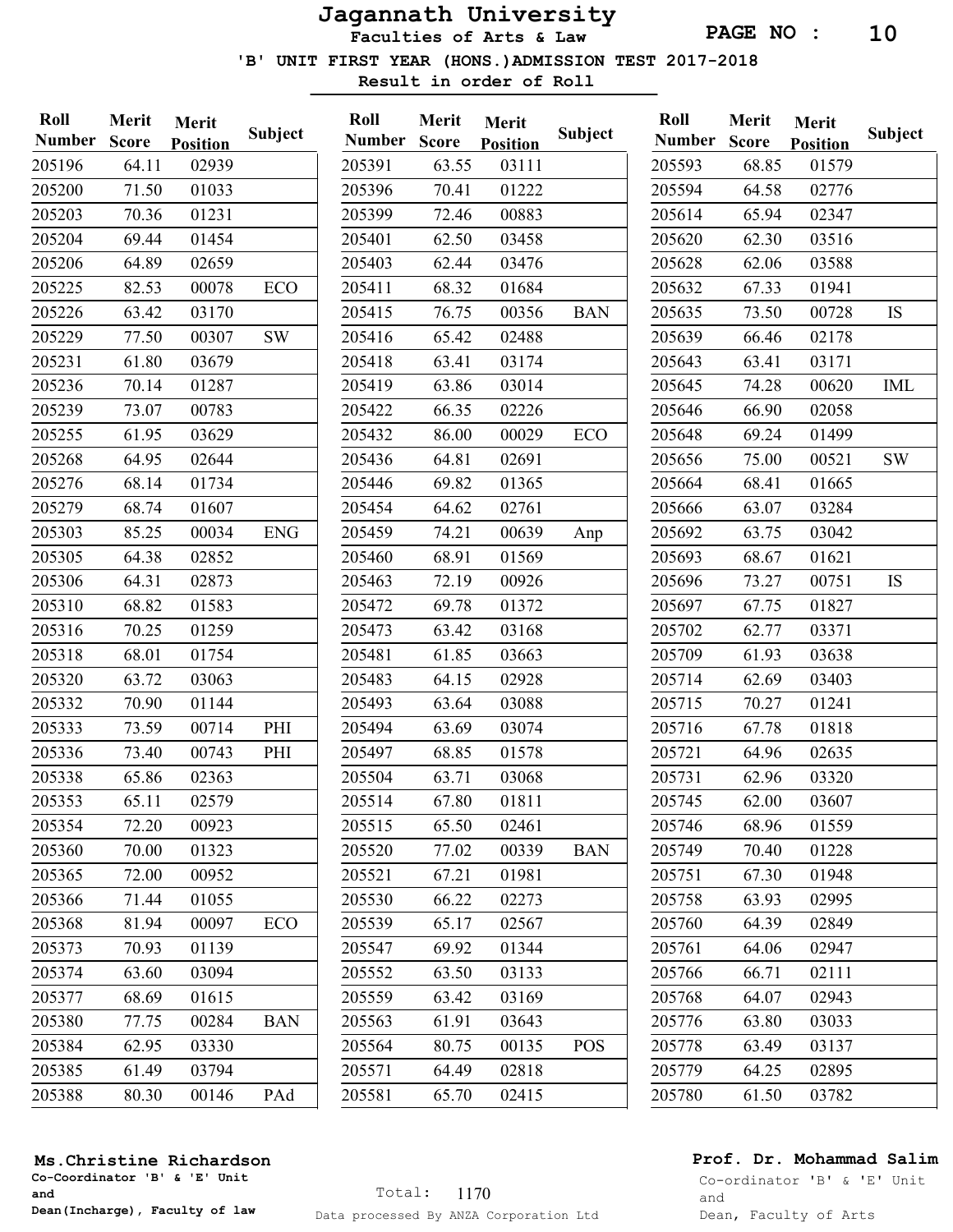Faculties of Arts & Law

'B' UNIT FIRST YEAR (HONS.)ADMISSION TEST 2017-2018

Result in order of Roll

| Roll<br><b>Number</b> | Merit<br><b>Score</b> | Merit<br><b>Position</b> | Subject    | Roll<br><b>Number</b> | Merit<br><b>Score</b> | Merit<br><b>Positio</b> |
|-----------------------|-----------------------|--------------------------|------------|-----------------------|-----------------------|-------------------------|
| 205783                | 71.00                 | 01130                    |            | 205965                | 63.00                 | 033(                    |
| 205786                | 66.21                 | 02274                    |            | 205967                | 63.71                 | 030                     |
| 205791                | 76.75                 | 00359                    | IS         | 205985                | 66.39                 | 022                     |
| 205793                | 67.57                 | 01878                    |            | 206001                | 74.75                 | 005                     |
| 205796                | 62.57                 | 03433                    |            | 206003                | 78.50                 | 002                     |
| 205803                | 91.25                 | 00005                    | <b>BAN</b> | 206007                | 63.75                 | 030                     |
| 205807                | 65.90                 | 02356                    |            | 206024                | 68.50                 | 016                     |
| 205808                | 62.95                 | 03326                    |            | 206028                | 68.80                 | 015                     |
| 205809                | 66.48                 | 02175                    |            | 206032                | 61.76                 | 036                     |
| 205812                | 71.00                 | 01129                    |            | 206037                | 70.50                 | 012(                    |
| 205816                | 79.65                 | 00172                    | <b>BEd</b> | 206063                | 64.68                 | $027 -$                 |
| 205823                | 69.38                 | 01471                    |            | 206065                | 71.84                 | 009'                    |
| 205827                | 63.56                 | 03110                    |            | 206066                | 69.44                 | 014                     |
| 205834                | 64.00                 | 02970                    |            | 206081                | 64.28                 | 028                     |
| 205848                | 64.72                 | 02727                    |            | 206082                | 66.44                 | 021                     |
| 205852                | 64.49                 | 02819                    |            | 206087                | 73.78                 | 006                     |
| 205854                | 66.43                 | 02188                    |            | 206089                | 74.22                 | 006                     |
| 205859                | 64.78                 | 02698                    |            | 206090                | 63.44                 | 031(                    |
| 205871                | 71.96                 | 00967                    |            | 206091                | 71.78                 | 009                     |
| 205873                | 73.50                 | 00725                    | IS         | 206092                | 63.26                 | 032                     |
| 205879                | 78.25                 | 00250                    | <b>MCJ</b> | 206093                | 83.11                 | 000(                    |
| 205883                | 65.40                 | 02492                    |            | 206097                | 70.76                 | 011                     |
| 205884                | 65.25                 | 02531                    |            | 206098                | 71.24                 | 010                     |
| 205892                | 72.29                 | 00907                    |            | 206099                | 74.38                 | 006                     |
| 205895                | 71.99                 | 00961                    |            | 206101                | 63.20                 | 032.                    |
| 205906                | 61.76                 | 03683                    |            | 206106                | 68.06                 | $017-$                  |
| 205925                | 66.90                 | 02059                    |            | 206112                | 75.95                 | 004                     |
| 205926                | 62.48                 | 03464                    |            | 206116                | 73.59                 | 007                     |
| 205927                | 71.25                 | 01078                    |            | 206121                | 69.47                 | 014                     |
| 205929                | 83.00                 | 00071                    | <b>ENG</b> | 206134                | 64.95                 | 026                     |
| 205930                | 72.91                 | 00810                    |            | 206137                | 68.72                 | 016                     |
| 205934                | 81.34                 | 00113                    | ECO        | 206142                | 67.11                 | 020                     |
| 205940                | 76.70                 | 00374                    | <b>SOC</b> | 206143                | 66.71                 | 021                     |
| 205943                | 63.29                 | 03213                    |            | 206151                | 68.44                 | 016                     |
| 205945                | 68.25                 | 01702                    |            | 206153                | 62.84                 | 033                     |
| 205946                | 62.44                 | 03477                    |            | 206156                | 78.50                 | 002                     |
| 205949                | 64.29                 | 02879                    |            | 206170                | 86.17                 | 000                     |
| 205953                | 72.25                 | 00916                    |            | 206176                | 75.65                 | 004                     |
| 205962                | 65.09                 | 02589                    |            | 206178                | 65.25                 | $025 -$                 |

| Number Score |       | <b>Position</b> | Subject    |  |  |
|--------------|-------|-----------------|------------|--|--|
| 205965       | 63.00 | 03307           |            |  |  |
| 205967       | 63.71 | 03065           |            |  |  |
| 205985       | 66.39 | 02210           |            |  |  |
| 206001       | 74.75 | 00555           | IML        |  |  |
| 206003       | 78.50 | 00234           | <b>SOC</b> |  |  |
| 206007       | 63.75 | 03046           |            |  |  |
| 206024       | 68.50 | 01643           |            |  |  |
| 206028       | 68.80 | 01586           |            |  |  |
| 206032       | 61.76 | 03684           |            |  |  |
| 206037       | 70.50 | 01205           |            |  |  |
| 206063       | 64.68 | 02740           |            |  |  |
| 206065       | 71.84 | 00977           |            |  |  |
| 206066       | 69.44 | 01452           |            |  |  |
| 206081       | 64.28 | 02880           |            |  |  |
| 206082       | 66.44 | 02187           |            |  |  |
| 206087       | 73.78 | 00680           | $I\!H$     |  |  |
| 206089       | 74.22 | 00638           | IH         |  |  |
| 206090       | 63.44 | 03165           |            |  |  |
| 206091       | 71.78 | 00987           |            |  |  |
| 206092       | 63.26 | 03216           |            |  |  |
| 206093       | 83.11 | 00064           | <b>ENG</b> |  |  |
| 206097       | 70.76 | 01167           |            |  |  |
| 206098       | 71.24 | 01083           |            |  |  |
| 206099       | 74.38 | 00609           | Anp        |  |  |
| 206101       | 63.20 | 03252           |            |  |  |
| 206106       | 68.06 | 01747           |            |  |  |
| 206112       | 75.95 | 00434           | SW         |  |  |
| 206116       | 73.59 | 00715           | Anp        |  |  |
| 206121       | 69.47 | 01439           |            |  |  |
| 206134       | 64.95 | 02642           |            |  |  |
| 206137       | 68.72 | 01609           |            |  |  |
| 206142       | 67.11 | 02000           |            |  |  |
| 206143       | 66.71 | 02112           |            |  |  |
| 206151       | 68.44 | 01657           |            |  |  |
| 206153       | 62.84 | 03356           |            |  |  |
| 206156       | 78.50 | 00230           | POS        |  |  |
| 206170       | 86.17 | 00028           | LAW        |  |  |
| 206176       | 75.65 | 00467           | <b>HIS</b> |  |  |
| 206178       | 65.25 | 02541           |            |  |  |
|              |       |                 |            |  |  |

| Roll          | Merit        | Merit           |            |  |  |
|---------------|--------------|-----------------|------------|--|--|
| <b>Number</b> | <b>Score</b> | <u>Position</u> | Subject    |  |  |
| 206194        | 72.15        | 00927           |            |  |  |
| 206201        | 62.96        | 03322           |            |  |  |
| 206205        | 62.49        | 03460           |            |  |  |
| 206206        | 70.71        | 01175           |            |  |  |
| 206209        | 63.25        | 03221           |            |  |  |
| 206212        | 65.39        | 02497           |            |  |  |
| 206217        | 70.45        | 01218           |            |  |  |
| 206221        | 69.26        | 01487           |            |  |  |
| 206223        | 64.66        | 02745           |            |  |  |
| 206227        | 62.45        | 03468           |            |  |  |
| 206230        | 72.24        | 00918           |            |  |  |
| 206237        | 73.74        | 00700           | IS         |  |  |
| 206244        | 63.22        | 03238           |            |  |  |
| 206277        | 62.27        | 03525           |            |  |  |
| 206278        | 61.61        | 03748           |            |  |  |
| 206280        | 65.25        | 02543           |            |  |  |
| 206283        | 65.00        | 02615           |            |  |  |
| 206284        | 63.45        | 03159           |            |  |  |
| 206290        | 68.50        | 01648           |            |  |  |
| 206291        | 82.55        | 00077           | PAd        |  |  |
| 206292        | 73.75        | 00687           | IH         |  |  |
| 206298        | 65.13        | 02576           |            |  |  |
| 206301        | 70.45        | 01217           |            |  |  |
| 206307        | 64.89        | 02662           |            |  |  |
| 206310        | 65.67        | 02426           |            |  |  |
| 206315        | 64.41        | 02843           |            |  |  |
| 206318        | 65.44        | 02478           |            |  |  |
| 206320        | 61.81        | 03674           |            |  |  |
| 206323        | 73.97        | 00664           | ΙH         |  |  |
| 206325        | 72.23        | 00921           |            |  |  |
| 206330        | 64.77        | 02702           |            |  |  |
| 206341        | 64.62        | 02758           |            |  |  |
| 206352        | 91.25        | 00006           | <b>LAW</b> |  |  |
| 206367        | 70.05        | 01308           |            |  |  |
| 206369        | 65.75        | 02395           |            |  |  |
| 206374        | 68.75        | 01598           |            |  |  |
| 206375        | 63.46        | 03154           |            |  |  |
| 206380        | 67.25        | 01959           |            |  |  |
| 206387        | 67.99        | 01769           |            |  |  |
|               |              |                 |            |  |  |

## Prof. Dr. Mohammad Salim

Co-Coordinator 'B' & 'E' Unit and Dean(Incharge), Faculty of law

Ms.Christine Richardson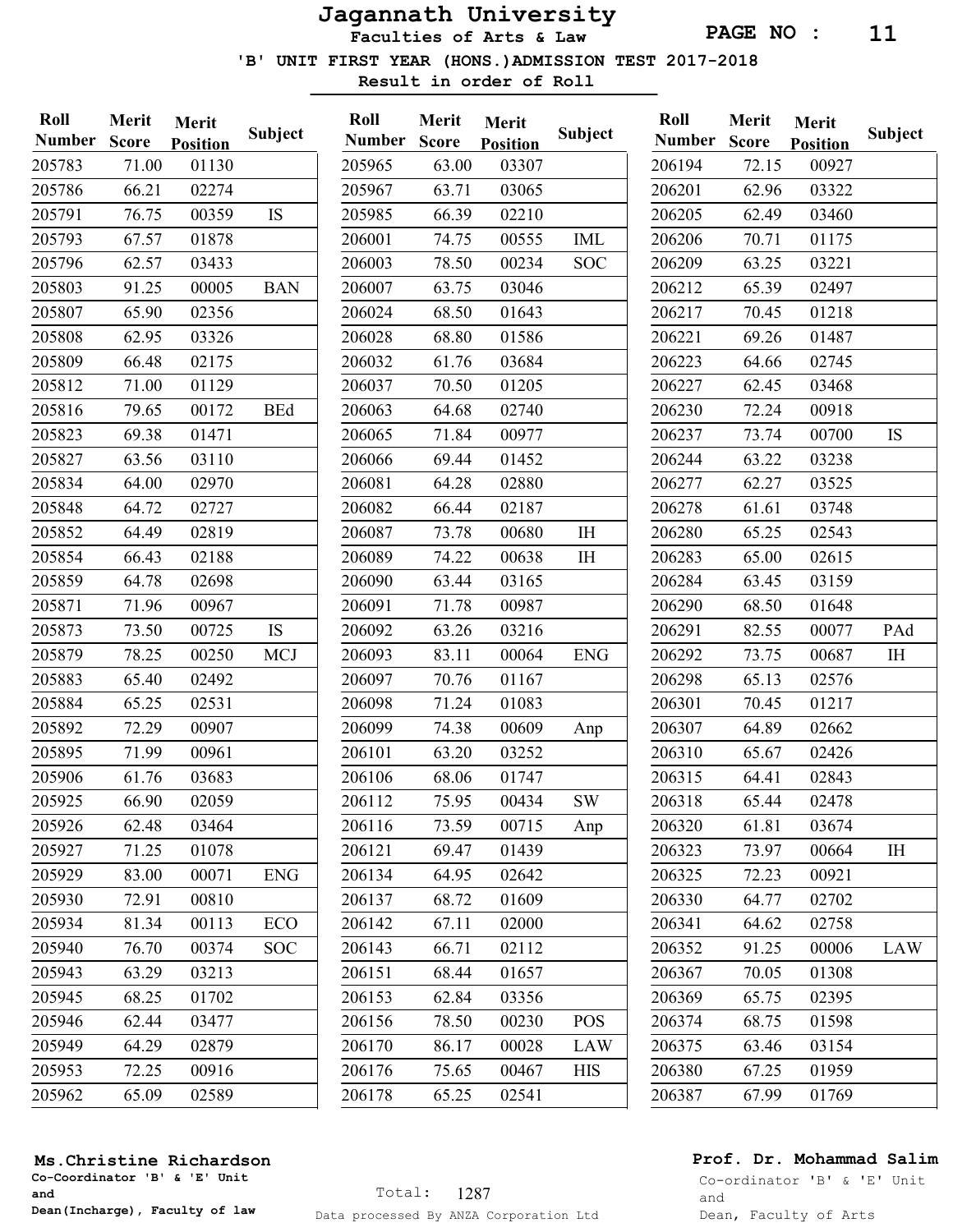Faculties of Arts & Law

'B' UNIT FIRST YEAR (HONS.)ADMISSION TEST 2017-2018

Result in order of Roll

| Roll<br><b>Number</b> | Merit<br><b>Score</b> | Merit<br><b>Position</b> | <b>Subject</b> | Roll<br><b>Number</b> | Merit<br><b>Score</b> | Merit<br><b>Position</b> | Subject       | Roll<br><b>Number</b> | Merit<br><b>Score</b> | Merit<br><b>Position</b> | <b>Subject</b> |
|-----------------------|-----------------------|--------------------------|----------------|-----------------------|-----------------------|--------------------------|---------------|-----------------------|-----------------------|--------------------------|----------------|
| 206411                | 65.95                 | 02345                    |                | 206601                | 67.90                 | 01789                    |               | 206793                | 65.03                 | 02605                    |                |
| 206414                | 61.94                 | 03633                    |                | 206603                | 65.91                 | 02353                    |               | 206795                | 76.50                 | 00387                    | <b>BAN</b>     |
| 206420                | 66.15                 | 02292                    |                | 206610                | 65.39                 | 02496                    |               | 206798                | 84.49                 | 00046                    | <b>ENG</b>     |
| 206426                | 67.00                 | 02026                    |                | 206619                | 72.25                 | 00915                    |               | 206803                | 74.20                 | 00640                    | IH             |
| 206432                | 61.83                 | 03668                    |                | 206628                | 66.28                 | 02243                    |               | 206807                | 71.10                 | 01106                    |                |
| 206442                | 65.10                 | 02583                    |                | 206630                | 61.40                 | 03821                    |               | 206809                | 65.85                 | 02369                    |                |
| 206443                | 65.23                 | 02548                    |                | 206638                | 63.20                 | 03251                    |               | 206815                | 65.34                 | 02514                    |                |
| 206444                | 68.61                 | 01629                    |                | 206651                | 65.25                 | 02542                    |               | 206816                | 77.75                 | 00279                    | <b>MCJ</b>     |
| 206447                | 69.45                 | 01450                    |                | 206662                | 78.05                 | 00258                    | <b>BAN</b>    | 206818                | 71.06                 | 01114                    |                |
| 206454                | 65.88                 | 02359                    |                | 206665                | 65.10                 | 02581                    |               | 206819                | 67.50                 | 01895                    |                |
| 206458                | 67.75                 | 01831                    |                | 206666                | 64.26                 | 02886                    |               | 206820                | 71.08                 | 01109                    |                |
| 206460                | 61.97                 | 03624                    |                | 206667                | 66.25                 | 02263                    |               | 206830                | 72.75                 | 00823                    |                |
| 206468                | 65.09                 | 02588                    |                | 206668                | 61.86                 | 03660                    |               | 206835                | 67.18                 | 01990                    |                |
| 206469                | 74.72                 | 00561                    | <b>SW</b>      | 206669                | 76.22                 | 00413                    | <b>SOC</b>    | 206838                | 74.31                 | 00617                    | Anp            |
| 206472                | 79.50                 | 00181                    | PAd            | 206670                | 63.87                 | 03012                    |               | 206846                | 73.21                 | 00769                    | IS             |
| 206481                | 61.93                 | 03637                    |                | 206677                | 74.49                 | 00593                    | <b>HIS</b>    | 206854                | 63.31                 | 03201                    |                |
| 206484                | 73.75                 | 00689                    | PHI            | 206681                | 72.42                 | 00888                    |               | 206859                | 66.15                 | 02291                    |                |
| 206494                | 61.40                 | 03822                    |                | 206682                | 71.33                 | 01064                    |               | 206861                | 64.93                 | 02651                    |                |
| 206503                | 64.77                 | 02700                    |                | 206694                | 66.25                 | 02256                    |               | 206862                | 66.68                 | 02116                    |                |
| 206504                | 67.25                 | 01964                    |                | 206700                | 71.75                 | 00992                    |               | 206866                | 62.84                 | 03357                    |                |
| 206506                | 70.00                 | 01315                    |                | 206701                | 77.50                 | 00303                    | POS           | 206871                | 70.44                 | 01219                    |                |
| 206510                | 80.19                 | 00155                    | LAN            | 206714                | 63.72                 | 03064                    |               | 206873                | 65.66                 | 02428                    |                |
| 206513                | 68.45                 | 01655                    |                | 206722                | 66.35                 | 02227                    |               | 206877                | 64.07                 | 02944                    |                |
| 206515                | 62.14                 | 03564                    |                | 206723                | 67.76                 | 01822                    |               | 206879                | 72.75                 | 00836                    |                |
| 206521                | 67.25                 | 01965                    |                | 206725                | 68.30                 | 01690                    |               | 206883                | 70.94                 | 01138                    |                |
| 206523                | 63.66                 | 03082                    |                | 206727                | 72.08                 | 00939                    |               | 206892                | 66.25                 | 02260                    |                |
| 206527                | 69.00                 | 01549                    |                | 206735                | 64.56                 | 02778                    |               | 206895                | 81.73                 | 00101                    | PAd            |
| 206530                | 75.70                 | 00460                    | <b>SW</b>      | 206750                | 64.15                 | 02930                    |               | 206902                | 84.00                 | 00051                    | <b>ENG</b>     |
| 206538                | 63.70                 | 03069                    |                | 206753                | 75.46                 | 00483                    | <b>BEd</b>    | 206906                | 71.45                 | 01051                    |                |
| 206543                | 62.54                 | 03443                    |                | 206758                | 71.00                 | 01124                    |               | 206909                | 61.33                 | 03845                    |                |
| 206551                | 67.50                 | 01891                    |                | 206759                | 62.99                 | 03312                    |               | 206914                | 67.35                 | 01936                    |                |
| 206561                | 72.50                 | 00876                    |                | 206762                | 64.28                 | 02882                    |               | 206915                | 73.74                 | 00702                    | Anp            |
| 206565                | 67.82                 | 01807                    |                | 206763                | 62.53                 | 03445                    |               | 206919                | 65.48                 | 02471                    |                |
| 206566                | 64.65                 | 02747                    |                | 206764                | 61.62                 | 03742                    |               | 206920                | 61.47                 | 03801                    |                |
| 206567                | 64.80                 | 02693                    |                | 206773                | 70.14                 | 01286                    |               | 206922                | 73.47                 | 00737                    | Anp            |
| 206568                | 72.20                 | 00922                    |                | 206777                | 74.49                 | 00595                    | <b>HIS</b>    | 206930                | 69.14                 | 01522                    |                |
| 206576                | 76.08                 | 00420                    | <b>SOC</b>     | 206780                | 70.00                 | 01327                    |               | 206937                | 62.84                 | 03358                    |                |
| 206578                | 68.47                 | 01653                    |                | 206786                | 67.75                 | 01823                    |               | 206938                | 75.79                 | 00448                    | IH             |
| 206586                | 81.29                 | 00115                    | <b>BAN</b>     | 206787                | 74.75                 | 00552                    | $\mathrm{SW}$ | 206942                | 66.46                 | 02177                    |                |
|                       |                       |                          |                |                       |                       |                          |               |                       |                       |                          |                |

## Ms.Christine Richardson

Co-Coordinator 'B' & 'E' Unit and Dean(Incharge), Faculty of law

## Prof. Dr. Mohammad Salim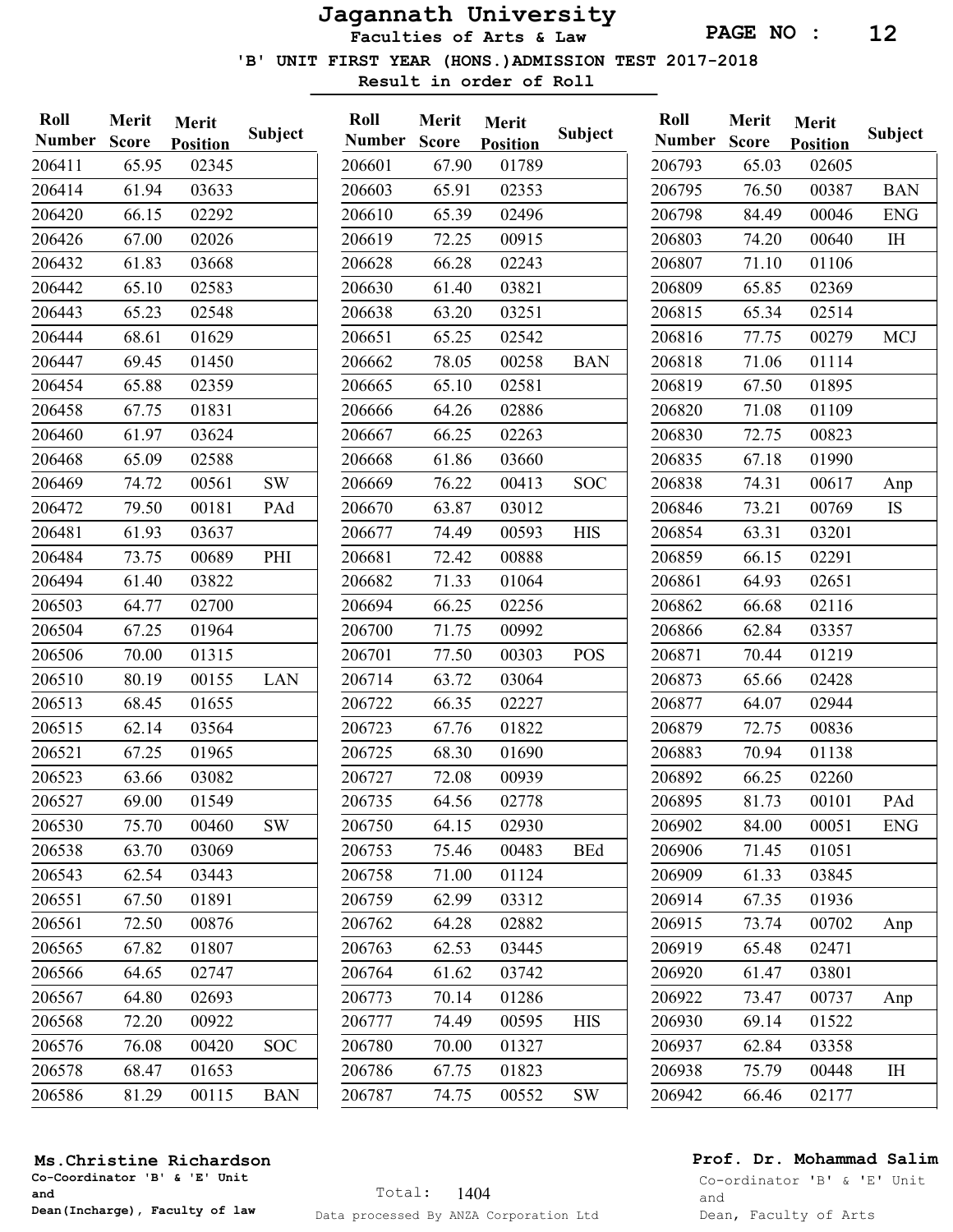Faculties of Arts & Law

'B' UNIT FIRST YEAR (HONS.)ADMISSION TEST 2017-2018

Result in order of Roll

| <b>Position</b><br><b>Position</b>                                                        | <b>Position</b>    | <b>Subject</b> |
|-------------------------------------------------------------------------------------------|--------------------|----------------|
| 206943<br>61.25<br>03870<br>207128<br>66.88<br>02062<br>207324<br>65.77                   | 02391              |                |
| 65.80<br>02381<br>207133<br>65.13<br>02577<br>207329<br>62.69<br>206946                   | 03400              |                |
| 207139<br>206948<br>67.39<br>01927<br>66.09<br>02304<br>207333<br>70.24                   | 01263              |                |
| 206950<br>66.07<br>02316<br>207141<br>66.90<br>02056<br>207353<br>64.50                   | 02805              |                |
| 206952<br>70.00<br>01318<br>207147<br>62.00<br>03610<br>207363<br>69.36                   | 01472              |                |
| 73.40<br>00744<br><b>IS</b><br>207152<br>02383<br>207365<br>206956<br>65.79<br>69.70      | 01397              |                |
| 206961<br>68.86<br>01574<br>207162<br>03551<br>207373<br>62.20<br>67.56                   | 01879              |                |
| 206962<br>66.70<br>02113<br>207168<br>62.50<br>03452<br>75.65<br>207375                   | <b>SW</b><br>00466 |                |
| 207169<br>206974<br>70.12<br>01292<br>62.49<br>03461<br>207377<br>67.55                   | 01882              |                |
| 03482<br>207177<br><b>IS</b><br>207382<br>206975<br>62.42<br>73.50<br>00734<br>66.79      | 02080              |                |
| <b>IS</b><br>206986<br>207184<br>207392<br>73.42<br>00742<br>70.06<br>01305<br>63.65      | 03087              |                |
| 206988<br>73.21<br>00768<br>IS<br>207186<br>66.33<br>02232<br>207397<br>66.87             | 02064              |                |
| 206992<br>01874<br>74.18<br>00641<br>PHI<br>207189<br>67.60<br>207402<br>61.91            | 03648              |                |
| 207411<br>206993<br>73.11<br>00780<br>207190<br>70.40<br>01226<br>62.54                   | 03441              |                |
| 206995<br>207196<br>207413<br>69.88<br>65.63<br>02433<br>67.12<br>01996                   | 01354              |                |
| 206996<br>63.50<br>03131<br>207201<br>73.75<br>00693<br>I <sub>H</sub><br>207418<br>64.56 | 02781              |                |
| 207011<br>82.25<br>00087<br>ECO<br>207205<br>03044<br>207420<br>81.00<br>63.75            | 00127              | <b>POS</b>     |
| 03083<br>207017<br>63.66<br>207213<br>63.96<br>02981<br>207421<br>67.64                   | 01861              |                |
| 207032<br>67.25<br>01955<br>207221<br>01851<br>207428<br>67.68<br>68.06                   | 01746              |                |
| 207033<br>03334<br>207222<br>03836<br>207432<br>63.75<br>62.94<br>61.36                   | 03051              |                |
| 207036<br>62.16<br>03559<br>207226<br>68.36<br>01676<br>68.92<br>207435                   | 01568              |                |
| 207043<br>207228<br>207437<br>71.75<br>00990<br>63.39<br>03179<br>63.11                   | 03274              |                |
| 207044<br>02139<br>207237<br>01558<br>207454<br>66.60<br>68.96<br>71.22                   | 01089              |                |
| 207238<br>207052<br>67.14<br>01994<br>66.08<br>02312<br>207456<br>70.05                   | 01307              |                |
| 207053<br>01926<br>207241<br>03511<br>207457<br>68.89<br>67.40<br>62.33                   | 01571              |                |
| 207073<br>64.95<br>02639<br>74.70<br>00563<br>207458<br>64.47<br>207250<br><b>HIS</b>     | 02827              |                |
| 207254<br>207086<br>65.50<br>02465<br>61.91<br>03646<br>207461<br>73.70                   | 00707<br><b>IS</b> |                |
| 207087<br>207255<br>207478<br>72.70<br>00841<br>61.56<br>03766<br>72.45                   | 00884              |                |
| 207088<br>02193<br>207256<br>02125<br>75.69<br>66.42<br>66.64<br>207480                   | 00463              | <b>HIS</b>     |
| 207092<br>66.61<br>02133<br>207259<br>73.11<br>207488<br>70.29<br>00781                   | 01240              |                |
| 207094<br>62.81<br>207265<br>03362<br>71.73<br>01005<br>207490<br>63.05                   | 03289              |                |
| 207095<br>03831<br>207268<br>61.38<br>63.71<br>03066<br>207492<br>66.50                   | 02163              |                |
| 207096<br>01970<br>207278<br>207500<br>74.14<br>67.24<br>69.25<br>01490                   | 00644              | Anp            |
| 207101<br>73.25<br>PHI<br>207283<br>63.25<br>207501<br>76.96<br>00752<br>03220            | 00347              | <b>BEd</b>     |
| 207103<br>61.66<br>03727<br>207287<br>68.74<br>207504<br>66.25<br>01605                   | 02246              |                |
| 207111<br>62.00<br>03613<br>207296<br>76.75<br>00358<br><b>SOC</b><br>207508<br>69.23     | 01501              |                |
| 207113<br>207299<br>71.45<br>68.40<br>01667<br>01053<br>207515<br>64.43                   | 02840              |                |
| 207120<br>02769<br>207312<br>207516<br>66.25<br>64.60<br>83.00<br>00068<br>PAd            | 02249              |                |
| 207125<br>207321<br>207517<br>66.03<br>77.25<br>00330<br><b>BAN</b><br>62.76<br>03375     | 02326              |                |

#### Ms.Christine Richardson

Co-Coordinator 'B' & 'E' Unit and Dean(Incharge), Faculty of law

## Prof. Dr. Mohammad Salim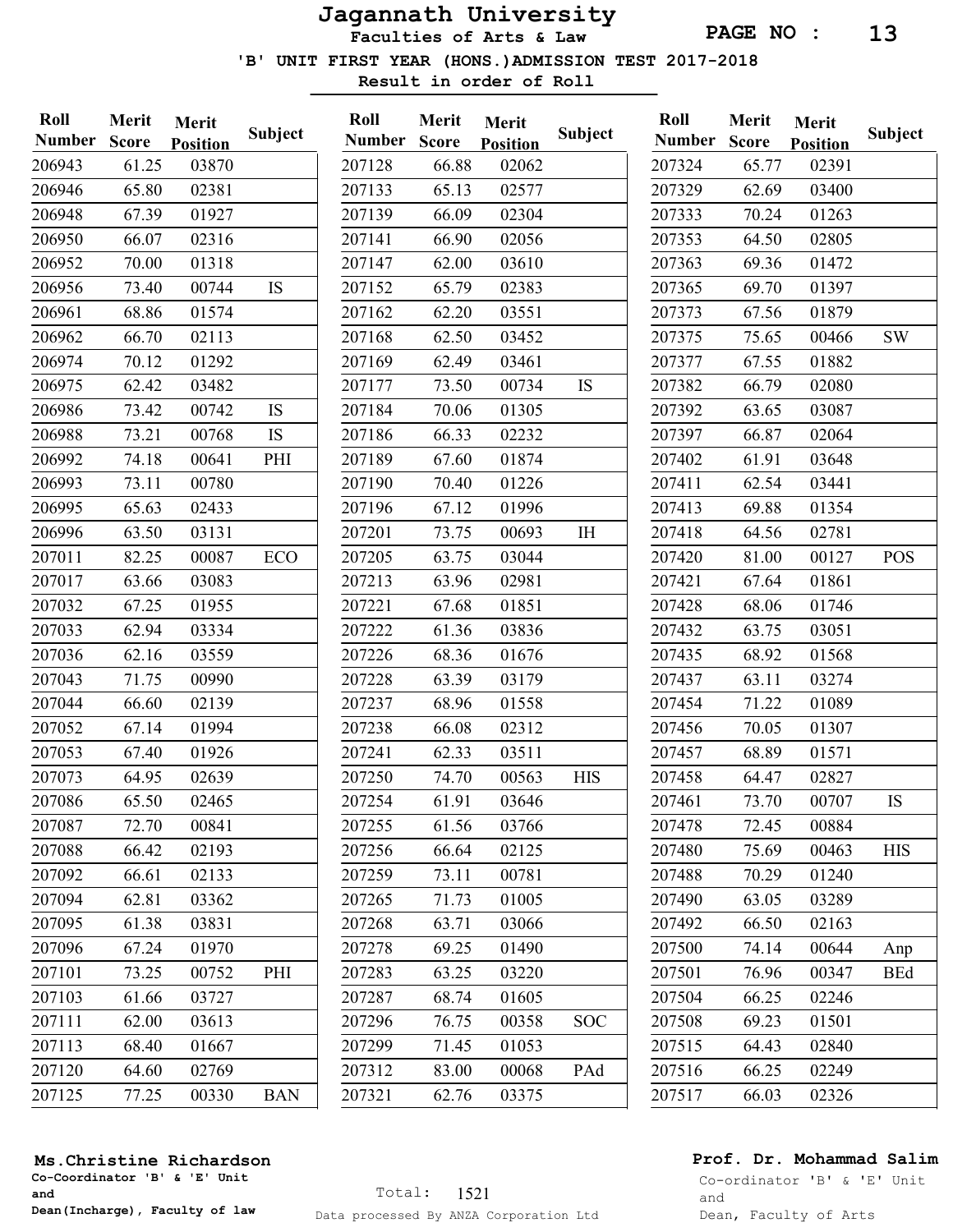Faculties of Arts & Law

'B' UNIT FIRST YEAR (HONS.)ADMISSION TEST 2017-2018

Subject

 ${\rm ENG}$ 

PHI

MCJ

LAW

BAN PHI

BAN

BAN HIS

Result in order of Roll

| Roll          | Merit        | Merit           |                | Roll          | Merit        | Merit           |
|---------------|--------------|-----------------|----------------|---------------|--------------|-----------------|
| <b>Number</b> | <b>Score</b> | <b>Position</b> | <b>Subject</b> | <b>Number</b> | <b>Score</b> | <b>Position</b> |
| 207519        | 66.85        | 02070           |                | 207707        | 67.06        | 02012           |
| 207526        | 61.99        | 03617           |                | 207726        | 84.47        | 00048           |
| 207529        | 67.06        | 02011           |                | 207738        | 71.75        | 00991           |
| 207531        | 64.36        | 02857           |                | 207739        | 73.00        | 00793           |
| 207548        | 61.75        | 03694           |                | 207743        | 62.74        | 03383           |
| 207551        | 69.43        | 01458           |                | 207747        | 63.41        | 03175           |
| 207552        | 69.66        | 01400           |                | 207748        | 67.91        | 01785           |
| 207569        | 65.68        | 02421           |                | 207751        | 73.86        | 00675           |
| 207572        | 68.79        | 01588           |                | 207753        | 71.08        | 01108           |
| 207575        | 68.16        | 01729           |                | 207760        | 67.87        | 01794           |
| 207589        | 62.41        | 03489           |                | 207765        | 64.19        | 02915           |
| 207596        | 70.25        | 01244           |                | 207773        | 70.80        | 01160           |
| 207597        | 71.35        | 01063           |                | 207782        | 62.50        | 03450           |
| 207598        | 66.40        | 02200           |                | 207783        | 81.18        | 00124           |
| 207602        | 61.30        | 03859           |                | 207787        | 63.74        | 03054           |
| 207606        | 66.27        | 02244           |                | 207797        | 70.25        | 01260           |
| 207610        | 72.99        | 00796           |                | 207801        | 70.31        | 01237           |
| 207613        | 61.20        | 03889           |                | 207806        | 85.50        | 00030           |
| 207614        | 81.50        | 00104           | ECO            | 207807        | 66.25        | 02259           |
| 207624        | 64.61        | 02764           |                | 207825        | 72.97        | 00802           |
| 207625        | 61.50        | 03786           |                | 207828        | 63.74        | 03057           |
| 207634        | 80.91        | 00131           | <b>MCJ</b>     | 207830        | 68.87        | 01573           |
| 207637        | 65.00        | 02626           |                | 207845        | 67.80        | 01812           |
| 207642        | 71.06        | 01112           |                | 207847        | 69.58        | 01411           |
| 207646        | 62.23        | 03540           |                | 207848        | 69.90        | 01347           |
| 207653        | 71.68        | 01010           |                | 207859        | 73.05        | 00786           |
| 207655        | 63.20        | 03244           |                | 207868        | 67.84        | 01800           |
| 207657        | 62.33        | 03510           |                | 207873        | 61.41        | 03817           |
| 207662        | 68.75        | 01595           |                | 207874        | 77.31        | 00321           |
| 207665        | 74.00        | 00660           | I <sub>H</sub> | 207876        | 73.50        | 00730           |
| 207670        | 62.89        | 03347           |                | 207877        | 62.80        | 03367           |
| 207673        | 64.50        | 02809           |                | 207880        | 77.28        | 00323           |
| 207674        | 71.15        | 01101           |                | 207887        | 65.49        | 02467           |
| 207681        | 62.58        | 03429           |                | 207896        | 78.00        | 00265           |
| 207694        | 65.01        | 02613           |                | 207900        | 75.00        | 00522           |
| 207695        | 62.68        | 03405           |                | 207902        | 64.52        | 02796           |
| 207702        | 68.39        | 01670           |                | 207904        | 61.40        | 03819           |
| 207703        | 66.50        | 02161           |                | 207905        | 62.65        | 03411           |
| 207704        | 63.19        | 03255           |                | 207910        | 67.31        | 01946           |
|               |              |                 |                |               |              |                 |

| Roll          | Merit        | Merit           |            |
|---------------|--------------|-----------------|------------|
| <b>Number</b> | <b>Score</b> | <b>Position</b> | Subject    |
| 207914        | 70.25        | 01248           |            |
| 207920        | 61.55        | 03769           |            |
| 207921        | 68.35        | 01678           |            |
| 207926        | 61.67        | 03723           |            |
| 207930        | 67.79        | 01815           |            |
| 207933        | 74.46        | 00598           | <b>IS</b>  |
| 207937        | 71.80        | 00982           |            |
| 207939        | 70.27        | 01243           |            |
| 207940        | 61.61        | 03746           |            |
| 207948        | 64.33        | 02867           |            |
| 207957        | 68.32        | 01685           |            |
| 207959        | 76.33        | 00395           | <b>BAN</b> |
| 207961        | 61.72        | 03700           |            |
| 207966        | 69.46        | 01443           |            |
| 207967        | 71.95        | 00968           |            |
| 207979        | 66.21        | 02278           |            |
| 207992        | 65.42        | 02487           |            |
| 207999        | 65.68        | 02423           |            |
| 208007        | 78.49        | 00237           | <b>POS</b> |
| 208011        | 65.00        | 02624           |            |
| 208015        | 84.50        | 00042           | <b>ENG</b> |
| 208023        | 72.75        | 00826           |            |
| 208024        | 62.63        | 03414           |            |
| 208025        | 66.49        | 02172           |            |
| 208028        | 73.29        | 00748           | PHI        |
| 208031        | 78.75        | 00218           | <b>BAN</b> |
| 208036        | 62.72        | 03387           |            |
| 208037        | 77.75        | 00282           | PHI        |
| 208042        | 71.47        | 01045           |            |
| 208045        | 62.11        | 03572           |            |
| 208049        | 66.59        | 02141           |            |
| 208059        | 63.59        | 03098           |            |
| 208060        | 72.50        | 00872           |            |
| 208067        | 63.90        | 03007           |            |
| 208070        | 65.97        | 02340           |            |
| 208078        | 72.06        | 00940           |            |
| 208081        | 63.83        | 03026           |            |
| 208089        | 66.25        | 02253           |            |
| 208090        | 73.23        | 00764           | PHI        |
|               |              |                 |            |

### Prof. Dr. Mohammad Salim

Co-Coordinator 'B' & 'E' Unit and Dean(Incharge), Faculty of law Ms.Christine Richardson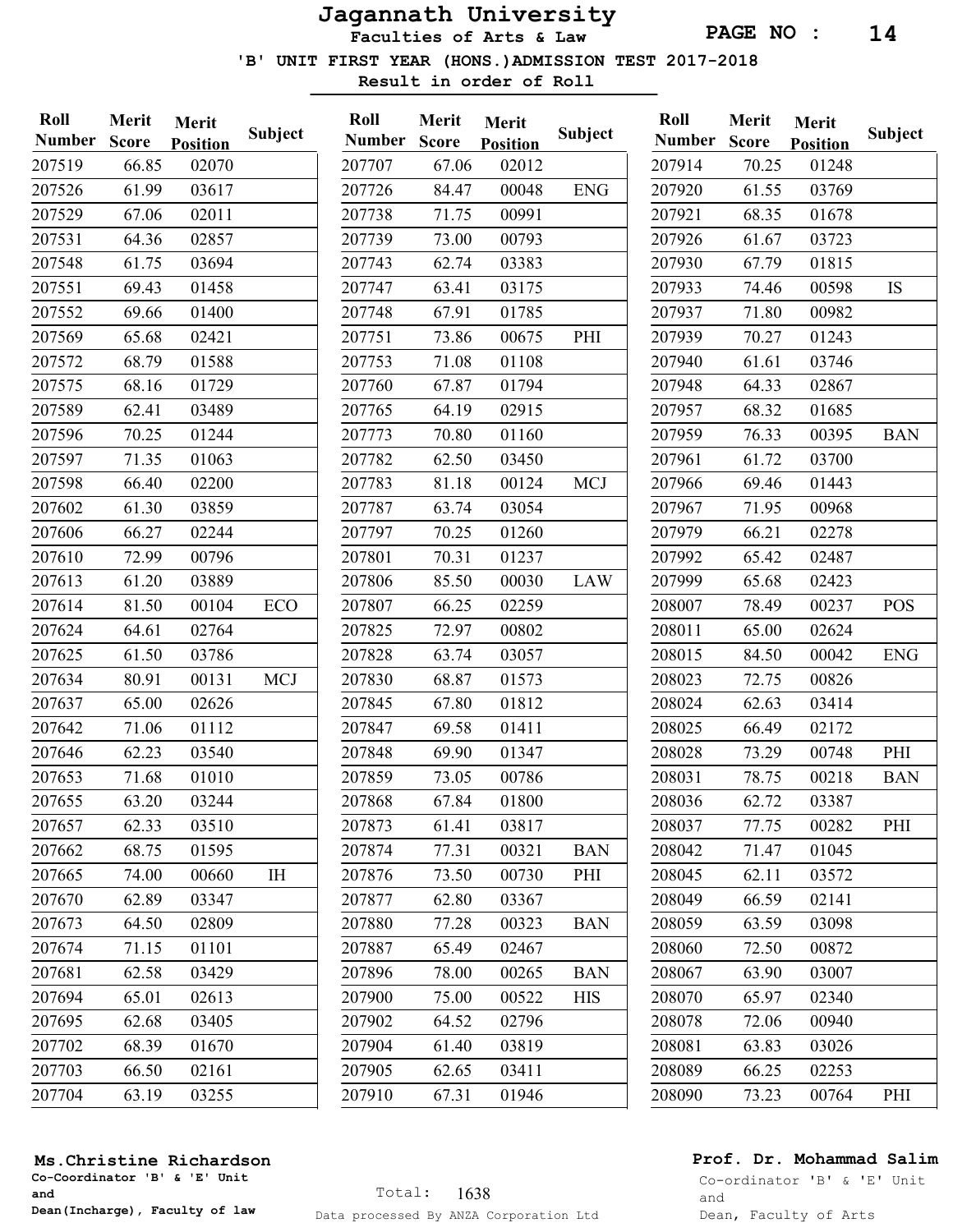Faculties of Arts & Law

'B' UNIT FIRST YEAR (HONS.)ADMISSION TEST 2017-2018

Result in order of Roll

| Roll          | Merit        | Merit           |            | Roll  |
|---------------|--------------|-----------------|------------|-------|
| <b>Number</b> | <b>Score</b> | <b>Position</b> | Subject    | Numl  |
| 208092        | 68.86        | 01575           |            | 20830 |
| 208108        | 67.40        | 01925           |            | 20830 |
| 208124        | 64.50        | 02807           |            | 20830 |
| 208138        | 61.36        | 03838           |            | 20831 |
| 208148        | 64.84        | 02679           |            | 20831 |
| 208149        | 68.00        | 01768           |            | 20831 |
| 208151        | 81.20        | 00122           | <b>LAN</b> | 20834 |
| 208152        | 68.06        | 01745           |            | 20834 |
| 208153        | 66.55        | 02149           |            | 20834 |
| 208156        | 62.84        | 03359           |            | 20835 |
| 208157        | 63.99        | 02974           |            | 20835 |
| 208158        | 66.13        | 02295           |            | 20836 |
| 208160        | 71.25        | 01081           |            | 20836 |
| 208166        | 63.31        | 03199           |            | 20836 |
| 208167        | 73.25        | 00757           | PHI        | 20837 |
| 208178        | 61.95        | 03628           |            | 20837 |
| 208182        | 62.50        | 03454           |            | 20837 |
| 208185        | 62.40        | 03492           |            | 20837 |
| 208188        | 64.47        | 02825           |            | 20838 |
| 208193        | 72.69        | 00844           |            | 20839 |
| 208195        | 79.49        | 00186           | PAd        | 20839 |
| 208217        | 66.77        | 02084           |            | 20840 |
| 208226        | 69.80        | 01369           |            | 20841 |
| 208236        | 65.75        | 02393           |            | 20841 |
| 208240        | 69.09        | 01534           |            | 20841 |
| 208241        | 66.99        | 02040           |            | 20841 |
| 208247        | 62.43        | 03480           |            | 20841 |
| 208253        | 62.11        | 03571           |            | 20842 |
| 208268        | 63.49        | 03143           |            | 20842 |
| 208272        | 73.75        | 00688           | IS         | 20842 |
| 208273        | 69.35        | 01476           |            | 20844 |
| 208277        | 62.40        | 03493           |            | 20845 |
| 208279        | 66.86        | 02065           |            | 20845 |
| 208287        | 62.10        | 03575           |            | 20845 |
| 208289        | 66.56        | 02144           |            | 20846 |
| 208292        | 64.25        | 02891           |            | 20846 |
| 208295        | 64.06        | 02949           |            | 20846 |
| 208300        | 83.21        | 00063           | <b>ENG</b> | 20846 |
| 208301        | 69.72        | 01392           |            | 20847 |

| Roll          | Merit | Merit           |            |  |
|---------------|-------|-----------------|------------|--|
| <b>Number</b> | Score | <b>Position</b> | Subject    |  |
| 208303        | 64.52 | 02797           |            |  |
| 208306        | 61.41 | 03815           |            |  |
| 208309        | 73.00 | 00792           |            |  |
| 208312        | 64.15 | 02929           |            |  |
| 208313        | 66.95 | 02042           |            |  |
| 208316        | 69.61 | 01407           |            |  |
| 208345        | 61.75 | 03686           |            |  |
| 208346        | 77.50 | 00305           | SOC        |  |
| 208347        | 77.95 | 00270           | LAN        |  |
| 208353        | 61.59 | 03755           |            |  |
| 208357        | 84.12 | 00049           | <b>LAN</b> |  |
| 208364        | 76.87 | 00349           | <b>BEd</b> |  |
| 208365        | 63.57 | 03106           |            |  |
| 208369        | 69.30 | 01483           |            |  |
| 208375        | 69.39 | 01470           |            |  |
| 208376        | 70.21 | 01274           |            |  |
| 208378        | 63.45 | 03161           |            |  |
| 208379        | 73.02 | 00788           |            |  |
| 208388        | 62.50 | 03457           |            |  |
| 208392        | 68.21 | 01712           |            |  |
| 208397        | 71.24 | 01085           |            |  |
| 208403        | 65.38 | 02499           |            |  |
| 208410        | 64.62 | 02760           |            |  |
| 208412        | 62.25 | 03532           |            |  |
| 208413        | 66.33 | 02231           |            |  |
| 208418        | 63.18 | 03257           |            |  |
| 208419        | 67.43 | 01915           |            |  |
| 208424        | 75.25 | 00496           | <b>SW</b>  |  |
| 208426        | 69.46 | 01442           |            |  |
| 208427        | 66.10 | 02303           |            |  |
| 208440        | 79.40 | 00189           | PAd        |  |
| 208453        | 72.50 | 00870           |            |  |
| 208456        | 70.75 | 01168           |            |  |
| 208457        | 69.39 | 01468           |            |  |
| 208460        | 70.77 | 01165           |            |  |
| 208466        | 61.52 | 03776           |            |  |
| 208467        | 79.99 | 00164           | <b>HIS</b> |  |
| 208468        | 63.13 | 03271           |            |  |
| 208472        | 69.25 | 01491           |            |  |
|               |       |                 |            |  |

| Roll          | Merit<br>Merit |                 |            |  |
|---------------|----------------|-----------------|------------|--|
| <b>Number</b> | <b>Score</b>   | <b>Position</b> | Subject    |  |
| 208483        | 69.44          | 01453           |            |  |
| 208484        | 64.06          | 02946           |            |  |
| 208486        | 64.73          | 02724           |            |  |
| 208498        | 67.76          | 01820           |            |  |
| 208501        | 64.25          | 02897           |            |  |
| 208502        | 61.90          | 03651           |            |  |
| 208504        | 67.80          | 01814           |            |  |
| 208508        | 61.61          | 03749           |            |  |
| 208516        | 68.04          | 01751           |            |  |
| 208536        | 75.88          | 00440           | <b>HIS</b> |  |
| 208541        | 76.25          | 00408           | <b>BEd</b> |  |
| 208544        | 63.30          | 03207           |            |  |
| 208550        | 61.85          | 03665           |            |  |
| 208553        | 62.21          | 03546           |            |  |
| 208554        | 66.11          | 02298           |            |  |
| 208558        | 64.60          | 02771           |            |  |
| 208564        | 68.05          | 01748           |            |  |
| 208569        | 83.75          | 00055           | <b>ENG</b> |  |
| 208574        | 69.09          | 01532           |            |  |
| 208575        | 70.27          | 01242           |            |  |
| 208585        | 65.33          | 02516           |            |  |
| 208591        | 64.44          | 02837           |            |  |
| 208592        | 70.50          | 01207           |            |  |
| 208595        | 78.25          | 00254           | <b>BAN</b> |  |
| 208602        | 64.79          | 02697           |            |  |
| 208603        | 72.00          | 00957           |            |  |
| 208609        | 69.61          | 01406           |            |  |
| 208611        | 75.81          | 00446           | PHI        |  |
| 208623        | 66.92          | 02051           |            |  |
| 208624        | 63.20          | 03247           |            |  |
| 208625        | 75.97          | 00432           | <b>SW</b>  |  |
| 208627        | 62.85          | 03354           |            |  |
| 208630        | 61.99          | 03621           |            |  |
| 208645        | 65.53          | 02455           |            |  |
| 208649        | 72.24          | 00920           |            |  |
| 208652        | 66.36          | 02224           |            |  |
| 208656        | 76.58          | 00380           | <b>BAN</b> |  |
| 208672        | 63.00          | 03306           |            |  |
| 208674        | 67.96          | 01774           |            |  |
|               |                |                 |            |  |

### Prof. Dr. Mohammad Salim

Co-Coordinator 'B' & 'E' Unit and Dean(Incharge), Faculty of law Ms.Christine Richardson

# Co-ordinator 'B' & 'E' Unit

and Dean, Faculty of Arts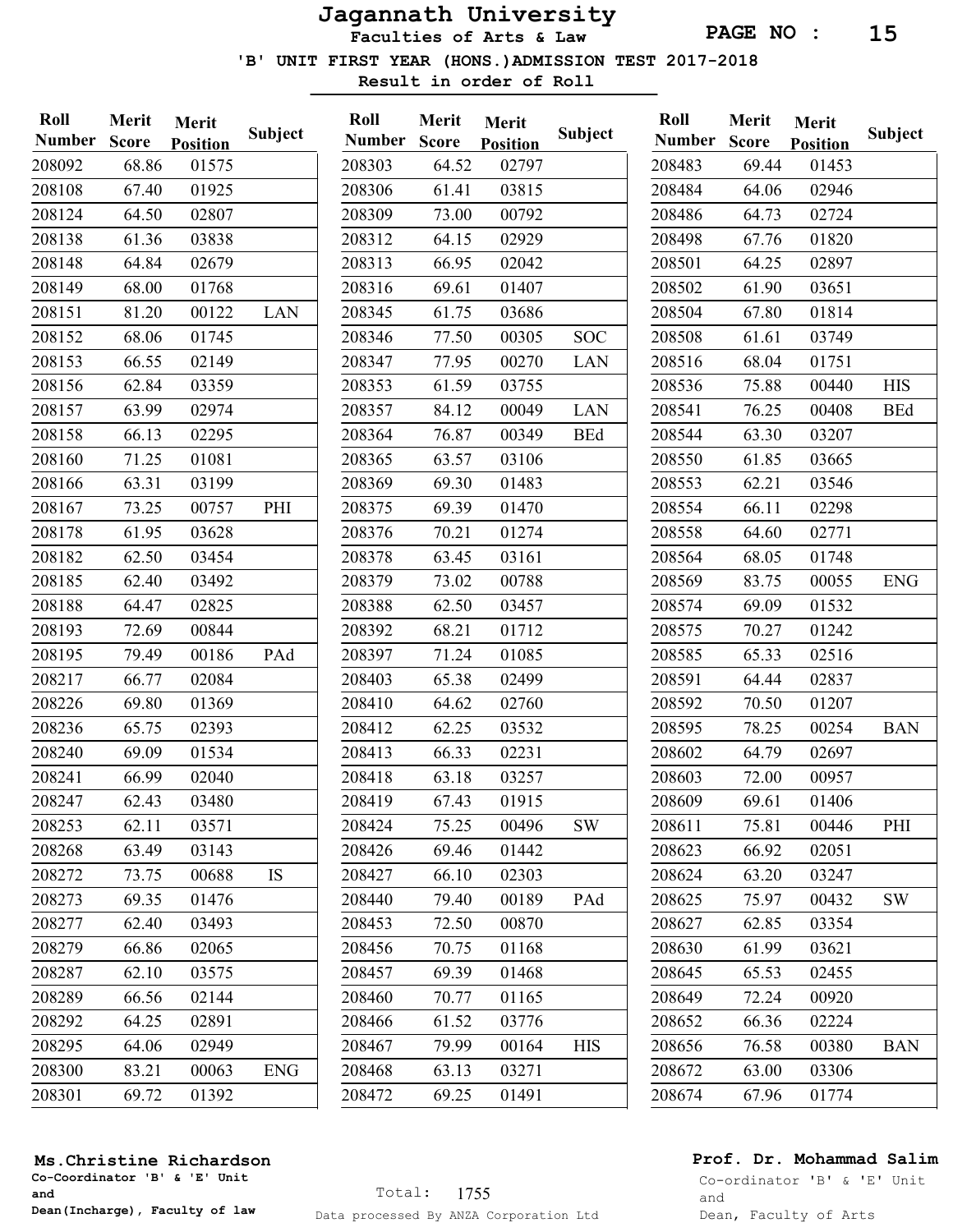Faculties of Arts & Law

'B' UNIT FIRST YEAR (HONS.)ADMISSION TEST 2017-2018

Result in order of Roll

Merit Merit

Roll

| Roll   | Merit        | Merit           |                |
|--------|--------------|-----------------|----------------|
| Number | <b>Score</b> | <b>Position</b> | <b>Subject</b> |
| 208681 | 70.83        | 01155           |                |
| 208686 | 82.24        | 00088           | <b>MCJ</b>     |
| 208692 | 69.30        | 01480           |                |
| 208693 | 67.75        | 01826           |                |
| 208707 | 73.14        | 00777           | IS             |
| 208708 | 73.36        | 00746           | PHI            |
| 208711 | 69.75        | 01378           |                |
| 208715 | 77.77        | 00277           | <b>LAN</b>     |
| 208719 | 82.47        | 00082           | PAd            |
| 208720 | 61.88        | 03656           |                |
| 208722 | 69.72        | 01391           |                |
| 208729 | 62.56        | 03436           |                |
| 208735 | 65.08        | 02591           |                |
| 208738 | 86.30        | 00025           | <b>ENG</b>     |
| 208741 | 66.38        | 02214           |                |
| 208756 | 66.81        | 02075           |                |
| 208757 | 62.03        | 03601           |                |
| 208761 | 63.37        | 03182           |                |
| 208774 | 83.08        | 00066           | <b>ENG</b>     |
| 208776 | 66.00        | 02331           |                |
| 208777 | 67.91        | 01786           |                |
| 208778 | 69.75        | 01386           |                |
| 208781 | 70.79        | 01164           |                |
| 208785 | 63.49        | 03144           |                |
| 208788 | 75.22        | 00500           | Anp            |
| 208790 | 65.44        | 02485           |                |
| 208791 | 69.45        | 01449           |                |
| 208792 | 75.40        | 00490           | SW             |
| 208794 | 69.70        | 01396           |                |
| 208797 | 63.25        | 03225           |                |
| 208814 | 79.59        | 00175           | MCJ            |
| 208817 | 67.41        | 01917           |                |
| 208826 | 77.75        | 00283           | POS            |
| 208829 | 69.41        | 01462           |                |
| 208832 | 66.49        | 02170           |                |
| 208835 | 67.22        | 01978           |                |
| 208839 | 75.16        | 00507           | IS             |
| 208842 | 63.45        | 03157           |                |
| 208843 | 73.46        | 00739           | IS             |

|       |                                                                             | Subject                                                               |
|-------|-----------------------------------------------------------------------------|-----------------------------------------------------------------------|
|       |                                                                             |                                                                       |
|       |                                                                             |                                                                       |
|       |                                                                             |                                                                       |
|       |                                                                             | IH                                                                    |
|       |                                                                             |                                                                       |
|       |                                                                             |                                                                       |
|       | 00371                                                                       | SOC                                                                   |
| 61.99 | 03618                                                                       |                                                                       |
| 64.56 | 02780                                                                       |                                                                       |
| 65.78 | 02387                                                                       |                                                                       |
| 71.99 | 00962                                                                       |                                                                       |
| 64.70 | 02735                                                                       |                                                                       |
| 61.56 | 03764                                                                       |                                                                       |
| 72.36 | 00898                                                                       |                                                                       |
| 68.93 | 01567                                                                       |                                                                       |
| 71.04 | 01117                                                                       |                                                                       |
| 61.46 | 03802                                                                       |                                                                       |
| 67.96 | 01775                                                                       |                                                                       |
| 73.19 | 00773                                                                       | IS                                                                    |
| 63.23 | 03237                                                                       |                                                                       |
| 62.90 | 03346                                                                       |                                                                       |
| 62.98 | 03315                                                                       |                                                                       |
| 66.12 | 02296                                                                       |                                                                       |
| 71.70 | 01009                                                                       |                                                                       |
| 64.17 | 02920                                                                       |                                                                       |
| 61.93 | 03640                                                                       |                                                                       |
| 65.70 | 02414                                                                       |                                                                       |
| 68.44 | 01656                                                                       |                                                                       |
| 61.50 | 03783                                                                       |                                                                       |
| 63.04 | 03291                                                                       |                                                                       |
| 62.55 | 03439                                                                       |                                                                       |
| 76.69 | 00376                                                                       | SW                                                                    |
| 64.60 | 02768                                                                       |                                                                       |
| 63.27 | 03215                                                                       |                                                                       |
| 78.75 | 00214                                                                       | <b>BAN</b>                                                            |
| 62.25 | 03536                                                                       |                                                                       |
| 67.33 | 01942                                                                       |                                                                       |
| 74.50 | 00590                                                                       | I <sub>H</sub>                                                        |
| 71.50 | 01035                                                                       |                                                                       |
|       | Number Score<br>61.33<br>61.99<br>62.20<br>74.68<br>64.22<br>71.93<br>76.74 | <b>Position</b><br>03843<br>03619<br>03548<br>00571<br>02904<br>00969 |

| Roll          | Merit | Merit           |                |  |
|---------------|-------|-----------------|----------------|--|
| <b>Number</b> | Score | <b>Position</b> | <b>Subject</b> |  |
| 209017        | 64.25 | 02892           |                |  |
| 209020        | 72.94 | 00806           |                |  |
| 209023        | 63.67 | 03080           |                |  |
| 209027        | 64.48 | 02822           |                |  |
| 209031        | 64.05 | 02950           |                |  |
| 209043        | 61.55 | 03768           |                |  |
| 209045        | 61.75 | 03691           |                |  |
| 209047        | 61.21 | 03884           |                |  |
| 209049        | 66.55 | 02148           |                |  |
| 209050        | 62.69 | 03399           |                |  |
| 209053        | 65.63 | 02434           |                |  |
| 209054        | 74.15 | 00643           | PHI            |  |
| 209061        | 62.50 | 03449           |                |  |
| 209063        | 68.66 | 01625           |                |  |
| 209069        | 61.25 | 03872           |                |  |
| 209070        | 62.39 | 03494           |                |  |
| 209073        | 70.20 | 01277           |                |  |
| 209079        | 69.68 | 01399           |                |  |
| 209083        | 62.21 | 03545           |                |  |
| 209090        | 75.58 | 00470           | IH             |  |
| 209093        | 64.59 | 02774           |                |  |
| 209097        | 63.95 | 02985           |                |  |
| 209103        | 65.64 | 02431           |                |  |
| 209107        | 68.75 | 01597           |                |  |
| 209115        | 64.88 | 02663           |                |  |
| 209117        | 80.21 | 00150           | <b>MCJ</b>     |  |
| 209120        | 74.45 | 00599           | <b>HIS</b>     |  |
| 209125        | 64.25 | 02889           |                |  |
| 209136        | 62.69 | 03394           |                |  |
| 209145        | 61.56 | 03765           |                |  |
| 209147        | 63.25 | 03224           |                |  |
| 209157        | 77.29 | 00322           | <b>BAN</b>     |  |
| 209163        | 63.06 | 03285           |                |  |
| 209166        | 68.00 | 01756           |                |  |
| 209167        | 63.97 | 02977           |                |  |
| 209173        | 63.73 | 03061           |                |  |
| 209176        | 79.63 | 00174           | <b>MCJ</b>     |  |
| 209192        | 63.05 | 03287           |                |  |
| 209196        | 63.94 | 02994           |                |  |
|               |       |                 |                |  |

## Prof. Dr. Mohammad Salim

Co-Coordinator 'B' & 'E' Unit and Dean(Incharge), Faculty of law

Ms.Christine Richardson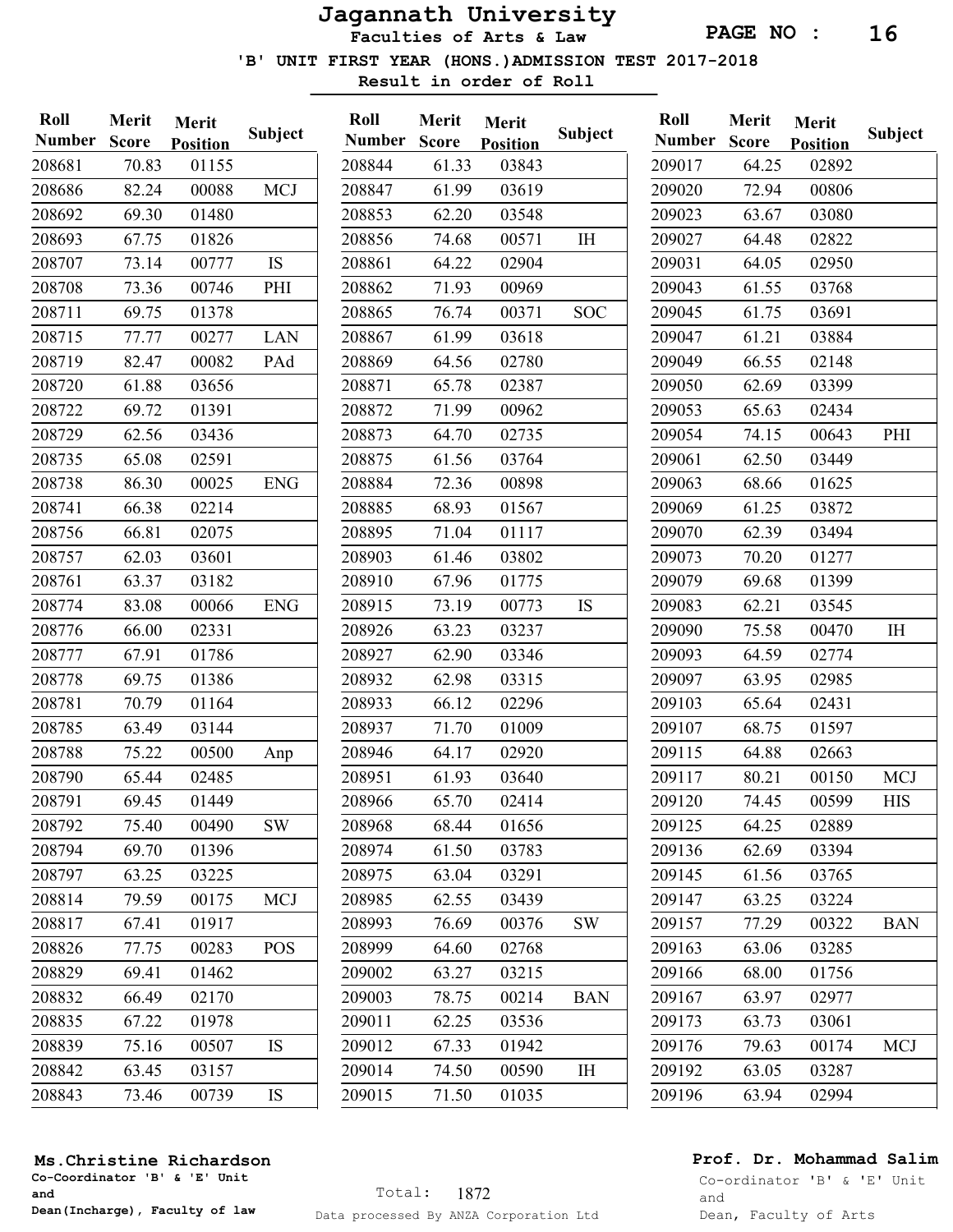Faculties of Arts & Law

'B' UNIT FIRST YEAR (HONS.)ADMISSION TEST 2017-2018

Result in order of Roll

Roll

| Roll          | Merit        | Merit           |            |
|---------------|--------------|-----------------|------------|
| <b>Number</b> | <b>Score</b> | <b>Position</b> | Subject    |
| 209197        | 63.33        | 03192           |            |
| 209198        | 69.75        | 01376           |            |
| 209204        | 62.50        | 03448           |            |
| 209206        | 63.22        | 03239           |            |
| 209210        | 74.91        | 00536           | <b>HIS</b> |
| 209211        | 65.22        | 02551           |            |
| 209213        | 75.95        | 00433           | <b>HIS</b> |
| 209219        | 81.34        | 00112           | <b>MCJ</b> |
| 209220        | 62.38        | 03497           |            |
| 209221        | 61.34        | 03841           |            |
| 209225        | 63.24        | 03234           |            |
| 209240        | 78.50        | 00232           | <b>MCJ</b> |
| 209248        | 67.15        | 01991           |            |
| 209250        | 62.44        | 03474           |            |
| 209254        | 69.17        | 01514           |            |
| 209255        | 67.19        | 01988           |            |
| 209258        | 69.43        | 01460           |            |
| 209260        | 78.00        | 00264           | <b>BAN</b> |
| 209261        | 73.66        | 00709           | PHI        |
| 209274        | 71.21        | 01090           |            |
| 209276        | 61.99        | 03615           |            |
| 209277        | 65.90        | 02357           |            |
| 209291        | 66.58        | 02143           |            |
| 209293        | 67.84        | 01799           |            |
| 209294        | 71.75        | 00989           |            |
| 209297        | 64.23        | 02903           |            |
| 209299        | 70.36        | 01232           |            |
| 209302        | 63.30        | 03208           |            |
| 209310        | 62.07        | 03586           |            |
| 209311        | 78.75        | 00215           | <b>MCJ</b> |
| 209315        | 77.75        | 00285           | LAN        |
| 209317        | 68.61        | 01630           |            |
| 209318        | 64.85        | 02674           |            |
| 209319        | 77.74        | 00288           | POS        |
| 209320        | 67.82        | 01808           |            |
| 209321        | 65.00        | 02619           |            |
| 209323        | 65.16        | 02569           |            |
| 209325        | 67.35        | 01935           |            |
| 209332        | 74.50        | 00587           | <b>HIS</b> |

| Roll          | Merit | Merit           |            |  |
|---------------|-------|-----------------|------------|--|
| <b>Number</b> | Score | <b>Position</b> | Subject    |  |
| 209339        | 74.75 | 00558           | <b>SW</b>  |  |
| 209345        | 69.30 | 01481           |            |  |
| 209347        | 61.32 | 03853           |            |  |
| 209349        | 76.34 | 00394           | <b>SW</b>  |  |
| 209350        | 68.85 | 01577           |            |  |
| 209360        | 69.87 | 01356           |            |  |
| 209368        | 66.75 | 02097           |            |  |
| 209369        | 66.72 | 02106           |            |  |
| 209372        | 64.67 | 02742           |            |  |
| 209373        | 79.25 | 00196           | PAd        |  |
| 209380        | 62.44 | 03473           |            |  |
| 209382        | 70.47 | 01212           |            |  |
| 209383        | 76.75 | 00366           | <b>SOC</b> |  |
| 209385        | 79.50 | 00182           | POS        |  |
| 209398        | 77.24 | 00331           | <b>SOC</b> |  |
| 209401        | 67.75 | 01830           |            |  |
| 209402        | 70.07 | 01302           |            |  |
| 209406        | 66.95 | 02044           |            |  |
| 209408        | 62.16 | 03558           |            |  |
| 209409        | 64.77 | 02701           |            |  |
| 209411        | 65.36 | 02506           |            |  |
| 209412        | 68.80 | 01587           |            |  |
| 209413        | 62.26 | 03530           |            |  |
| 209414        | 66.43 | 02189           |            |  |
| 209425        | 64.87 | 02665           |            |  |
| 209429        | 68.09 | 01740           |            |  |
| 209436        | 65.58 | 02442           |            |  |
| 209438        | 63.25 | 03229           |            |  |
| 209448        | 66.16 | 02288           |            |  |
| 209453        | 63.53 | 03122           |            |  |
| 209454        | 66.10 | 02302           |            |  |
| 209461        | 63.25 | 03228           |            |  |
| 209464        | 68.00 | 01766           |            |  |
| 209465        | 74.44 | 00600           | <b>IML</b> |  |
| 209466        | 76.15 | 00417           | SOC        |  |
| 209469        | 62.45 | 03470           |            |  |
| 209470        | 61.88 | 03657           |            |  |
| 209482        | 66.38 | 02215           |            |  |
| 209484        | 64.12 | 02936           |            |  |
|               |       |                 |            |  |

| Roll          | Merit        | Merit           |            |
|---------------|--------------|-----------------|------------|
| <b>Number</b> | <b>Score</b> | <b>Position</b> | Subject    |
| 209492        | 63.31        | 03205           |            |
| 209496        | 73.95        | 00666           | <b>IH</b>  |
| 209497        | 63.55        | 03112           |            |
| 209501        | 65.00        | 02621           |            |
| 209503        | 62.92        | 03337           |            |
| 209504        | 62.69        | 03401           |            |
| 209506        | 66.94        | 02045           |            |
| 209508        | 61.89        | 03655           |            |
| 209509        | 65.69        | 02420           |            |
| 209513        | 63.44        | 03166           |            |
| 209518        | 64.11        | 02937           |            |
| 209537        | 62.61        | 03417           |            |
| 209538        | 77.74        | 00287           | <b>MCJ</b> |
| 209541        | 69.18        | 01513           |            |
| 209546        | 71.83        | 00978           |            |
| 209548        | 67.41        | 01922           |            |
| 209552        | 70.25        | 01250           |            |
| 209557        | 79.00        | 00206           | <b>BAN</b> |
| 209567        | 76.75        | 00361           | IS         |
| 209575        | 71.19        | 01094           |            |
| 209580        | 68.05        | 01749           |            |
| 209582        | 79.50        | 00183           | IS         |
| 209587        | 61.45        | 03807           |            |
| 209588        | 63.03        | 03296           |            |
| 209592        | 62.23        | 03541           |            |
| 209595        | 64.44        | 02836           |            |
| 209597        | 64.75        | 02711           |            |
| 209598        | 84.61        | 00041           | ECO        |
| 209607        | 69.99        | 01329           |            |
| 209609        | 65.61        | 02435           |            |
| 209615        | 67.24        | 01974           |            |
| 209619        | 72.96        | 00803           |            |
| 209621        | 66.16        | 02289           |            |
| 209625        | 75.50        | 00476           | <b>HIS</b> |
| 209627        | 71.00        | 01125           |            |
| 209630        | 72.42        | 00887           |            |
| 209632        | 66.45        | 02181           |            |
| 209636        | 75.87        | 00441           | <b>SW</b>  |
| 209645        | 69.00        | 01546           |            |
|               |              |                 |            |

## Prof. Dr. Mohammad Salim

Co-Coordinator 'B' & 'E' Unit and Dean(Incharge), Faculty of law

Ms.Christine Richardson

Co-ordinator 'B' & 'E' Unit

and Dean, Faculty of Arts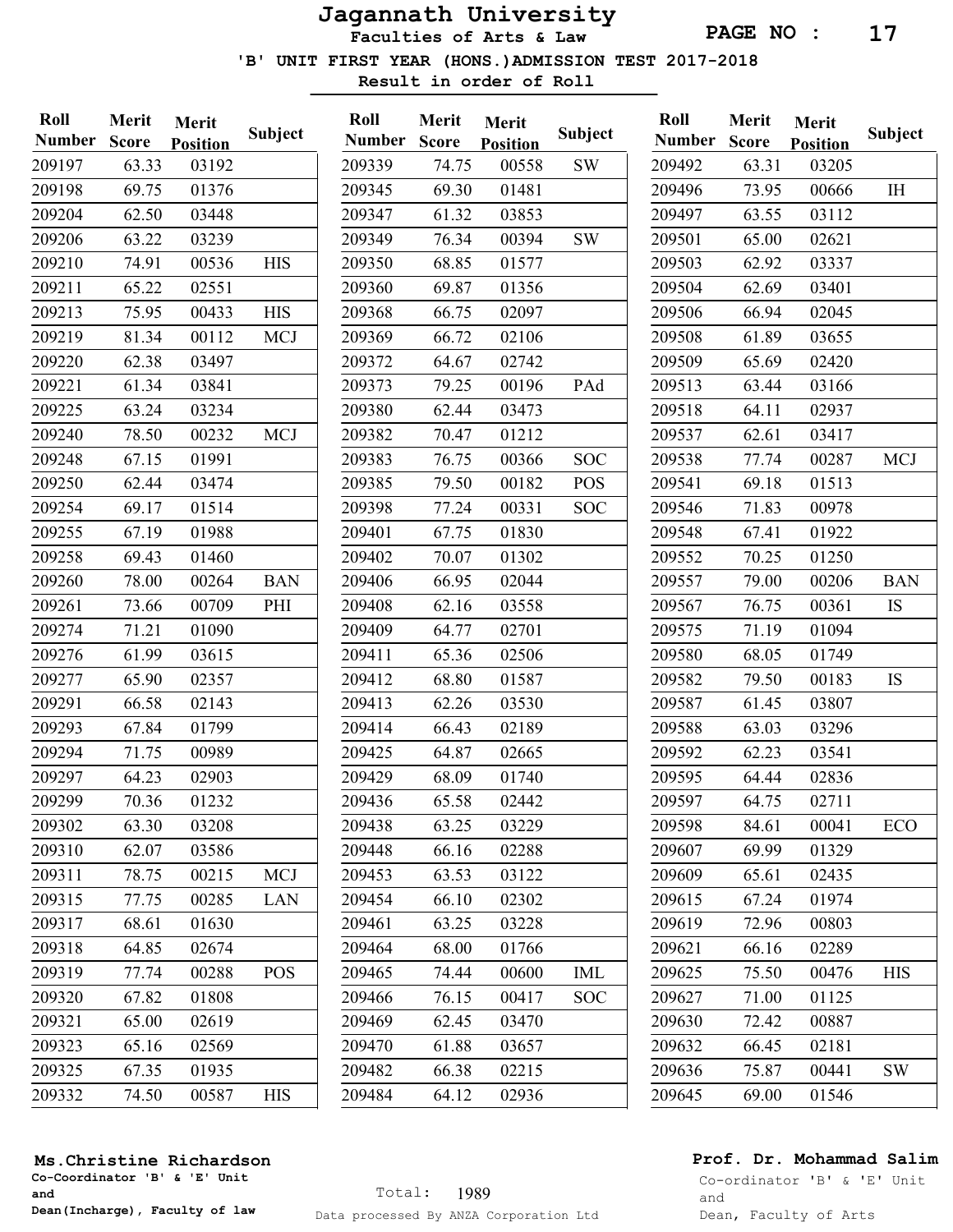Faculties of Arts & Law

'B' UNIT FIRST YEAR (HONS.)ADMISSION TEST 2017-2018

Result in order of Roll

| Roll<br><b>Number</b> | Merit<br><b>Score</b> | Merit<br><b>Position</b> | Subject       | Roll<br><b>Number</b> | Merit<br><b>Score</b> | Merit<br><b>Position</b> | <b>Subject</b> |
|-----------------------|-----------------------|--------------------------|---------------|-----------------------|-----------------------|--------------------------|----------------|
| 209647                | 70.60                 | 01194                    |               | 209793                | 75.50                 | 00480                    | <b>SW</b>      |
| 209648                | 64.26                 | 02887                    |               | 209805                | 72.75                 | 00828                    |                |
| 209653                | 82.00                 | 00095                    | PAd           | 209812                | 73.56                 | 00717                    | PHI            |
| 209658                | 62.50                 | 03451                    |               | 209813                | 62.63                 | 03413                    |                |
| 209660                | 74.50                 | 00591                    | $\rm I \rm H$ | 209816                | 74.27                 | 00622                    | Anp            |
| 209669                | 65.10                 | 02584                    |               | 209823                | 61.39                 | 03825                    |                |
| 209675                | 65.91                 | 02352                    |               | 209829                | 65.66                 | 02427                    |                |
| 209677                | 63.35                 | 03189                    |               | 209838                | 78.25                 | 00247                    | <b>POS</b>     |
| 209678                | 69.50                 | 01435                    |               | 209842                | 63.55                 | 03114                    |                |
| 209681                | 66.87                 | 02063                    |               | 209843                | 64.21                 | 02907                    |                |
| 209682                | 66.92                 | 02050                    |               | 209856                | 80.67                 | 00140                    | <b>MCJ</b>     |
| 209689                | 70.01                 | 01314                    |               | 209858                | 63.94                 | 02988                    |                |
| 209694                | 68.66                 | 01622                    |               | 209866                | 63.49                 | 03142                    |                |
| 209700                | 64.43                 | 02842                    |               | 209869                | 72.32                 | 00900                    |                |
| 209704                | 61.74                 | 03697                    |               | 209871                | 65.48                 | 02469                    |                |
| 209714                | 72.75                 | 00825                    |               | 209876                | 62.60                 | 03424                    |                |
| 209715                | 71.86                 | 00975                    |               | 209877                | 64.44                 | 02838                    |                |
| 209718                | 62.05                 | 03592                    |               | 209879                | 63.46                 | 03153                    |                |
| 209726                | 63.46                 | 03151                    |               | 209880                | 82.11                 | 00091                    | ECO            |
| 209727                | 92.50                 | 00001                    | LAW           | 209884                | 66.21                 | 02275                    |                |
| 209732                | 76.75                 | 00368                    | <b>BAN</b>    | 209889                | 66.06                 | 02319                    |                |
| 209735                | 68.30                 | 01691                    |               | 209891                | 65.71                 | 02410                    |                |
| 209742                | 63.31                 | 03204                    |               | 209893                | 65.17                 | 02566                    |                |
| 209750                | 74.36                 | 00612                    | IH            | 209906                | 64.96                 | 02634                    |                |
| 209751                | 75.44                 | 00486                    | <b>SW</b>     | 209917                | 71.45                 | 01052                    |                |
| 209752                | 68.66                 | 01623                    |               | 209918                | 68.25                 | 01698                    |                |
| 209760                | 82.46                 | 00083                    | ECO           | 209923                | 68.35                 | 01680                    |                |
| 209762                | 76.22                 | 00412                    | SW            | 209925                | 61.29                 | 03860                    |                |
| 209765                | 90.00                 | 00011                    | LAW           | 209932                | 81.46                 | 00108                    | <b>ECO</b>     |
| 209766                | 62.05                 | 03594                    |               | 209935                | 81.75                 | 00099                    | <b>ECO</b>     |
| 209767                | 66.75                 | 02093                    |               | 209937                | 65.77                 | 02390                    |                |
| 209768                | 63.55                 | 03117                    |               | 209938                | 71.11                 | 01104                    |                |
| 209770                | 63.59                 | 03103                    |               | 209942                | 78.30                 | 00244                    | <b>POS</b>     |
| 209778                | 62.49                 | 03462                    |               | 209950                | 79.45                 | 00187                    | <b>MCJ</b>     |
| 209779                | 65.77                 | 02388                    |               | 209952                | 71.00                 | 01128                    |                |
| 209781                | 75.75                 | 00450                    | <b>IML</b>    | 209956                | 65.25                 | 02540                    |                |
| 209788                | 68.50                 | 01646                    |               | 209957                | 65.82                 | 02373                    |                |
| 209790                | 63.61                 | 03092                    |               | 209974                | 76.75                 | 00363                    | IH             |
| 209792                | 62.76                 | 03374                    |               | 209985                | 74.02                 | 00654                    | IS             |
|                       |                       |                          |               |                       |                       |                          |                |

| Roll<br><b>Number</b> | Merit | Merit           | Subject    |
|-----------------------|-------|-----------------|------------|
|                       | Score | <b>Position</b> |            |
| 209992                | 62.05 | 03597           |            |
| 209999                | 71.74 | 01001           |            |
| 210000                | 64.64 | 02754           |            |
| 210004                | 69.58 | 01412           |            |
| 210005                | 62.14 | 03563           |            |
| 210007                | 63.00 | 03302           |            |
| 210016                | 66.80 | 02076           |            |
| 210017                | 63.66 | 03084           |            |
| 210032                | 65.25 | 02536           |            |
| 210041                | 68.25 | 01704           |            |
| 210046                | 64.87 | 02666           |            |
| 210055                | 69.50 | 01431           |            |
| 210064                | 62.25 | 03533           |            |
| 210074                | 80.11 | 00157           | <b>SOC</b> |
| 210076                | 66.66 | 02119           |            |
| 210096                | 71.56 | 01023           |            |
| 210097                | 72.01 | 00951           |            |
| 210100                | 64.13 | 02934           |            |
| 210102                | 80.24 | 00149           | <b>LAN</b> |
| 210103                | 76.04 | 00422           | <b>HIS</b> |
| 210107                | 80.50 | 00141           | PAd        |
| 210108                | 68.75 | 01600           |            |
| 210110                | 64.81 | 02690           |            |
| 210112                | 65.21 | 02553           |            |
| 210113                | 72.84 | 00817           |            |
| 210115                | 63.88 | 03009           |            |
| 210126                | 61.73 | 03699           |            |
| 210127                | 63.06 | 03286           |            |
| 210129                | 66.75 | 02092           |            |
| 210132                | 61.64 | 03738           |            |
| 210133                | 65.25 | 02532           |            |
| 210138                | 74.25 | 00631           | PHI        |
| 210141                | 74.25 | 00630           | PHI        |
| 210142                | 77.08 | 00336           | <b>BAN</b> |
| 210143                | 63.79 | 03037           |            |
| 210157                | 68.42 | 01662           |            |
| 210160                | 65.14 | 02574           |            |
| 210166                | 64.51 | 02800           |            |
| 210173                | 67.38 | 01932           |            |
|                       |       |                 |            |

#### Ms.Christine Richardson

Co-Coordinator 'B' & 'E' Unit and Dean(Incharge), Faculty of law

## Prof. Dr. Mohammad Salim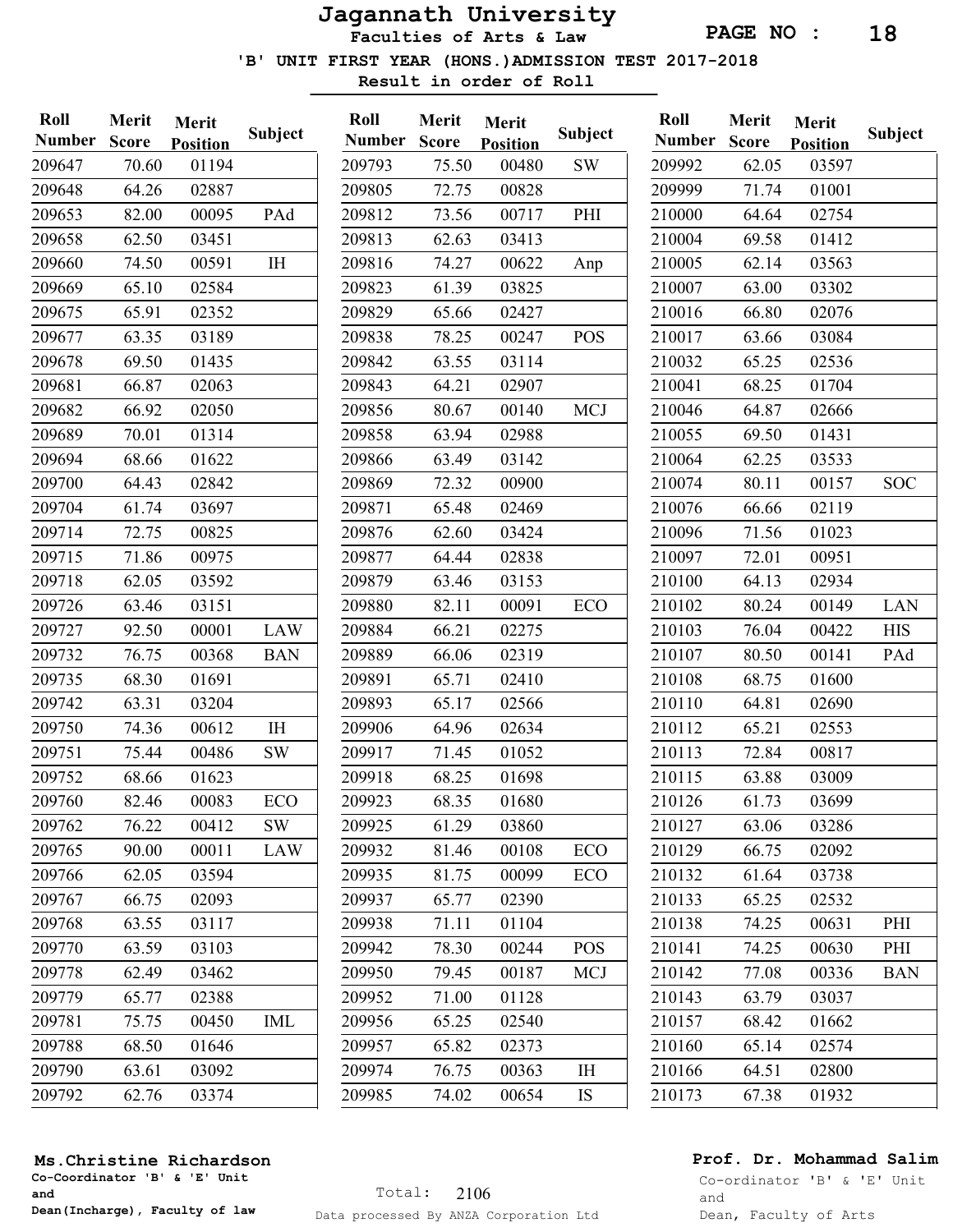Faculties of Arts & Law

'B' UNIT FIRST YEAR (HONS.)ADMISSION TEST 2017-2018

Result in order of Roll

| Roll<br><b>Number</b> | Merit<br><b>Score</b> | Merit<br><b>Position</b> | <b>Subject</b> | Roll<br><b>Number</b> | Merit<br><b>Score</b> | Merit<br><b>Position</b> | <b>Subject</b> | Roll<br><b>Number</b> |
|-----------------------|-----------------------|--------------------------|----------------|-----------------------|-----------------------|--------------------------|----------------|-----------------------|
| 210179                | 68.75                 | 01590                    |                | 210380                | 76.49                 | 00390                    | <b>BEd</b>     | 210548                |
| 210180                | 67.31                 | 01945                    |                | 210386                | 64.00                 | 02968                    |                | 210558                |
| 210185                | 62.30                 | 03519                    |                | 210391                | 69.94                 | 01341                    |                | 210565                |
| 210191                | 67.76                 | 01821                    |                | 210392                | 67.20                 | 01987                    |                | 210578                |
| 210208                | 72.49                 | 00881                    |                | 210393                | 65.58                 | 02441                    |                | 210582                |
| 210212                | 64.74                 | 02720                    |                | 210396                | 74.30                 | 00619                    | <b>IML</b>     | 210592                |
| 210223                | 66.58                 | 02142                    |                | 210402                | 67.50                 | 01898                    |                | 210602                |
| 210227                | 68.16                 | 01730                    |                | 210408                | 68.74                 | 01602                    |                | 210606                |
| 210228                | 63.20                 | 03249                    |                | 210410                | 69.25                 | 01492                    |                | 210611                |
| 210234                | 66.60                 | 02137                    |                | 210420                | 70.69                 | 01183                    |                | 210613                |
| 210243                | 66.36                 | 02220                    |                | 210426                | 71.39                 | 01058                    |                | 210615                |
| 210247                | 61.94                 | 03634                    |                | 210427                | 65.41                 | 02491                    |                | 210625                |
| 210251                | 61.23                 | 03879                    |                | 210433                | 64.75                 | 02704                    |                | 210646                |
| 210252                | 69.91                 | 01345                    |                | 210434                | 77.53                 | 00301                    | <b>POS</b>     | 210668                |
| 210260                | 66.08                 | 02309                    |                | 210436                | 78.95                 | 00210                    | <b>MCJ</b>     | 210670                |
| 210265                | 68.01                 | 01755                    |                | 210440                | 69.23                 | 01503                    |                | 210672                |
| 210267                | 83.22                 | 00062                    | <b>ENG</b>     | 210441                | 74.86                 | 00542                    | <b>SW</b>      | 210681                |
| 210268                | 68.43                 | 01659                    |                | 210442                | 66.46                 | 02179                    |                | 210688                |
| 210284                | 62.57                 | 03434                    |                | 210446                | 61.40                 | 03820                    |                | 210693                |
| 210290                | 69.82                 | 01364                    |                | 210448                | 78.25                 | 00249                    | <b>POS</b>     | 210694                |
| 210299                | 61.52                 | 03775                    |                | 210450                | 67.64                 | 01864                    |                | 210695                |
| 210300                | 76.00                 | 00428                    | <b>SOC</b>     | 210451                | 62.60                 | 03423                    |                | 210697                |
| 210311                | 75.50                 | 00475                    | SW             | 210454                | 68.08                 | 01742                    |                | 210702                |
| 210313                | 62.96                 | 03321                    |                | 210455                | 64.64                 | 02752                    |                | 210703                |
| 210323                | 69.46                 | 01445                    |                | 210469                | 64.61                 | 02763                    |                | 210713                |
| 210328                | 69.95                 | 01337                    |                | 210480                | 67.03                 | 02022                    |                | 210719                |
| 210330                | 74.83                 | 00544                    | Anp            | 210491                | 73.74                 | 00696                    | Anp            | 210724                |
| 210338                | 64.50                 | 02802                    |                | 210502                | 70.92                 | 01140                    |                | 210726                |
| 210339                | 64.00                 | 02965                    |                | 210504                | 66.09                 | 02305                    |                | 210730                |
| 210341                | 66.92                 | 02048                    |                | 210512                | 70.25                 | 01249                    |                | 210733                |
| 210347                | 64.05                 | 02953                    |                | 210513                | 72.09                 | 00935                    |                | 210735                |
| 210350                | 73.74                 | 00699                    | IH             | 210514                | 66.55                 | 02146                    |                | 210740                |
| 210353                | 64.25                 | 02894                    |                | 210515                | 68.70                 | 01613                    |                | 210743                |
| 210363                | 74.69                 | 00567                    | <b>HIS</b>     | 210518                | 65.05                 | 02597                    |                | 210750                |
| 210366                | 61.40                 | 03818                    |                | 210519                | 69.16                 | 01515                    |                | 210753                |
| 210367                | 63.91                 | 03003                    |                | 210527                | 61.55                 | 03767                    |                | 210766                |
| 210371                | 80.25                 | 00147                    | PAd            | 210540                | 71.25                 | 01079                    |                | 210771                |
| 210375                | 75.10                 | 00511                    | IS             | 210545                | 61.23                 | 03875                    |                | 210772                |
| 210376                | 65.96                 | 02344                    |                | 210546                | 75.52                 | 00474                    | <b>SW</b>      | 210773                |
|                       |                       |                          |                |                       |                       |                          |                |                       |

Number Score Position Subject Merit Merit 77.00 00345 SW 66.40 02203 71.64 01014 62.45 03467 71.44 01054 64.34 02861 63.33 03194 66.07 02314 67.72 01836 65.40 02493 68.88 01572 62.53 03446 62.06 03587 69.75 01375 63.69 03075 64.08 02941 63.71 03067 69.75 01381 65.75 02398 62.34 03509 69.24 01495 70.11 01297 210702 71.02 01121 62.13 03566 66.51 02152 210719 78.75 00213 PAd 74.53 00583 IH 75.21 00502 IH 210730 70.13 01291 62.81 03363 210735 71.75 00997 75.10 00510 SW 69.01 01543 62.05 03595 63.70 03071 62.77 03370 81.50 00105 POS 62.50 03453 69.23 01500

#### Ms.Christine Richardson

Co-Coordinator 'B' & 'E' Unit and Dean(Incharge), Faculty of law

#### Prof. Dr. Mohammad Salim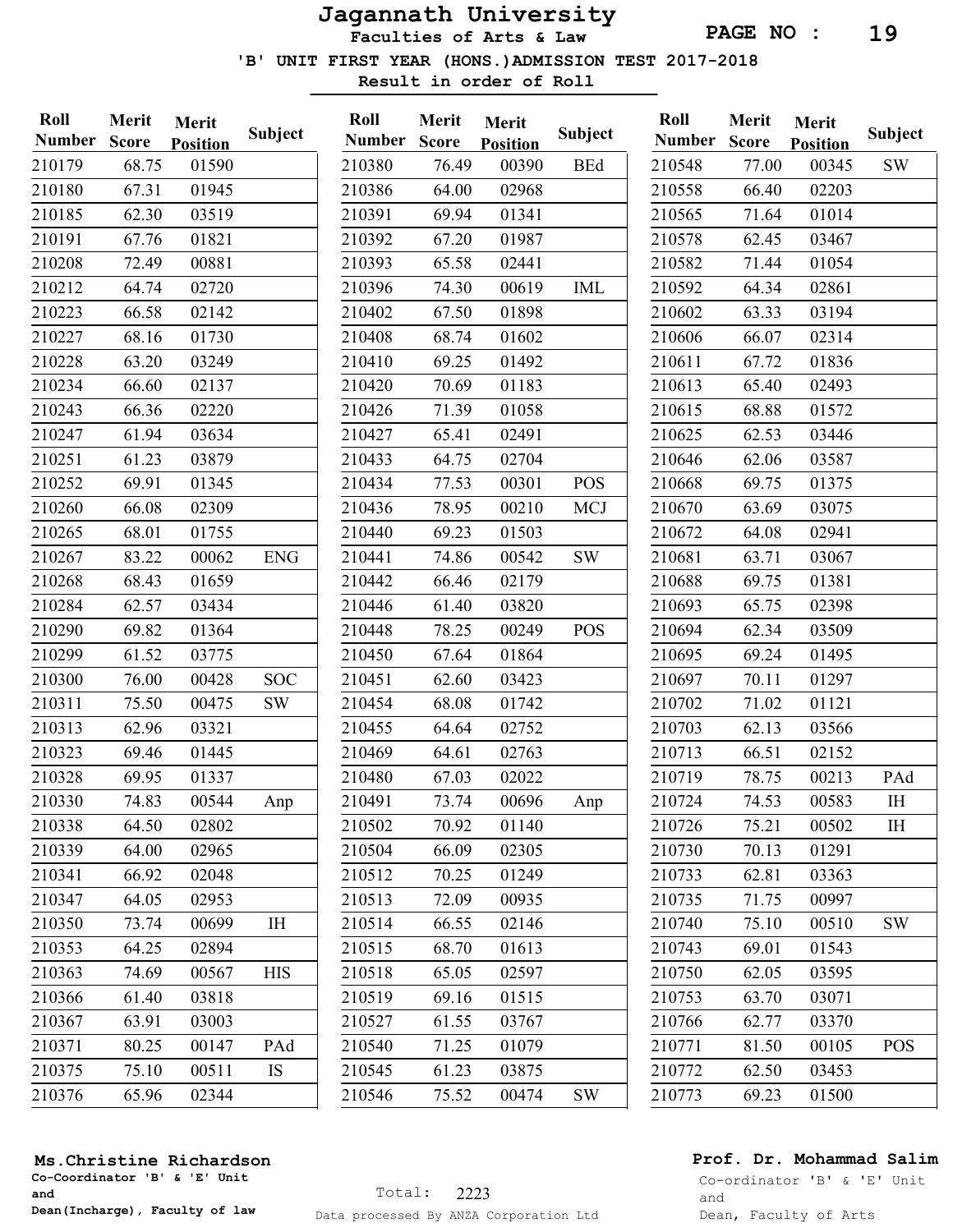Faculties of Arts & Law

'B' UNIT FIRST YEAR (HONS.)ADMISSION TEST 2017-2018

Result in order of Roll

| Roll          | Merit        | Merit           |            | Roll        |
|---------------|--------------|-----------------|------------|-------------|
| <b>Number</b> | <b>Score</b> | <b>Position</b> | Subject    | <b>Numb</b> |
| 210777        | 64.91        | 02653           |            | 21097       |
| 210778        | 68.75        | 01599           |            | 21098       |
| 210785        | 64.95        | 02638           |            | 21099       |
| 210797        | 62.85        | 03355           |            | 21099       |
| 210800        | 66.25        | 02255           |            | 21100       |
| 210804        | 77.50        | 00308           | <b>BAN</b> | 21100       |
| 210811        | 83.50        | 00057           | <b>ENG</b> | 21100       |
| 210819        | 64.34        | 02859           |            | 21102       |
| 210834        | 62.00        | 03608           |            | 21103       |
| 210835        | 65.08        | 02593           |            | 21103       |
| 210845        | 70.19        | 01279           |            | 21103       |
| 210849        | 72.88        | 00812           |            | 21103       |
| 210850        | 64.54        | 02788           |            | 21104       |
| 210862        | 74.75        | 00556           | <b>HIS</b> | 21104       |
| 210867        | 63.75        | 03047           |            | 21104       |
| 210868        | 63.36        | 03185           |            | 21104       |
| 210871        | 64.86        | 02668           |            | 21105       |
| 210873        | 63.46        | 03155           |            | 21106       |
| 210874        | 70.37        | 01230           |            | 21106       |
| 210875        | 67.63        | 01866           |            | 21106       |
| 210883        | 64.49        | 02816           |            | 21106       |
| 210885        | 71.97        | 00963           |            | 21108       |
| 210900        | 67.66        | 01854           |            | 21108       |
| 210902        | 67.06        | 02010           |            | 21109       |
| 210904        | 65.69        | 02418           |            | 21109       |
| 210911        | 76.00        | 00427           | <b>HIS</b> | 21110       |
| 210912        | 74.04        | 00651           | Anp        | 21110       |
| 210915        | 75.00        | 00525           | <b>SW</b>  | 21110       |
| 210922        | 69.50        | 01434           |            | 21111       |
| 210927        | 72.69        | 00846           |            | 21111       |
| 210928        | 73.70        | 00708           | IS         | 21111       |
| 210929        | 68.21        | 01715           |            | 21112       |
| 210930        | 77.44        | 00316           | SOC        | 21113       |
| 210933        | 62.75        | 03381           |            | 21114       |
| 210942        | 63.94        | 02991           |            | 21116       |
| 210946        | 65.96        | 02341           |            | 21116       |
| 210948        | 61.32        | 03850           |            | 21116       |
| 210953        | 62.75        | 03378           |            | 21117       |
| 210960        | 65.87        | 02360           |            | 21117       |

| Roll          | <b>Merit</b> | Merit           |            |
|---------------|--------------|-----------------|------------|
| <b>Number</b> | <b>Score</b> | <b>Position</b> | Subject    |
| 210977        | 64.38        | 02851           |            |
| 210989        | 70.91        | 01141           |            |
| 210993        | 63.01        | 03298           |            |
| 210999        | 76.25        | 00401           | SOC        |
| 211002        | 63.25        | 03227           |            |
| 211007        | 76.25        | 00405           | SOC        |
| 211009        | 61.70        | 03710           |            |
| 211022        | 79.50        | 00185           | PAd        |
| 211030        | 62.11        | 03573           |            |
| 211031        | 70.34        | 01233           |            |
| 211037        | 69.83        | 01363           |            |
| 211038        | 71.75        | 00999           |            |
| 211041        | 64.27        | 02883           |            |
| 211043        | 67.91        | 01787           |            |
| 211044        | 81.44        | 00109           | <b>BAN</b> |
| 211045        | 76.25        | 00400           | <b>BEd</b> |
| 211051        | 61.65        | 03731           |            |
| 211062        | 74.66        | 00576           | IH         |
| 211065        | 64.29        | 02878           |            |
| 211067        | 66.31        | 02236           |            |
| 211068        | 79.25        | 00194           | PAd        |
| 211085        | 63.35        | 03188           |            |
| 211087        | 80.75        | 00136           | <b>BAN</b> |
| 211093        | 71.05        | 01115           |            |
| 211098        | 68.61        | 01631           |            |
| 211101        | 64.74        | 02716           |            |
| 211106        | 67.95        | 01779           |            |
| 211107        | 68.27        | 01695           |            |
| 211111        | 61.25        | 03866           |            |
| 211114        | 66.86        | 02066           |            |
| 211117        | 63.95        | 02984           |            |
| 211124        | 70.40        | 01227           |            |
| 211138        | 64.65        | 02751           |            |
| 211148        | 73.19        | 00774           | IS         |
| 211163        | 66.03        | 02327           |            |
| 211167        | 63.79        | 03036           |            |
| 211168        | 66.62        | 02128           |            |
| 211174        | 68.00        | 01762           |            |
| 211175        | 77.23        | 00332           | SOC        |
|               |              |                 |            |

| Roll          | Merit        | Merit           |                |
|---------------|--------------|-----------------|----------------|
| <b>Number</b> | <b>Score</b> | <b>Position</b> | <b>Subject</b> |
| 211179        | 70.81        | 01157           |                |
| 211181        | 63.95        | 02983           |                |
| 211197        | 90.75        | 00007           | <b>ENG</b>     |
| 211199        | 74.91        | 00537           | IH             |
| 211208        | 65.25        | 02533           |                |
| 211209        | 62.35        | 03505           |                |
| 211220        | 61.32        | 03852           |                |
| 211225        | 69.56        | 01415           |                |
| 211226        | 65.48        | 02468           |                |
| 211228        | 63.91        | 03004           |                |
| 211231        | 70.61        | 01193           |                |
| 211238        | 62.41        | 03490           |                |
| 211250        | 67.70        | 01843           |                |
| 211255        | 80.00        | 00162           | PAd            |
| 211256        | 71.75        | 00996           |                |
| 211265        | 67.62        | 01870           |                |
| 211266        | 68.65        | 01626           |                |
| 211269        | 63.90        | 03006           |                |
| 211271        | 72.02        | 00948           |                |
| 211278        | 62.22        | 03542           |                |
| 211280        | 66.86        | 02067           |                |
| 211281        | 67.66        | 01855           |                |
| 211282        | 66.33        | 02233           |                |
| 211287        | 79.50        | 00177           | <b>BAN</b>     |
| 211289        | 68.25        | 01699           |                |
| 211292        | 67.59        | 01875           |                |
| 211294        | 70.00        | 01316           |                |
| 211301        | 67.19        | 01989           |                |
| 211306        | 70.25        | 01252           |                |
| 211312        | 67.05        | 02017           |                |
| 211313        | 72.50        | 00877           |                |
| 211328        | 66.54        | 02150           |                |
| 211335        | 62.87        | 03351           |                |
| 211344        | 65.75        | 02394           |                |
| 211353        | 61.92        | 03641           |                |
| 211355        | 67.86        | 01797           |                |
| 211356        | 70.41        | 01224           |                |
| 211369        | 70.16        | 01283           |                |
| 211389        | 63.02        | 03297           |                |
|               |              |                 |                |

#### Ms.Christine Richardson

Co-Coordinator 'B' & 'E' Unit and Dean(Incharge), Faculty of law

## Prof. Dr. Mohammad Salim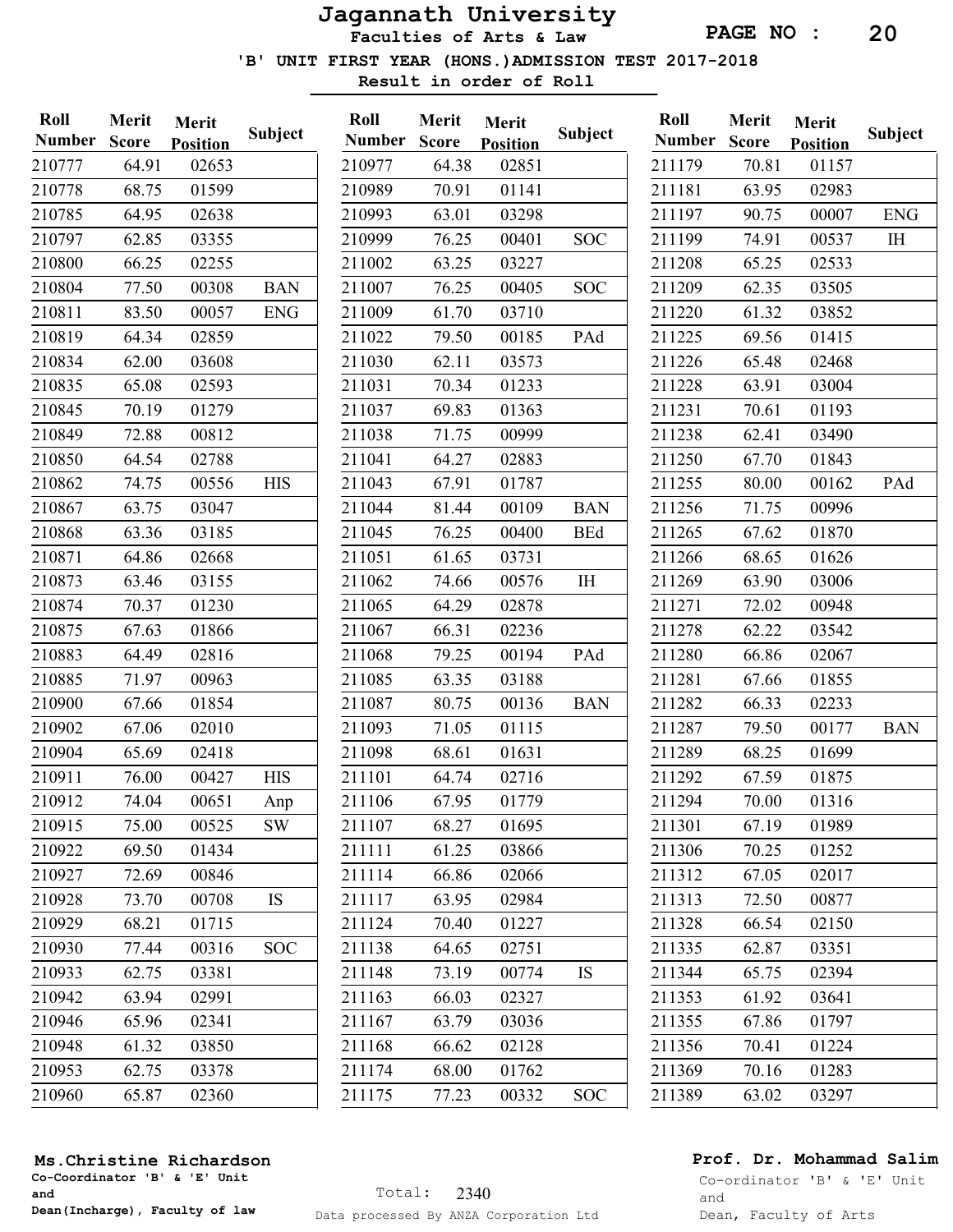Faculties of Arts & Law

'B' UNIT FIRST YEAR (HONS.)ADMISSION TEST 2017-2018

Result in order of Roll

| Roll          | Merit        | Merit           |                | Roll  |
|---------------|--------------|-----------------|----------------|-------|
| <b>Number</b> | <b>Score</b> | <b>Position</b> | <b>Subject</b> | Numl  |
| 211392        | 72.75        | 00833           |                | 21160 |
| 211413        | 64.22        | 02905           |                | 21161 |
| 211415        | 78.25        | 00253           | <b>MCJ</b>     | 21162 |
| 211418        | 65.25        | 02535           |                | 21162 |
| 211420        | 77.70        | 00292           | <b>MCJ</b>     | 21162 |
| 211422        | 68.61        | 01628           |                | 21162 |
| 211425        | 62.60        | 03421           |                | 21163 |
| 211437        | 62.61        | 03416           |                | 21163 |
| 211443        | 65.55        | 02452           |                | 21163 |
| 211444        | 63.63        | 03091           |                | 21163 |
| 211445        | 73.14        | 00776           | IS             | 21164 |
| 211452        | 75.20        | 00503           | IH             | 21164 |
| 211454        | 63.99        | 02972           |                | 21165 |
| 211457        | 73.88        | 00673           | IS             | 21165 |
| 211464        | 71.55        | 01025           |                | 21165 |
| 211477        | 69.19        | 01511           |                | 21165 |
| 211478        | 69.99        | 01330           |                | 21165 |
| 211479        | 66.02        | 02328           |                | 21165 |
| 211485        | 74.91        | 00535           | I <sub>H</sub> | 21167 |
| 211487        | 77.74        | 00289           | POS            | 21167 |
| 211491        | 64.33        | 02863           |                | 21168 |
| 211493        | 67.09        | 02005           |                | 21168 |
| 211499        | 68.75        | 01593           |                | 21169 |
| 211501        | 61.80        | 03677           |                | 21169 |
| 211503        | 65.36        | 02507           |                | 21170 |
| 211520        | 73.25        | 00761           | IS             | 21171 |
| 211523        | 61.27        | 03863           |                | 21171 |
| 211546        | 70.19        | 01280           |                | 21171 |
| 211547        | 72.95        | 00804           |                | 21172 |
| 211556        | 64.32        | 02870           |                | 21172 |
| 211563        | 64.31        | 02874           |                | 21173 |
| 211567        | 70.80        | 01162           |                | 21174 |
| 211568        | 63.40        | 03177           |                | 21174 |
| 211569        | 75.05        | 00517           | SW             | 21174 |
| 211571        | 73.50        | 00724           | Anp            | 21174 |
| 211594        | 64.17        | 02923           |                | 21175 |
| 211595        | 64.99        | 02629           |                | 21175 |
| 211596        | 76.24        | 00411           | <b>SOC</b>     | 21176 |
| 211600        | 64.89        | 02658           |                | 21176 |

| Roll          | Merit        | Merit           |            |
|---------------|--------------|-----------------|------------|
| <b>Number</b> | <b>Score</b> | <b>Position</b> | Subject    |
| 211609        | 76.77        | 00355           | SOC        |
| 211616        | 69.41        | 01461           |            |
| 211623        | 73.49        | 00735           | PHI        |
| 211625        | 69.71        | 01395           |            |
| 211626        | 67.14        | 01993           |            |
| 211629        | 61.83        | 03671           |            |
| 211630        | 64.91        | 02654           |            |
| 211632        | 77.55        | 00299           | <b>BEd</b> |
| 211634        | 66.32        | 02234           |            |
| 211636        | 63.68        | 03078           |            |
| 211642        | 67.07        | 02008           |            |
| 211649        | 70.43        | 01220           |            |
| 211650        | 64.84        | 02678           |            |
| 211652        | 78.41        | 00242           | <b>MCJ</b> |
| 211654        | 66.61        | 02130           |            |
| 211655        | 66.39        | 02208           |            |
| 211656        | 62.85        | 03353           |            |
| 211659        | 65.69        | 02419           |            |
| 211672        | 63.46        | 03152           |            |
| 211677        | 73.81        | 00679           | Anp        |
| 211682        | 68.29        | 01694           |            |
| 211687        | 68.00        | 01761           |            |
| 211690        | 79.00        | 00203           | IS         |
| 211698        | 69.09        | 01531           |            |
| 211706        | 62.27        | 03524           |            |
| 211710        | 66.74        | 02102           |            |
| 211716        | 61.49        | 03793           |            |
| 211718        | 61.80        | 03680           |            |
| 211720        | 68.20        | 01720           |            |
| 211727        | 68.31        | 01687           |            |
| 211730        | 74.49        | 00594           | Anp        |
| 211741        | 69.51        | 01425           |            |
| 211742        | 65.70        | 02413           |            |
| 211745        | 63.10        | 03279           |            |
| 211746        | 70.06        | 01303           |            |
| 211750        | 65.24        | 02547           |            |
| 211759        | 72.97        | 00801           |            |
| 211760        | 76.50        | 00385           | <b>BAN</b> |
| 211762        | 69.53        | 01423           |            |
|               |              |                 |            |

| Roll          | Merit        | Merit           |                |
|---------------|--------------|-----------------|----------------|
| <b>Number</b> | <b>Score</b> | <b>Position</b> | <b>Subject</b> |
| 211771        | 61.78        | 03682           |                |
| 211784        | 63.55        | 03116           |                |
| 211786        | 76.75        | 00360           | <b>SOC</b>     |
| 211788        | 62.66        | 03409           |                |
| 211789        | 64.75        | 02705           |                |
| 211790        | 67.74        | 01835           |                |
| 211795        | 72.00        | 00955           |                |
| 211800        | 68.69        | 01616           |                |
| 211802        | 65.16        | 02570           |                |
| 211810        | 74.41        | 00604           | PHI            |
| 211821        | 63.19        | 03253           |                |
| 211824        | 66.97        | 02041           |                |
| 211840        | 63.49        | 03141           |                |
| 211843        | 85.00        | 00038           | <b>ENG</b>     |
| 211847        | 71.22        | 01088           |                |
| 211852        | 70.69        | 01184           |                |
| 211855        | 69.41        | 01463           |                |
| 211862        | 69.73        | 01389           |                |
| 211865        | 73.95        | 00667           | IH             |
| 211873        | 72.53        | 00863           |                |
| 211875        | 64.62        | 02759           |                |
| 211889        | 75.67        | 00464           | <b>HIS</b>     |
| 211890        | 78.00        | 00267           | LAN            |
| 211894        | 73.50        | 00732           | PHI            |
| 211899        | 76.46        | 00392           | SOC            |
| 211905        | 66.62        | 02127           |                |
| 211908        | 62.01        | 03604           |                |
| 211912        | 64.39        | 02848           |                |
| 211916        | 67.27        | 01950           |                |
| 211919        | 63.00        | 03305           |                |
| 211932        | 65.16        | 02571           |                |
| 211945        | 65.16        | 02573           |                |
| 211947        | 63.54        | 03120           |                |
| 211948        | 67.52        | 01888           |                |
| 211951        | 72.64        | 00851           |                |
| 211953        | 67.23        | 01977           |                |
| 211955        | 65.01        | 02611           |                |
| 211957        | 67.11        | 02002           |                |
| 211961        | 69.11        | 01527           |                |
|               |              |                 |                |

#### Ms.Christine Richardson

Co-Coordinator 'B' & 'E' Unit and Dean(Incharge), Faculty of law

## Prof. Dr. Mohammad Salim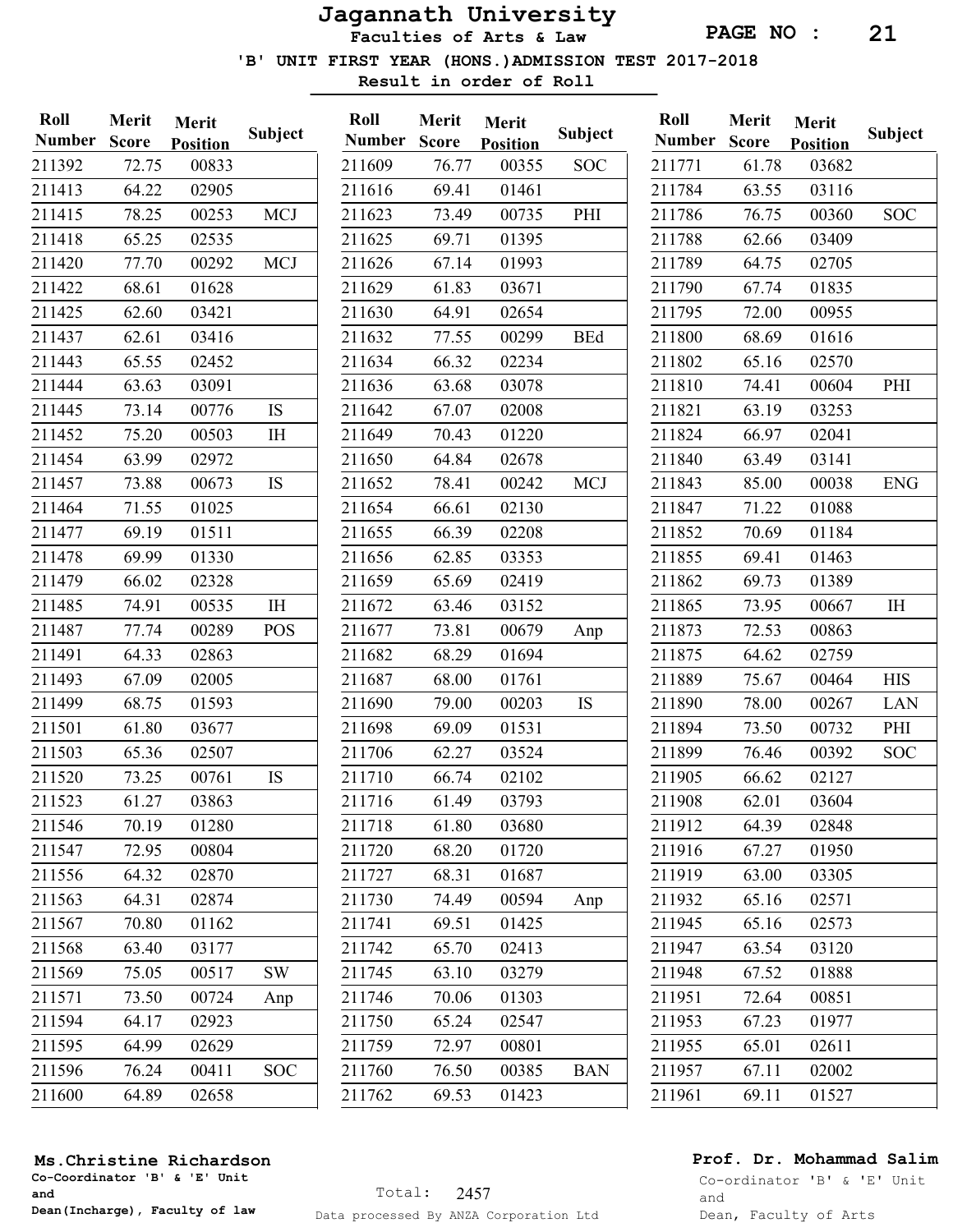Faculties of Arts & Law

'B' UNIT FIRST YEAR (HONS.)ADMISSION TEST 2017-2018

Result in order of Roll

| Roll<br><b>Number</b> | Merit<br><b>Score</b> | Merit<br><b>Position</b> | <b>Subject</b> | Roll<br><b>Number</b> | Merit<br><b>Score</b> | Merit<br><b>Position</b> | Subject    | Roll<br><b>Number</b> | Merit<br><b>Score</b> | Merit<br><b>Position</b> | Subject    |
|-----------------------|-----------------------|--------------------------|----------------|-----------------------|-----------------------|--------------------------|------------|-----------------------|-----------------------|--------------------------|------------|
| 211967                | 74.40                 | 00607                    | <b>IML</b>     | 212193                | 70.95                 | 01136                    |            | 212386                | 65.25                 | 02539                    |            |
| 211971                | 61.74                 | 03696                    |                | 212195                | 76.50                 | 00384                    | <b>BAN</b> | 212387                | 66.46                 | 02180                    |            |
| 211980                | 63.94                 | 02993                    |                | 212202                | 63.22                 | 03240                    |            | 212391                | 70.46                 | 01213                    |            |
| 211986                | 68.69                 | 01619                    |                | 212203                | 63.59                 | 03104                    |            | 212392                | 78.00                 | 00266                    | <b>IML</b> |
| 211987                | 74.32                 | 00615                    | IH             | 212208                | 64.45                 | 02835                    |            | 212397                | 66.35                 | 02225                    |            |
| 211991                | 74.40                 | 00606                    | <b>HIS</b>     | 212212                | 71.75                 | 00995                    |            | 212401                | 68.31                 | 01688                    |            |
| 211995                | 64.80                 | 02695                    |                | 212216                | 64.98                 | 02633                    |            | 212403                | 77.99                 | 00268                    | IML        |
| 211996                | 65.28                 | 02524                    |                | 212224                | 63.77                 | 03038                    |            | 212406                | 62.47                 | 03465                    |            |
| 211998                | 70.79                 | 01163                    |                | 212225                | 67.50                 | 01896                    |            | 212408                | 61.98                 | 03622                    |            |
| 211999                | 81.10                 | 00125                    | <b>POS</b>     | 212226                | 67.25                 | 01961                    |            | 212409                | 68.78                 | 01589                    |            |
| 212006                | 72.42                 | 00889                    |                | 212229                | 63.47                 | 03149                    |            | 212419                | 62.27                 | 03526                    |            |
| 212007                | 69.74                 | 01388                    |                | 212232                | 65.24                 | 02546                    |            | 212420                | 63.32                 | 03196                    |            |
| 212008                | 61.33                 | 03842                    |                | 212240                | 69.87                 | 01357                    |            | 212424                | 65.56                 | 02449                    |            |
| 212014                | 61.33                 | 03846                    |                | 212243                | 65.00                 | 02625                    |            | 212427                | 66.42                 | 02191                    |            |
| 212023                | 76.26                 | 00399                    | <b>SOC</b>     | 212252                | 77.75                 | 00280                    | <b>MCJ</b> | 212429                | 67.40                 | 01923                    |            |
| 212032                | 66.40                 | 02197                    |                | 212258                | 62.90                 | 03345                    |            | 212435                | 80.19                 | 00156                    | <b>BAN</b> |
| 212034                | 63.29                 | 03211                    |                | 212264                | 63.15                 | 03267                    |            | 212439                | 73.00                 | 00795                    |            |
| 212040                | 68.69                 | 01620                    |                | 212265                | 61.70                 | 03712                    |            | 212441                | 73.50                 | 00733                    | IS         |
| 212041                | 62.68                 | 03404                    |                | 212266                | 78.75                 | 00216                    | <b>SOC</b> | 212450                | 66.60                 | 02138                    |            |
| 212053                | 64.47                 | 02826                    |                | 212277                | 65.25                 | 02534                    |            | 212461                | 81.66                 | 00103                    | ECO        |
| 212059                | 64.56                 | 02782                    |                | 212278                | 75.86                 | 00444                    | <b>SOC</b> | 212462                | 63.44                 | 03164                    |            |
| 212060                | 67.25                 | 01967                    |                | 212279                | 71.46                 | 01046                    |            | 212469                | 68.74                 | 01606                    |            |
| 212068                | 68.03                 | 01753                    |                | 212283                | 67.74                 | 01834                    |            | 212472                | 67.83                 | 01805                    |            |
| 212075                | 63.80                 | 03032                    |                | 212289                | 63.81                 | 03030                    |            | 212490                | 61.42                 | 03814                    |            |
| 212081                | 67.27                 | 01952                    |                | 212292                | 72.40                 | 00890                    |            | 212506                | 67.53                 | 01887                    |            |
| 212082                | 74.61                 | 00578                    | IS             | 212293                | 61.30                 | 03858                    |            | 212507                | 68.95                 | 01564                    |            |
| 212084                | 67.61                 | 01871                    |                | 212294                | 69.16                 | 01519                    |            | 212517                | 61.82                 | 03672                    |            |
| 212086                | 64.94                 | 02645                    |                | 212296                | 61.96                 | 03626                    |            | 212518                | 65.37                 | 02502                    |            |
| 212101                | 74.25                 | 00632                    | I <sub>H</sub> | 212297                | 67.69                 | 01849                    |            | 212521                | 63.31                 | 03203                    |            |
| 212106                | 66.80                 | 02077                    |                | 212304                | 72.81                 | 00820                    |            | 212522                | 66.50                 | 02159                    |            |
| 212112                | 72.50                 | 00869                    |                | 212318                | 73.71                 | 00706                    | Anp        | 212524                | 67.55                 | 01883                    |            |
| 212121                | 69.77                 | 01373                    |                | 212319                | 63.83                 | 03025                    |            | 212528                | 71.07                 | 01110                    |            |
| 212132                | 75.69                 | 00462                    | Anp            | 212332                | 70.74                 | 01172                    |            | 212531                | 65.34                 | 02513                    |            |
| 212134                | 66.35                 | 02228                    |                | 212345                | 61.50                 | 03781                    |            | 212533                | 80.50                 | 00144                    | LAN        |
| 212136                | 63.50                 | 03132                    |                | 212357                | 61.91                 | 03645                    |            | 212544                | 64.46                 | 02830                    |            |
| 212139                | 63.01                 | 03300                    |                | 212358                | 68.75                 | 01594                    |            | 212547                | 63.69                 | 03077                    |            |
| 212148                | 62.31                 | 03514                    |                | 212369                | 74.89                 | 00538                    | <b>HIS</b> | 212549                | 63.96                 | 02979                    |            |
| 212163                | 64.85                 | 02672                    |                | 212375                | 78.44                 | 00240                    | <b>MCJ</b> | 212551                | 69.00                 | 01544                    |            |
| 212167                | 64.51                 | 02799                    |                | 212378                | 68.83                 | 01581                    |            | 212552                | 70.23                 | 01271                    |            |
|                       |                       |                          |                |                       |                       |                          |            |                       |                       |                          |            |

#### Ms.Christine Richardson

Co-Coordinator 'B' & 'E' Unit and Dean(Incharge), Faculty of law

## Prof. Dr. Mohammad Salim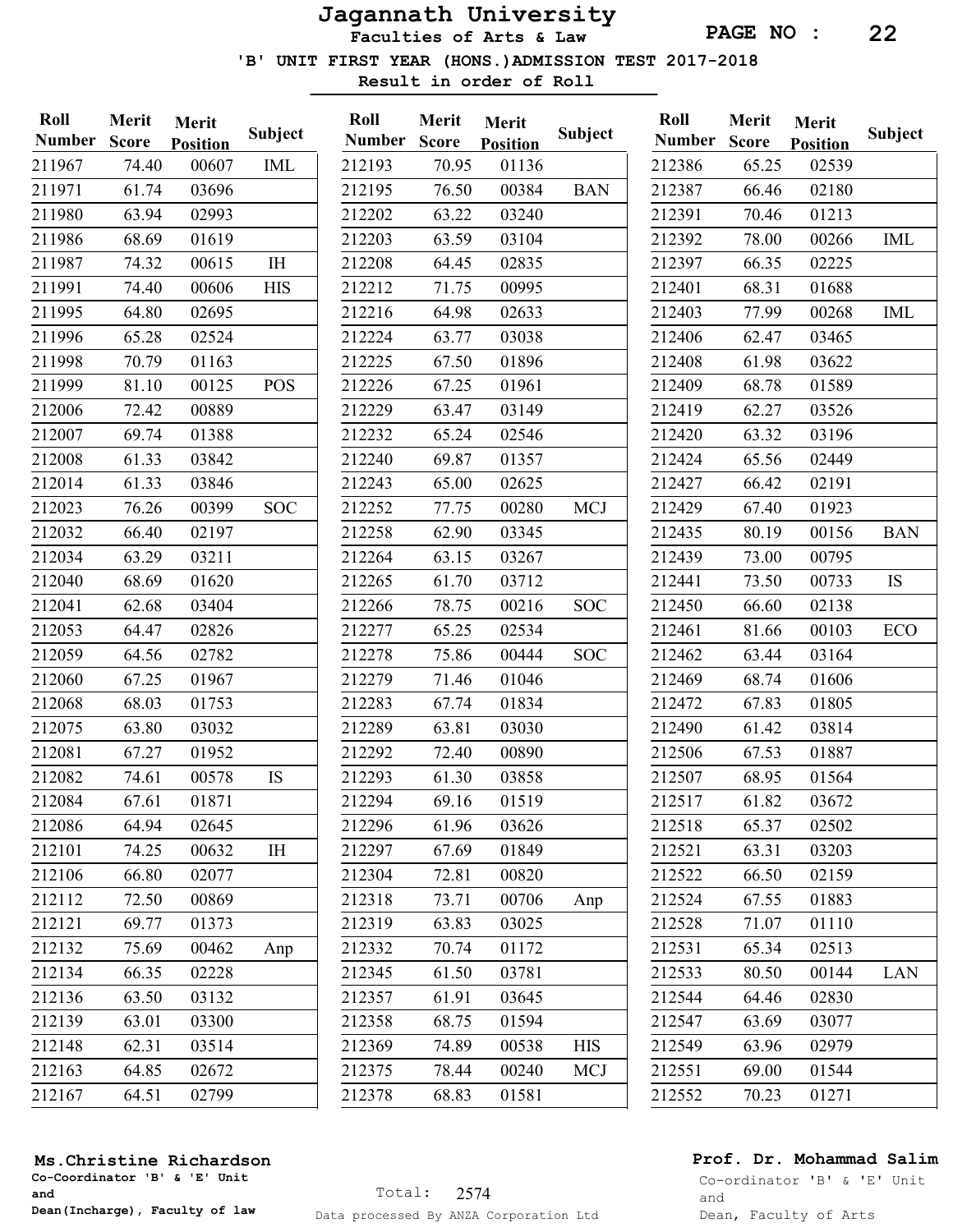Faculties of Arts & Law

Subject

'B' UNIT FIRST YEAR (HONS.)ADMISSION TEST 2017-2018

Result in order of Roll

| Roll<br><b>Number</b> | Merit<br><b>Score</b> | Merit<br><b>Position</b> | <b>Subject</b> | Roll<br><b>Number</b> | Merit<br><b>Score</b> | Merit<br><b>Position</b> | <b>Subject</b> | Roll<br><b>Number</b> | Merit<br><b>Score</b> | Merit<br><b>Position</b> | Subject        |
|-----------------------|-----------------------|--------------------------|----------------|-----------------------|-----------------------|--------------------------|----------------|-----------------------|-----------------------|--------------------------|----------------|
| 212555                | 70.00                 | 01321                    |                | 212729                | 70.50                 | 01203                    |                | 212885                | 81.43                 | 00110                    | <b>MCJ</b>     |
| 212560                | 70.25                 | 01258                    |                | 212736                | 63.65                 | 03086                    |                | 212890                | 67.96                 | 01777                    |                |
| 212563                | 67.81                 | 01810                    |                | 212739                | 79.00                 | 00204                    | PAd            | 212915                | 70.24                 | 01267                    |                |
| 212564                | 76.75                 | 00367                    | $\rm I\rm H$   | 212744                | 80.86                 | 00133                    | <b>BAN</b>     | 212917                | 76.75                 | 00364                    | <b>BAN</b>     |
| 212565                | 74.69                 | 00569                    | PHI            | 212747                | 72.00                 | 00956                    |                | 212923                | 67.49                 | 01900                    |                |
| 212567                | 64.33                 | 02864                    |                | 212751                | 63.83                 | 03023                    |                | 212931                | 74.03                 | 00653                    | I <sub>H</sub> |
| 212569                | 72.94                 | 00807                    |                | 212755                | 65.75                 | 02401                    |                | 212934                | 61.75                 | 03693                    |                |
| 212573                | 62.34                 | 03508                    |                | 212760                | 62.70                 | 03392                    |                | 212935                | 69.61                 | 01408                    |                |
| 212581                | 63.15                 | 03270                    |                | 212761                | 76.79                 | 00354                    | <b>BEd</b>     | 212941                | 70.89                 | 01146                    |                |
| 212587                | 62.63                 | 03415                    |                | 212764                | 69.00                 | 01553                    |                | 212956                | 69.10                 | 01528                    |                |
| 212588                | 69.24                 | 01497                    |                | 212765                | 68.75                 | 01601                    |                | 212964                | 62.80                 | 03366                    |                |
| 212591                | 71.25                 | 01080                    |                | 212769                | 67.68                 | 01850                    |                | 212971                | 71.50                 | 01028                    |                |
| 212597                | 65.18                 | 02564                    |                | 212782                | 63.49                 | 03139                    |                | 212975                | 74.15                 | 00642                    | <b>IS</b>      |
| 212609                | 64.65                 | 02746                    |                | 212783                | 61.68                 | 03720                    |                | 212976                | 66.91                 | 02054                    |                |
| 212613                | 76.00                 | 00425                    | <b>SOC</b>     | 212785                | 79.21                 | 00198                    | <b>BAN</b>     | 212980                | 69.45                 | 01451                    |                |
| 212616                | 69.54                 | 01421                    |                | 212789                | 63.31                 | 03202                    |                | 213002                | 70.99                 | 01132                    |                |
| 212618                | 65.68                 | 02422                    |                | 212790                | 78.75                 | 00211                    | <b>BAN</b>     | 213003                | 69.10                 | 01530                    |                |
| 212623                | 77.91                 | 00273                    | <b>POS</b>     | 212795                | 70.01                 | 01313                    |                | 213004                | 80.20                 | 00153                    | PAd            |
| 212624                | 87.50                 | 00019                    | <b>ENG</b>     | 212796                | 76.25                 | 00403                    | <b>BAN</b>     | 213012                | 66.84                 | 02071                    |                |
| 212636                | 63.45                 | 03156                    |                | 212797                | 70.08                 | 01301                    |                | 213024                | 65.80                 | 02382                    |                |
| 212637                | 72.25                 | 00912                    |                | 212801                | 66.45                 | 02183                    |                | 213032                | 79.50                 | 00176                    | PAd            |
| 212640                | 68.36                 | 01677                    |                | 212803                | 63.67                 | 03079                    |                | 213035                | 68.72                 | 01611                    |                |
| 212641                | 62.72                 | 03386                    |                | 212807                | 66.00                 | 02335                    |                | 213039                | 62.96                 | 03319                    |                |
| 212643                | 64.19                 | 02913                    |                | 212829                | 64.69                 | 02738                    |                | 213041                | 68.21                 | 01717                    |                |
| 212653                | 73.71                 | 00703                    | PHI            | 212841                | 64.84                 | 02680                    |                | 213042                | 69.15                 | 01521                    |                |
| 212654                | 61.50                 | 03778                    |                | 212843                | 65.57                 | 02447                    |                | 213044                | 64.86                 | 02671                    |                |
| 212655                | 62.61                 | 03420                    |                | 212845                | 63.32                 | 03197                    |                | 213047                | 69.15                 | 01520                    |                |
| 212656                | 68.57                 | 01637                    |                | 212847                | 70.24                 | 01269                    |                | 213048                | 70.84                 | 01153                    |                |
| 212662                | 71.07                 | 01111                    |                | 212848                | 67.79                 | 01816                    |                | 213049                | 73.60                 | 00712                    | Anp            |
| 212670                | 63.70                 | 03072                    |                | 212854                | 66.90                 | 02057                    |                | 213050                | 61.67                 | 03721                    |                |
| 212675                | 64.11                 | 02938                    |                | 212856                | 66.48                 | 02174                    |                | 213057                | 74.00                 | 00655                    | PHI            |
| 212678                | 71.68                 | 01011                    |                | 212857                | 71.46                 | 01047                    |                | 213070                | 70.04                 | 01309                    |                |
| 212683                | 62.04                 | 03598                    |                | 212861                | 64.53                 | 02793                    |                | 213090                | 79.96                 | 00165                    | IML            |
| 212689                | 70.85                 | 01152                    |                | 212863                | 65.16                 | 02572                    |                | 213096                | 67.50                 | 01894                    |                |
| 212699                | 74.30                 | 00618                    | PHI            | 212866                | 63.00                 | 03303                    |                | 213099                | 81.80                 | 00098                    | <b>ECO</b>     |
| 212702                | 69.54                 | 01422                    |                | 212870                | 65.25                 | 02537                    |                | 213101                | 71.18                 | 01097                    |                |
| 212705                | 73.82                 | 00678                    | IH             | 212872                | 61.53                 | 03773                    |                | 213106                | 61.65                 | 03730                    |                |
| 212714                | 67.24                 | 01972                    |                | 212877                | 73.50                 | 00729                    | IS             | 213111                | 63.21                 | 03243                    |                |
| 212727                | 68.24                 | 01708                    |                | 212880                | 73.45                 | 00741                    | PHI            | 213113                | 78.61                 | 00224                    | <b>IS</b>      |

## Ms.Christine Richardson

Co-Coordinator 'B' & 'E' Unit and Dean(Incharge), Faculty of law

## Prof. Dr. Mohammad Salim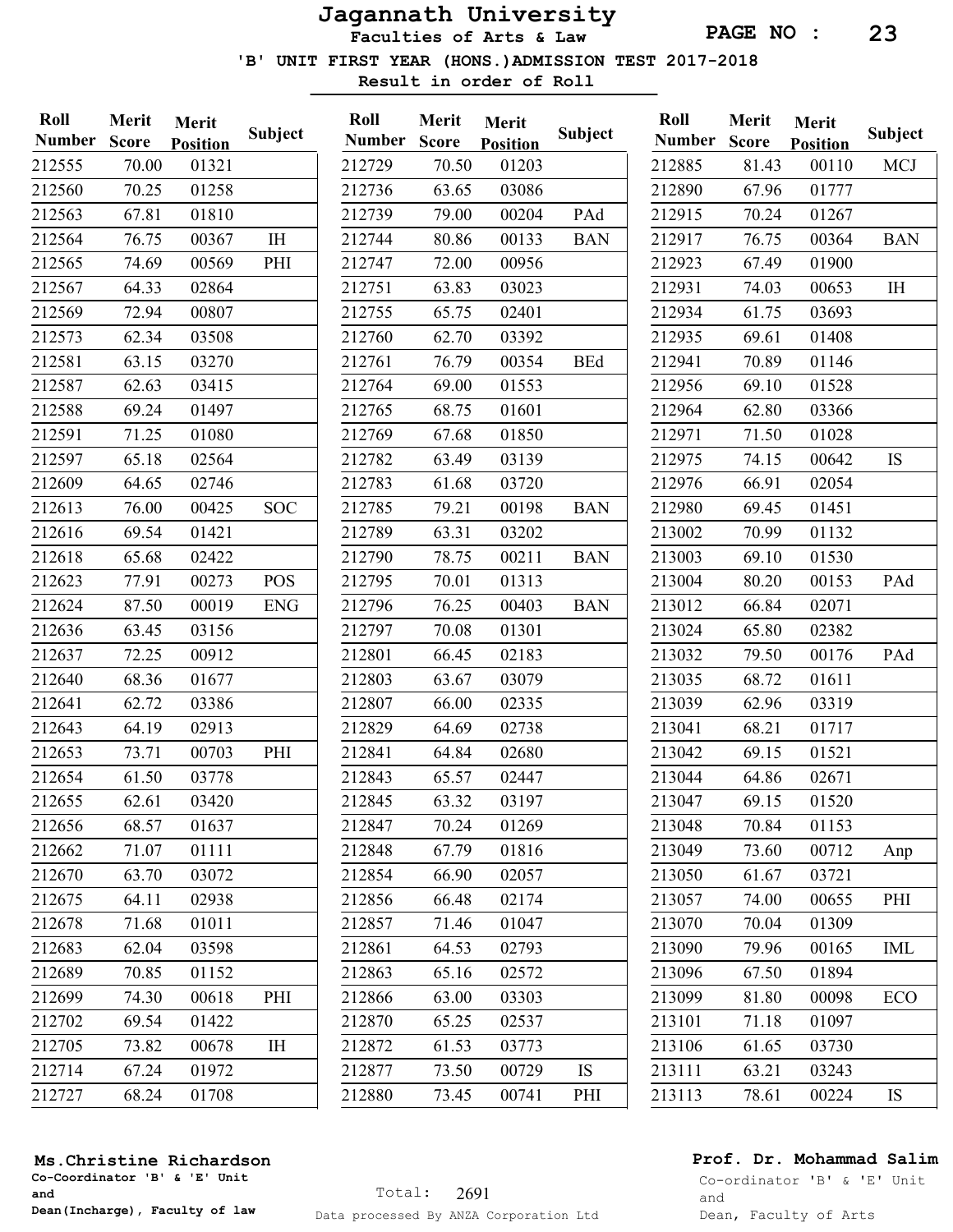PAGE NO : 24

'B' UNIT FIRST YEAR (HONS.)ADMISSION TEST 2017-2018

Result in order of Roll

| Roll<br><b>Number</b> | Merit<br><b>Score</b> | Merit<br><b>Position</b> | Subject    | Roll<br><b>Number</b> | Merit<br><b>Score</b> | Merit<br><b>Position</b> | Subject    | Roll<br><b>Number</b> | Merit<br><b>Score</b> | Merit<br><b>Position</b> | <b>Subject</b> |
|-----------------------|-----------------------|--------------------------|------------|-----------------------|-----------------------|--------------------------|------------|-----------------------|-----------------------|--------------------------|----------------|
| 213116                | 68.17                 | 01727                    |            | 213310                | 63.30                 | 03206                    |            | 213465                | 62.95                 | 03327                    |                |
| 213118                | 62.90                 | 03342                    |            | 213315                | 72.77                 | 00821                    |            | 213469                | 66.17                 | 02287                    |                |
| 213121                | 73.76                 | 00681                    | PHI        | 213316                | 61.25                 | 03869                    |            | 213474                | 82.24                 | 00089                    | ECO            |
| 213126                | 66.78                 | 02083                    |            | 213317                | 75.25                 | 00497                    | <b>IML</b> | 213479                | 62.26                 | 03527                    |                |
| 213141                | 66.24                 | 02266                    |            | 213323                | 68.43                 | 01660                    |            | 213480                | 74.74                 | 00559                    | <b>HIS</b>     |
| 213150                | 64.98                 | 02632                    |            | 213329                | 62.45                 | 03471                    |            | 213481                | 65.53                 | 02457                    |                |
| 213152                | 62.05                 | 03591                    |            | 213331                | 66.40                 | 02199                    |            | 213482                | 70.23                 | 01270                    |                |
| 213154                | 73.28                 | 00750                    | PHI        | 213339                | 68.05                 | 01750                    |            | 213487                | 72.50                 | 00868                    |                |
| 213157                | 67.30                 | 01947                    |            | 213343                | 61.62                 | 03744                    |            | 213491                | 71.63                 | 01016                    |                |
| 213164                | 62.13                 | 03567                    |            | 213349                | 76.25                 | 00402                    | <b>BAN</b> | 213493                | 64.00                 | 02967                    |                |
| 213173                | 65.71                 | 02409                    |            | 213350                | 63.91                 | 03000                    |            | 213512                | 76.34                 | 00393                    | <b>BAN</b>     |
| 213175                | 73.25                 | 00753                    | <b>IS</b>  | 213352                | 65.61                 | 02436                    |            | 213520                | 65.93                 | 02349                    |                |
| 213177                | 67.12                 | 01998                    |            | 213353                | 73.00                 | 00794                    |            | 213521                | 70.00                 | 01324                    |                |
| 213178                | 76.52                 | 00381                    | IS         | 213359                | 67.62                 | 01868                    |            | 213522                | 70.14                 | 01288                    |                |
| 213179                | 65.69                 | 02417                    |            | 213365                | 78.49                 | 00235                    | <b>POS</b> | 213523                | 67.74                 | 01832                    |                |
| 213180                | 62.25                 | 03531                    |            | 213371                | 78.20                 | 00257                    | <b>MCJ</b> | 213524                | 62.12                 | 03570                    |                |
| 213181                | 72.69                 | 00847                    |            | 213373                | 76.00                 | 00430                    | <b>SOC</b> | 213528                | 61.66                 | 03724                    |                |
| 213183                | 62.55                 | 03440                    |            | 213374                | 73.13                 | 00778                    | IS         | 213529                | 64.66                 | 02744                    |                |
| 213191                | 76.50                 | 00383                    | <b>BAN</b> | 213381                | 67.95                 | 01780                    |            | 213534                | 62.44                 | 03479                    |                |
| 213193                | 68.40                 | 01669                    |            | 213383                | 70.70                 | 01180                    |            | 213536                | 69.64                 | 01405                    |                |
| 213202                | 79.50                 | 00178                    | <b>BAN</b> | 213388                | 67.70                 | 01848                    |            | 213537                | 66.44                 | 02186                    |                |
| 213205                | 72.25                 | 00914                    |            | 213389                | 65.00                 | 02620                    |            | 213546                | 71.25                 | 01071                    |                |
| 213209                | 67.71                 | 01839                    |            | 213396                | 68.36                 | 01674                    |            | 213554                | 66.92                 | 02049                    |                |
| 213222                | 74.12                 | 00646                    | <b>IS</b>  | 213399                | 62.94                 | 03335                    |            | 213570                | 70.90                 | 01143                    |                |
| 213226                | 74.39                 | 00608                    | Anp        | 213411                | 72.13                 | 00931                    |            | 213573                | 67.60                 | 01873                    |                |
| 213227                | 66.69                 | 02115                    |            | 213414                | 69.20                 | 01509                    |            | 213584                | 76.00                 | 00423                    | <b>SOC</b>     |
| 213229                | 61.47                 | 03800                    |            | 213418                | 75.20                 | 00505                    | <b>IML</b> | 213586                | 61.93                 | 03635                    |                |
| 213232                | 70.50                 | 01208                    |            | 213420                | 64.46                 | 02832                    |            | 213589                | 62.35                 | 03504                    |                |
| 213240                | 65.59                 | 02438                    |            | 213423                | 66.83                 | 02072                    |            | 213593                | 75.58                 | 00469                    | SW             |
| 213256                | 61.75                 | 03690                    |            | 213432                | 64.00                 | 02969                    |            | 213595                | 64.65                 | 02748                    |                |
| 213265                | 61.94                 | 03632                    |            | 213433                | 66.10                 | 02301                    |            | 213598                | 74.37                 | 00610                    | <b>HIS</b>     |
| 213278                | 65.35                 | 02511                    |            | 213436                | 67.39                 | 01928                    |            | 213600                | 63.10                 | 03277                    |                |
| 213281                | 66.19                 | 02283                    |            | 213439                | 71.74                 | 01004                    |            | 213604                | 62.31                 | 03515                    |                |
| 213282                | 66.78                 | 02082                    |            | 213446                | 63.32                 | 03195                    |            | 213615                | 74.00                 | 00658                    | PHI            |
| 213288                | 67.43                 | 01916                    |            | 213447                | 64.71                 | 02732                    |            | 213631                | 66.50                 | 02166                    |                |
| 213297                | 68.47                 | 01651                    |            | 213450                | 63.98                 | 02976                    |            | 213637                | 65.98                 | 02338                    |                |
| 213298                | 70.58                 | 01197                    |            | 213451                | 64.60                 | 02772                    |            | 213643                | 64.72                 | 02728                    |                |
| 213305                | 67.40                 | 01924                    |            | 213458                | 62.80                 | 03368                    |            | 213644                | 74.50                 | 00588                    | Anp            |
| 213308                | 63.48                 | 03147                    |            | 213463                | 64.85                 | 02675                    |            | 213647                | 61.87                 | 03658                    |                |

## Ms.Christine Richardson

Co-Coordinator 'B' & 'E' Unit and Dean(Incharge), Faculty of law

## Prof. Dr. Mohammad Salim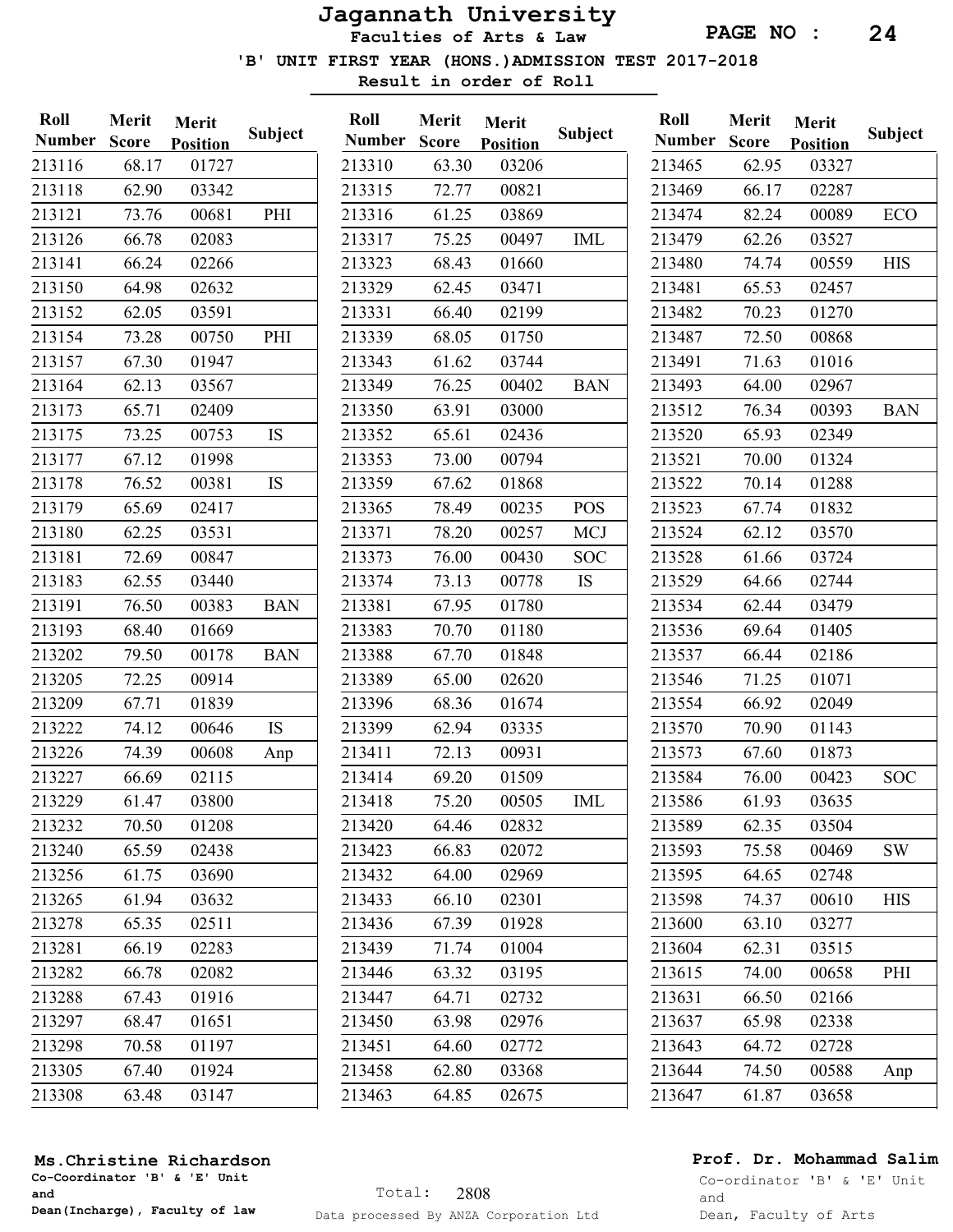Faculties of Arts & Law

'B' UNIT FIRST YEAR (HONS.)ADMISSION TEST 2017-2018

Result in order of Roll

| Roll<br><b>Number</b> | Merit<br><b>Score</b> | Merit<br><b>Position</b> | <b>Subject</b> | Roll<br><b>Number</b> | Merit<br><b>Score</b> | Merit<br><b>Position</b> | Subject    | Roll<br><b>Number</b> | Merit<br><b>Score</b> | Merit<br><b>Position</b> | Subject    |
|-----------------------|-----------------------|--------------------------|----------------|-----------------------|-----------------------|--------------------------|------------|-----------------------|-----------------------|--------------------------|------------|
| 213653                | 62.85                 | 03352                    |                | 213886                | 66.75                 | 02090                    |            | 214062                | 68.25                 | 01705                    |            |
| 213661                | 79.00                 | 00201                    | <b>LAN</b>     | 213896                | 63.47                 | 03150                    |            | 214063                | 63.85                 | 03021                    |            |
| 213663                | 72.31                 | 00905                    |                | 213898                | 62.29                 | 03520                    |            | 214065                | 65.86                 | 02364                    |            |
| 213669                | 65.20                 | 02557                    |                | 213899                | 63.44                 | 03167                    |            | 214072                | 65.50                 | 02466                    |            |
| 213674                | 77.94                 | 00272                    | <b>MCJ</b>     | 213904                | 64.90                 | 02655                    |            | 214073                | 64.49                 | 02821                    |            |
| 213681                | 64.25                 | 02899                    |                | 213907                | 64.61                 | 02766                    |            | 214078                | 64.49                 | 02814                    |            |
| 213682                | 66.50                 | 02167                    |                | 213910                | 64.17                 | 02919                    |            | 214079                | 69.44                 | 01457                    |            |
| 213685                | 71.50                 | 01038                    |                | 213915                | 74.69                 | 00565                    | PHI        | 214083                | 69.90                 | 01349                    |            |
| 213686                | 66.40                 | 02206                    |                | 213929                | 65.34                 | 02512                    |            | 214101                | 66.05                 | 02320                    |            |
| 213690                | 68.25                 | 01701                    |                | 213932                | 64.08                 | 02942                    |            | 214105                | 67.10                 | 02004                    |            |
| 213702                | 72.99                 | 00797                    |                | 213933                | 72.75                 | 00829                    |            | 214106                | 63.03                 | 03294                    |            |
| 213713                | 69.07                 | 01535                    |                | 213937                | 69.33                 | 01478                    |            | 214109                | 65.50                 | 02463                    |            |
| 213718                | 65.74                 | 02404                    |                | 213939                | 61.25                 | 03867                    |            | 214114                | 71.06                 | 01113                    |            |
| 213721                | 64.95                 | 02643                    |                | 213943                | 67.60                 | 01872                    |            | 214118                | 66.36                 | 02219                    |            |
| 213724                | 64.56                 | 02779                    |                | 213947                | 65.74                 | 02403                    |            | 214120                | 68.43                 | 01661                    |            |
| 213728                | 62.19                 | 03552                    |                | 213950                | 67.84                 | 01798                    |            | 214126                | 61.43                 | 03813                    |            |
| 213731                | 71.74                 | 01002                    |                | 213953                | 77.33                 | 00319                    | <b>BEd</b> | 214127                | 78.04                 | 00259                    | <b>MCJ</b> |
| 213733                | 62.43                 | 03481                    |                | 213958                | 70.80                 | 01159                    |            | 214136                | 65.35                 | 02510                    |            |
| 213736                | 66.20                 | 02280                    |                | 213962                | 73.75                 | 00691                    | PHI        | 214138                | 63.17                 | 03260                    |            |
| 213744                | 75.12                 | 00508                    | <b>IS</b>      | 213969                | 69.50                 | 01429                    |            | 214139                | 71.46                 | 01048                    |            |
| 213745                | 80.95                 | 00130                    | <b>LAN</b>     | 213979                | 66.49                 | 02169                    |            | 214145                | 68.72                 | 01610                    |            |
| 213748                | 61.47                 | 03799                    |                | 213983                | 66.44                 | 02185                    |            | 214152                | 62.18                 | 03554                    |            |
| 213757                | 63.19                 | 03254                    |                | 213986                | 64.49                 | 02817                    |            | 214153                | 63.16                 | 03264                    |            |
| 213768                | 72.39                 | 00894                    |                | 213991                | 67.64                 | 01863                    |            | 214161                | 63.99                 | 02971                    |            |
| 213785                | 73.87                 | 00674                    | <b>IS</b>      | 213992                | 65.44                 | 02480                    |            | 214162                | 76.25                 | 00406                    | <b>SW</b>  |
| 213791                | 62.10                 | 03576                    |                | 213997                | 65.04                 | 02602                    |            | 214163                | 66.69                 | 02114                    |            |
| 213798                | 69.50                 | 01426                    |                | 214009                | 66.50                 | 02164                    |            | 214164                | 69.20                 | 01507                    |            |
| 213805                | 73.99                 | 00663                    | Anp            | 214011                | 64.17                 | 02921                    |            | 214168                | 63.50                 | 03135                    |            |
| 213808                | 67.59                 | 01876                    |                | 214018                | 70.71                 | 01174                    |            | 214177                | 79.00                 | 00207                    | <b>MCJ</b> |
| 213810                | 66.31                 | 02237                    |                | 214023                | 75.29                 | 00493                    | <b>HIS</b> | 214178                | 72.30                 | 00906                    |            |
| 213816                | 68.56                 | 01639                    |                | 214026                | 73.95                 | 00668                    | IH         | 214183                | 62.16                 | 03557                    |            |
| 213826                | 74.57                 | 00580                    | <b>HIS</b>     | 214028                | 64.54                 | 02789                    |            | 214187                | 71.75                 | 00994                    |            |
| 213832                | 61.85                 | 03664                    |                | 214043                | 70.21                 | 01273                    |            | 214189                | 61.69                 | 03716                    |            |
| 213844                | 72.75                 | 00830                    |                | 214044                | 74.22                 | 00637                    | PHI        | 214194                | 71.25                 | 01077                    |            |
| 213846                | 63.96                 | 02980                    |                | 214045                | 80.00                 | 00163                    | <b>MCJ</b> | 214205                | 65.82                 | 02375                    |            |
| 213857                | 82.75                 | 00072                    | <b>BAN</b>     | 214047                | 74.66                 | 00573                    | <b>HIS</b> | 214214                | 66.50                 | 02156                    |            |
| 213869                | 68.36                 | 01672                    |                | 214048                | 67.46                 | 01907                    |            | 214215                | 72.83                 | 00818                    |            |
| 213873                | 63.82                 | 03028                    |                | 214052                | 73.64                 | 00711                    | IS         | 214219                | 67.89                 | 01792                    |            |
| 213881                | 63.25                 | 03219                    |                | 214060                | 68.39                 | 01671                    |            | 214225                | 63.16                 | 03262                    |            |

#### Ms.Christine Richardson

Co-Coordinator 'B' & 'E' Unit and Dean(Incharge), Faculty of law

## Prof. Dr. Mohammad Salim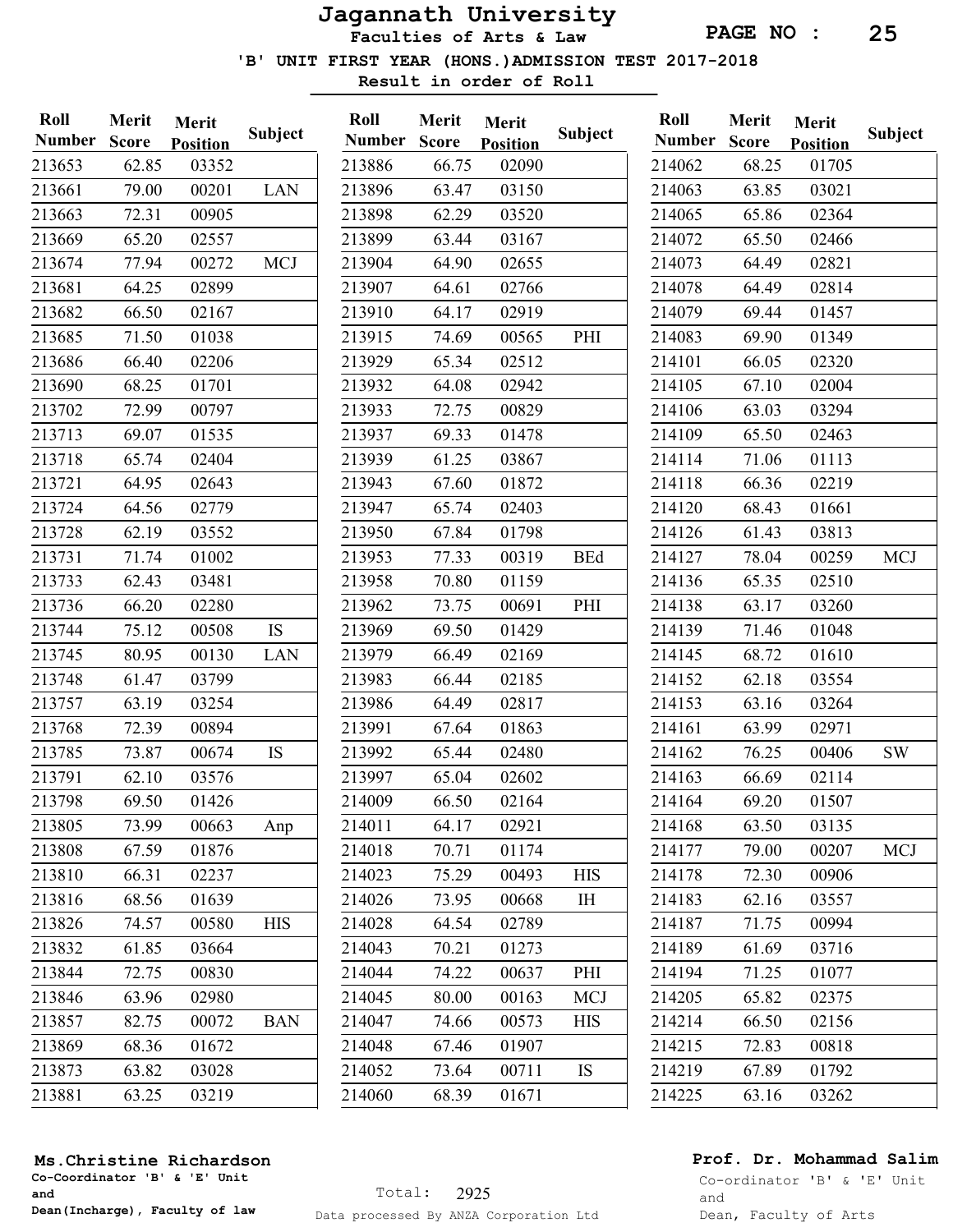Faculties of Arts & Law

PAGE NO : 26

'B' UNIT FIRST YEAR (HONS.)ADMISSION TEST 2017-2018

Merit

Result in order of Roll

| Roll          | Merit        | Merit           |            | Roll          | Merit             |
|---------------|--------------|-----------------|------------|---------------|-------------------|
| <b>Number</b> | <b>Score</b> | <b>Position</b> | Subject    | <b>Number</b> | <b>Score</b>      |
| 214227        | 62.26        | 03528           |            | 214403        | 72.70             |
| 214232        | 83.00        | 00069           | ECO        | 214404        | 69.50             |
| 214234        | 73.51        | 00721           | Anp        | 214419        | 80.71             |
| 214235        | 62.24        | 03537           |            | 214432        | 66.14             |
| 214237        | 61.62        | 03743           |            | 214433        | 73.45             |
| 214240        | 69.40        | 01465           |            | 214434        | 65.20             |
| 214243        | 81.25        | 00119           | <b>MCJ</b> | 214437        | 64.00             |
| 214247        | 62.96        | 03324           |            | 214451        | 69.89             |
| 214253        | 68.00        | 01764           |            | 214453        | 68.98             |
| 214255        | 62.91        | 03341           |            | 214460        | 70.24             |
| 214257        | 69.75        | 01377           |            | 214464        | 75.57             |
| 214259        | 66.22        | 02272           |            | 214469        | 63.20             |
| 214260        | 62.95        | 03332           |            | 214473        | 62.59             |
| 214263        | 63.52        | 03123           |            | 214477        | 74.50             |
| 214265        | 67.90        | 01791           |            | 214481        | 62.3(             |
| 214273        | 74.97        | 00531           | SW         | 214482        | 69.95             |
| 214275        | 71.62        | 01017           |            | 214484        | 66.04             |
| 214276        | 64.73        | 02723           |            | 214490        | 61.25             |
| 214277        | 64.25        | 02893           |            | 214495        | 68.14             |
| 214278        | 68.20        | 01721           |            | 214502        | 66.29             |
| 214281        | 63.75        | 03050           |            | 214503        | 66.74             |
| 214290        | 66.45        | 02182           |            | 214513        | 73.49             |
| 214291        | 70.71        | 01176           |            | 214517        | 74.14             |
| 214297        | 64.20        | 02909           |            | 214520        | 76.88             |
| 214298        | 88.75        | 00015           | <b>LAW</b> | 214523        | 67.77             |
| 214303        | 70.63        | 01191           |            | 214534        | 71.96             |
| 214310        | 63.94        | 02992           |            | 214535        | 65.58             |
| 214336        | 74.70        | 00564           | <b>HIS</b> | 214542        | 64.94             |
| 214342        | 62.20        | 03549           |            | 214549        | 72.19             |
| 214344        | 64.86        | 02670           |            | 214559        | 72.19             |
| 214345        | 70.96        | 01134           |            | 214571        | 66.00             |
| 214352        | 70.25        | 01246           |            | 214575        | 65.5 <sup>4</sup> |
| 214359        | 67.00        | 02028           |            | 214582        | 75.00             |
| 214371        | 66.75        | 02096           |            | 214591        | 65.50             |
| 214375        | 64.80        | 02692           |            | 214622        | 67.38             |
| 214391        | 73.52        | 00720           | PHI        | 214628        | 84.4              |
| 214393        | 69.02        | 01541           |            | 214632        | 74.75             |
| 214400        | 69.28        | 01486           |            | 214642        | 67.74             |
| 214402        | 66.10        | 02300           |            | 214643        | 62.41             |
|               |              |                 |            |               |                   |

|               | <b>IVILLIL</b> | <b>IMELIT</b>   |                |                                                                                                                                                                                                                                 |
|---------------|----------------|-----------------|----------------|---------------------------------------------------------------------------------------------------------------------------------------------------------------------------------------------------------------------------------|
| <b>Number</b> | <b>Score</b>   | <b>Position</b> | <b>Subject</b> |                                                                                                                                                                                                                                 |
| 214403        | 72.70          | 00843           |                |                                                                                                                                                                                                                                 |
| 214404        | 69.50          | 01427           |                |                                                                                                                                                                                                                                 |
| 214419        | 80.71          | 00138           | PAd            |                                                                                                                                                                                                                                 |
| 214432        | 66.14          | 02294           |                |                                                                                                                                                                                                                                 |
| 214433        | 73.45          | 00740           | PHI            |                                                                                                                                                                                                                                 |
| 214434        | 65.20          | 02556           |                |                                                                                                                                                                                                                                 |
| 214437        | 64.00          | 02964           |                |                                                                                                                                                                                                                                 |
| 214451        | 69.89          | 01353           |                |                                                                                                                                                                                                                                 |
| 214453        | 68.98          | 01555           |                |                                                                                                                                                                                                                                 |
| 214460        | 70.24          | 01264           |                |                                                                                                                                                                                                                                 |
| 214464        | 75.57          | 00471           | Anp            |                                                                                                                                                                                                                                 |
| 214469        | 63.20          | 03245           |                | $\frac{2}{2}$ $\frac{2}{2}$ $\frac{2}{2}$ $\frac{2}{2}$ $\frac{2}{2}$ $\frac{2}{2}$ $\frac{2}{2}$ $\frac{2}{2}$ $\frac{2}{2}$ $\frac{2}{2}$ $\frac{2}{2}$ $\frac{2}{2}$ $\frac{2}{2}$ $\frac{2}{2}$ $\frac{2}{2}$ $\frac{2}{2}$ |
| 214473        | 62.59          | 03426           |                |                                                                                                                                                                                                                                 |
| 214477        | 74.50          | 00592           | <b>HIS</b>     |                                                                                                                                                                                                                                 |
| 214481        | 62.30          | 03518           |                |                                                                                                                                                                                                                                 |
| 214482        | 69.95          | 01338           |                |                                                                                                                                                                                                                                 |
| 214484        | 66.04          | 02325           |                |                                                                                                                                                                                                                                 |
| 214490        | 61.25          | 03871           |                |                                                                                                                                                                                                                                 |
| 214495        | 68.14          | 01737           |                |                                                                                                                                                                                                                                 |
| 214502        | 66.29          | 02241           |                |                                                                                                                                                                                                                                 |
| 214503        | 66.74          | 02101           |                |                                                                                                                                                                                                                                 |
| 214513        | 73.49          | 00736           | Anp            |                                                                                                                                                                                                                                 |
| 214517        | 74.14          | 00645           | PHI            |                                                                                                                                                                                                                                 |
| 214520        | 76.88          | 00348           | SOC            |                                                                                                                                                                                                                                 |
| 214523        | 67.77          | 01819           |                |                                                                                                                                                                                                                                 |
| 214534        | 71.96          | 00964           |                |                                                                                                                                                                                                                                 |
| 214535        | 65.58          | 02443           |                |                                                                                                                                                                                                                                 |
| 214542        | 64.94          | 02648           |                |                                                                                                                                                                                                                                 |
| 214549        | 72.19          | 00925           |                |                                                                                                                                                                                                                                 |
| 214559        | 72.19          | 00924           |                |                                                                                                                                                                                                                                 |
| 214571        | 66.00          | 02333           |                |                                                                                                                                                                                                                                 |
| 214575        | 65.55          | 02450           |                |                                                                                                                                                                                                                                 |
| 214582        | 75.00          | 00523           | PHI            |                                                                                                                                                                                                                                 |
| 214591        | 65.50          | 02464           |                |                                                                                                                                                                                                                                 |
| 214622        | 67.38          | 01931           |                |                                                                                                                                                                                                                                 |
| 214628        | 84.47          | 00047           | ECO            |                                                                                                                                                                                                                                 |
| 214632        | 74.75          | 00551           | HIS            |                                                                                                                                                                                                                                 |
| 214642        | 67.74          | 01833           |                | $2\overline{)2\overline{)2\overline{)2\overline{)2\overline{)2\overline{)2\overline{}}}2\overline{)2\overline{}}}$                                                                                                              |
| 214643        | 62.41          | 03487           |                |                                                                                                                                                                                                                                 |

| Roll   | Merit | Merit           |            |
|--------|-------|-----------------|------------|
| Number | Score | <b>Position</b> | Subject    |
| 214652 | 76.50 | 00382           | IS         |
| 214657 | 71.25 | 01075           |            |
| 214668 | 71.46 | 01049           |            |
| 214671 | 70.41 | 01225           |            |
| 214676 | 69.66 | 01401           |            |
| 214680 | 64.05 | 02952           |            |
| 214687 | 66.49 | 02171           |            |
| 214688 | 69.29 | 01485           |            |
| 214693 | 75.76 | 00449           | <b>BEd</b> |
| 214694 | 74.25 | 00624           | IH         |
| 214696 | 61.50 | 03791           |            |
| 214697 | 63.29 | 03212           |            |
| 214700 | 67.54 | 01886           |            |
| 214705 | 72.37 | 00896           |            |
| 214712 | 67.25 | 01957           |            |
| 214716 | 73.00 | 00790           |            |
| 214717 | 76.21 | 00414           | PHI        |
| 214723 | 71.41 | 01057           |            |
| 214725 | 63.74 | 03056           |            |
| 214734 | 69.50 | 01436           |            |
| 214735 | 62.95 | 03331           |            |
| 214749 | 64.62 | 02757           |            |
| 214751 | 63.73 | 03060           |            |
| 214752 | 64.50 | 02806           |            |
| 214754 | 65.50 | 02462           |            |
| 214762 | 65.36 | 02505           |            |
| 214768 | 63.75 | 03045           |            |
| 214772 | 77.69 | 00294           | <b>MCJ</b> |
| 214774 | 61.22 | 03881           |            |
| 214775 | 63.95 | 02986           |            |
| 214777 | 66.67 | 02117           |            |
| 214780 | 61.24 | 03874           |            |
| 214782 | 61.69 | 03718           |            |
| 214789 | 67.50 | 01892           |            |
| 214790 | 63.00 | 03310           |            |
| 214795 | 65.09 | 02587           |            |
| 214804 | 63.50 | 03127           |            |
| 214812 | 61.36 | 03837           |            |
| 214817 | 64.07 | 02945           |            |

#### Ms.Christine Richardson

Co-Coordinator 'B' & 'E' Unit and Dean(Incharge), Faculty of law

### Prof. Dr. Mohammad Salim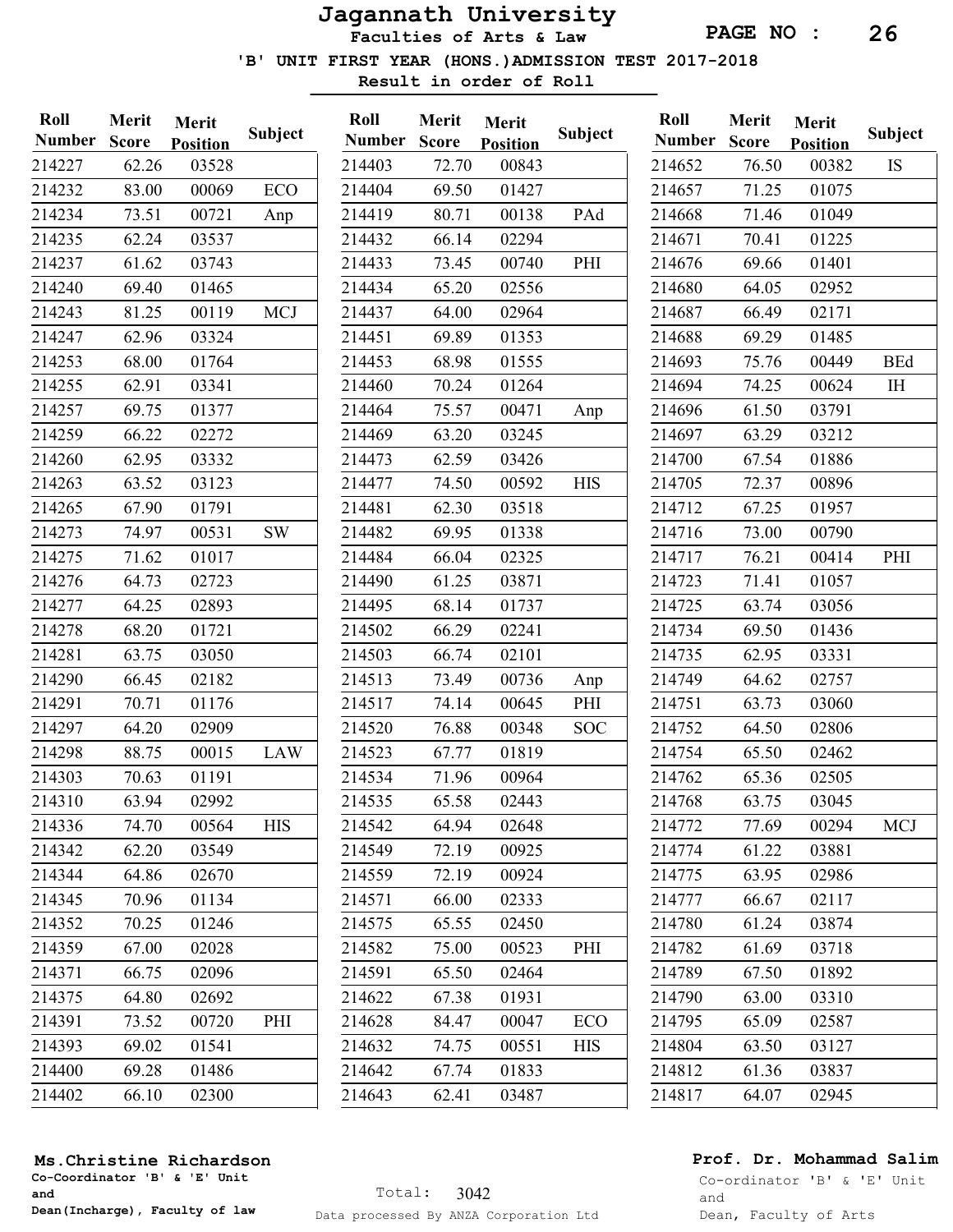Faculties of Arts & Law

'B' UNIT FIRST YEAR (HONS.)ADMISSION TEST 2017-2018

Result in order of Roll

| Roll<br><b>Number</b> | Merit<br><b>Score</b> | <b>Merit</b><br><b>Position</b> | <b>Subject</b> | Roll<br><b>Number</b> | Merit<br><b>Score</b> | Merit<br><b>Position</b> | <b>Subject</b> | Roll<br><b>Number</b> | Merit<br><b>Score</b> | Merit<br><b>Position</b> | <b>Subject</b> |
|-----------------------|-----------------------|---------------------------------|----------------|-----------------------|-----------------------|--------------------------|----------------|-----------------------|-----------------------|--------------------------|----------------|
| 214822                | 67.64                 | 01865                           |                | 214995                | 65.65                 | 02429                    |                | 215160                | 69.66                 | 01402                    |                |
| 214832                | 64.36                 | 02855                           |                | 214996                | 75.86                 | 00442                    | <b>HIS</b>     | 215164                | 62.92                 | 03338                    |                |
| 214834                | 74.00                 | 00656                           | IS             | 215001                | 88.67                 | 00016                    | <b>LAW</b>     | 215166                | 66.24                 | 02270                    |                |
| 214838                | 61.33                 | 03844                           |                | 215003                | 75.43                 | 00487                    | I <sub>H</sub> | 215168                | 82.75                 | 00074                    | ECO            |
| 214848                | 72.50                 | 00873                           |                | 215005                | 66.90                 | 02061                    |                | 215170                | 66.50                 | 02160                    |                |
| 214852                | 67.32                 | 01943                           |                | 215007                | 62.05                 | 03596                    |                | 215176                | 67.25                 | 01966                    |                |
| 214855                | 70.42                 | 01221                           |                | 215011                | 65.82                 | 02377                    |                | 215177                | 67.24                 | 01971                    |                |
| 214857                | 62.20                 | 03550                           |                | 215018                | 76.06                 | 00421                    | <b>BEd</b>     | 215178                | 63.80                 | 03031                    |                |
| 214860                | 69.50                 | 01430                           |                | 215022                | 68.33                 | 01682                    |                | 215184                | 61.58                 | 03758                    |                |
| 214861                | 70.20                 | 01278                           |                | 215024                | 63.88                 | 03008                    |                | 215186                | 61.99                 | 03614                    |                |
| 214863                | 75.25                 | 00495                           | <b>SW</b>      | 215026                | 65.36                 | 02504                    |                | 215195                | 72.85                 | 00815                    |                |
| 214873                | 73.83                 | 00677                           | IS             | 215032                | 63.86                 | 03013                    |                | 215196                | 61.49                 | 03792                    |                |
| 214878                | 62.41                 | 03484                           |                | 215036                | 64.75                 | 02714                    |                | 215202                | 62.00                 | 03611                    |                |
| 214893                | 77.00                 | 00341                           | $\mathrm{SW}$  | 215040                | 69.19                 | 01512                    |                | 215203                | 70.49                 | 01211                    |                |
| 214896                | 71.32                 | 01065                           |                | 215045                | 68.00                 | 01758                    |                | 215204                | 69.65                 | 01403                    |                |
| 214903                | 63.49                 | 03136                           |                | 215047                | 62.50                 | 03455                    |                | 215217                | 61.20                 | 03885                    |                |
| 214905                | 69.97                 | 01333                           |                | 215052                | 79.00                 | 00205                    | PAd            | 215221                | 65.18                 | 02563                    |                |
| 214906                | 67.45                 | 01909                           |                | 215054                | 87.25                 | 00021                    | <b>ENG</b>     | 215226                | 63.75                 | 03052                    |                |
| 214908                | 61.98                 | 03623                           |                | 215056                | 63.17                 | 03261                    |                | 215239                | 63.85                 | 03019                    |                |
| 214910                | 70.02                 | 01310                           |                | 215063                | 65.48                 | 02472                    |                | 215244                | 63.49                 | 03145                    |                |
| 214911                | 67.34                 | 01939                           |                | 215068                | 72.09                 | 00936                    |                | 215249                | 66.11                 | 02299                    |                |
| 214912                | 77.50                 | 00302                           | <b>BAN</b>     | 215073                | 62.32                 | 03513                    |                | 215251                | 64.25                 | 02890                    |                |
| 214915                | 66.47                 | 02176                           |                | 215079                | 61.71                 | 03707                    |                | 215255                | 73.75                 | 00683                    | IH             |
| 214916                | 65.02                 | 02606                           |                | 215088                | 67.25                 | 01956                    |                | 215257                | 71.25                 | 01082                    |                |
| 214918                | 67.55                 | 01881                           |                | 215091                | 70.95                 | 01135                    |                | 215263                | 65.99                 | 02336                    |                |
| 214921                | 64.13                 | 02933                           |                | 215096                | 76.25                 | 00404                    | <b>SOC</b>     | 215268                | 63.25                 | 03226                    |                |
| 214925                | 67.72                 | 01837                           |                | 215101                | 65.14                 | 02575                    |                | 215282                | 62.04                 | 03599                    |                |
| 214942                | 72.60                 | 00859                           |                | 215102                | 71.01                 | 01123                    |                | 215287                | 68.75                 | 01591                    |                |
| 214946                | 66.39                 | 02209                           |                | 215103                | 75.05                 | 00516                    | <b>HIS</b>     | 215303                | 67.11                 | 01999                    |                |
| 214957                | 68.96                 | 01560                           |                | 215106                | 69.96                 | 01334                    |                | 215304                | 63.45                 | 03163                    |                |
| 214958                | 68.60                 | 01632                           |                | 215108                | 62.13                 | 03565                    |                | 215315                | 61.91                 | 03644                    |                |
| 214959                | 66.19                 | 02284                           |                | 215118                | 71.56                 | 01024                    |                | 215317                | 61.37                 | 03832                    |                |
| 214968                | 64.06                 | 02948                           |                | 215123                | 69.46                 | 01446                    |                | 215318                | 80.50                 | 00142                    | <b>MCJ</b>     |
| 214970                | 61.89                 | 03653                           |                | 215126                | 62.02                 | 03602                    |                | 215319                | 75.75                 | 00451                    | <b>SOC</b>     |
| 214972                | 65.44                 | 02482                           |                | 215132                | 68.64                 | 01627                    |                | 215322                | 63.85                 | 03017                    |                |
| 214975                | 81.75                 | 00100                           | PHI            | 215142                | 62.56                 | 03437                    |                | 215331                | 83.00                 | 00067                    | <b>ENG</b>     |
| 214976                | 71.66                 | 01012                           |                | 215145                | 62.70                 | 03391                    |                | 215338                | 62.09                 | 03580                    |                |
| 214988                | 66.75                 | 02095                           |                | 215146                | 70.25                 | 01261                    |                | 215341                | 66.71                 | 02109                    |                |
| 214992                | 71.90                 | 00970                           |                | 215156                | 64.90                 | 02657                    |                | 215345                | 66.23                 | 02271                    |                |

#### Ms.Christine Richardson

Co-Coordinator 'B' & 'E' Unit and Dean(Incharge), Faculty of law

## Prof. Dr. Mohammad Salim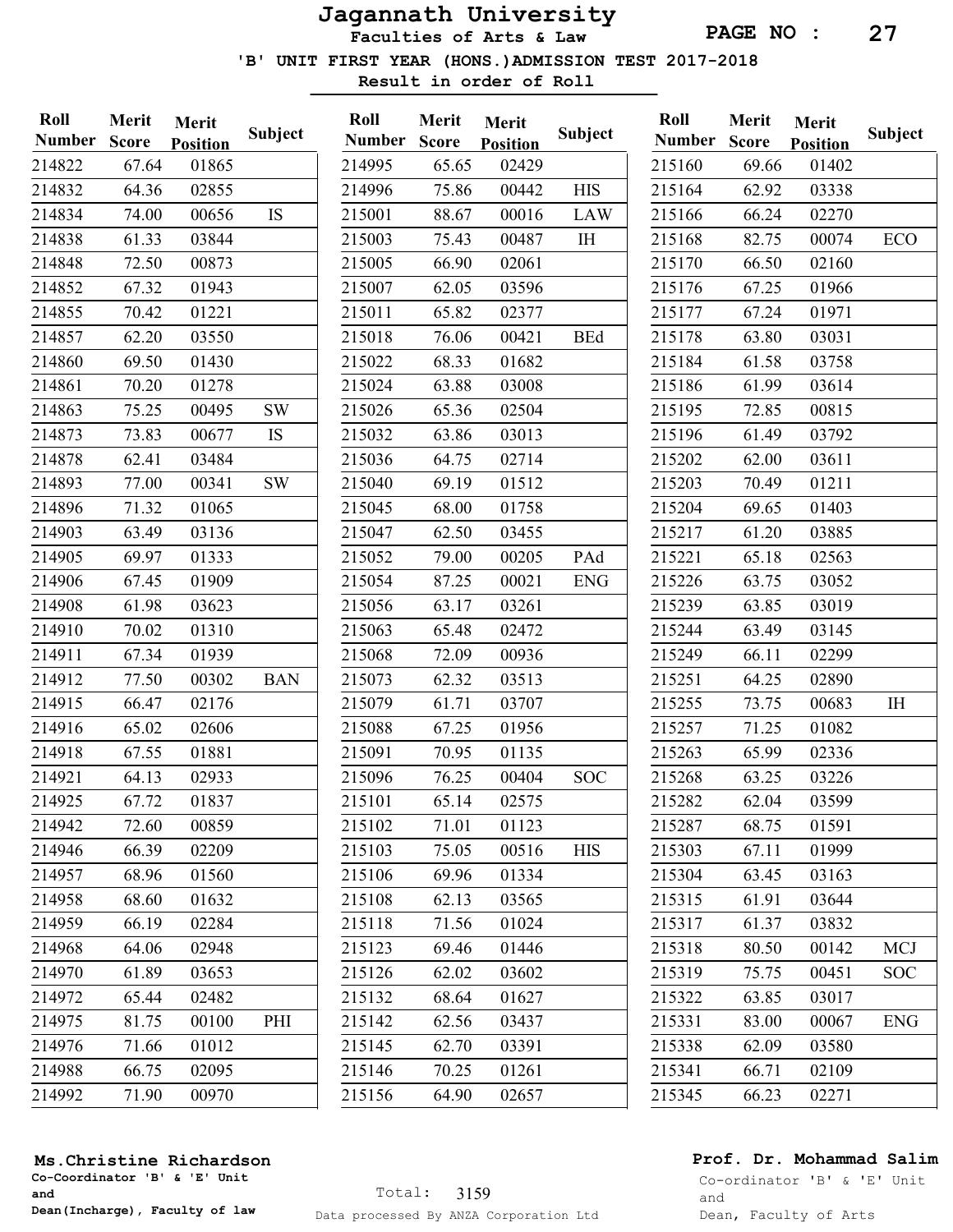Faculties of Arts & Law

'B' UNIT FIRST YEAR (HONS.)ADMISSION TEST 2017-2018

Result in order of Roll

| Roll<br><b>Number</b> | Merit<br><b>Score</b> | Merit<br><b>Position</b> | Subject        | Roll<br><b>Number</b> | Merit<br><b>Score</b> | Merit<br><b>Position</b> | Subject    | Roll<br><b>Number</b> | Merit<br><b>Score</b> | Merit<br><b>Position</b> | Subject    |
|-----------------------|-----------------------|--------------------------|----------------|-----------------------|-----------------------|--------------------------|------------|-----------------------|-----------------------|--------------------------|------------|
| 215348                | 61.71                 | 03706                    |                | 215544                | 69.00                 | 01550                    |            | 215723                | 64.13                 | 02935                    |            |
| 215356                | 65.27                 | 02526                    |                | 215564                | 65.94                 | 02348                    |            | 215730                | 64.58                 | 02775                    |            |
| 215358                | 67.66                 | 01856                    |                | 215573                | 61.89                 | 03654                    |            | 215731                | 62.99                 | 03313                    |            |
| 215364                | 68.08                 | 01741                    |                | 215575                | 69.92                 | 01343                    |            | 215733                | 75.92                 | 00437                    | <b>HIS</b> |
| 215368                | 75.09                 | 00512                    | <b>HIS</b>     | 215584                | 67.21                 | 01984                    |            | 215743                | 72.64                 | 00852                    |            |
| 215380                | 77.32                 | 00320                    | <b>SOC</b>     | 215587                | 63.35                 | 03187                    |            | 215746                | 68.25                 | 01706                    |            |
| 215384                | 71.37                 | 01061                    |                | 215588                | 75.44                 | 00484                    | <b>BEd</b> | 215748                | 64.90                 | 02656                    |            |
| 215385                | 69.80                 | 01370                    |                | 215597                | 73.71                 | 00704                    | Anp        | 215749                | 70.01                 | 01312                    |            |
| 215392                | 61.50                 | 03784                    |                | 215599                | 65.76                 | 02392                    |            | 215757                | 73.24                 | 00763                    | IS         |
| 215393                | 63.50                 | 03130                    |                | 215602                | 66.75                 | 02089                    |            | 215763                | 68.10                 | 01739                    |            |
| 215395                | 65.58                 | 02440                    |                | 215603                | 63.91                 | 02999                    |            | 215767                | 64.60                 | 02770                    |            |
| 215396                | 64.63                 | 02755                    |                | 215605                | 67.90                 | 01790                    |            | 215777                | 74.55                 | 00582                    | IML        |
| 215398                | 71.80                 | 00983                    |                | 215613                | 71.28                 | 01069                    |            | 215787                | 65.05                 | 02599                    |            |
| 215401                | 61.31                 | 03855                    |                | 215614                | 71.50                 | 01031                    |            | 215788                | 62.00                 | 03609                    |            |
| 215402                | 63.95                 | 02982                    |                | 215616                | 66.51                 | 02151                    |            | 215792                | 69.43                 | 01459                    |            |
| 215407                | 77.20                 | 00334                    | <b>SOC</b>     | 215623                | 62.07                 | 03585                    |            | 215794                | 64.88                 | 02664                    |            |
| 215421                | 75.03                 | 00519                    | <b>SW</b>      | 215625                | 74.55                 | 00581                    | <b>HIS</b> | 215800                | 76.25                 | 00409                    | <b>SOC</b> |
| 215429                | 63.24                 | 03231                    |                | 215630                | 67.15                 | 01992                    |            | 215802                | 63.94                 | 02990                    |            |
| 215431                | 63.60                 | 03096                    |                | 215632                | 70.20                 | 01276                    |            | 215803                | 64.09                 | 02940                    |            |
| 215432                | 64.21                 | 02906                    |                | 215634                | 68.25                 | 01703                    |            | 215806                | 71.71                 | 01007                    |            |
| 215437                | 74.24                 | 00634                    | I <sub>H</sub> | 215637                | 74.95                 | 00533                    | <b>SW</b>  | 215807                | 68.00                 | 01765                    |            |
| 215440                | 73.47                 | 00738                    | PHI            | 215639                | 70.69                 | 01185                    |            | 215811                | 64.94                 | 02647                    |            |
| 215450                | 91.55                 | 00003                    | LAW            | 215645                | 67.38                 | 01930                    |            | 215813                | 64.75                 | 02706                    |            |
| 215465                | 67.70                 | 01847                    |                | 215647                | 74.87                 | 00540                    | <b>SW</b>  | 215818                | 63.59                 | 03097                    |            |
| 215470                | 68.70                 | 01614                    |                | 215656                | 72.95                 | 00805                    |            | 215820                | 66.71                 | 02108                    |            |
| 215471                | 69.90                 | 01348                    |                | 215662                | 61.39                 | 03823                    |            | 215827                | 75.94                 | 00436                    | <b>SW</b>  |
| 215477                | 66.21                 | 02279                    |                | 215667                | 67.93                 | 01784                    |            | 215848                | 77.94                 | 00271                    | <b>BAN</b> |
| 215481                | 61.25                 | 03873                    |                | 215672                | 76.71                 | 00373                    | <b>BAN</b> | 215854                | 64.26                 | 02884                    |            |
| 215487                | 68.41                 | 01664                    |                | 215677                | 72.70                 | 00842                    |            | 215860                | 62.69                 | 03397                    |            |
| 215493                | 71.16                 | 01099                    |                | 215678                | 64.01                 | 02962                    |            | 215861                | 66.62                 | 02126                    |            |
| 215499                | 72.04                 | 00945                    |                | 215681                | 67.00                 | 02027                    |            | 215872                | 84.50                 | 00043                    | ENG        |
| 215500                | 62.57                 | 03431                    |                | 215687                | 80.96                 | 00129                    | <b>POS</b> | 215896                | 70.86                 | 01150                    |            |
| 215505                | 65.12                 | 02578                    |                | 215693                | 67.70                 | 01846                    |            | 215910                | 62.15                 | 03562                    |            |
| 215507                | 64.54                 | 02790                    |                | 215694                | 61.59                 | 03756                    |            | 215912                | 61.38                 | 03828                    |            |
| 215509                | 67.56                 | 01880                    |                | 215706                | 70.12                 | 01293                    |            | 215920                | 67.50                 | 01897                    |            |
| 215513                | 65.48                 | 02470                    |                | 215709                | 63.38                 | 03181                    |            | 215923                | 73.17                 | 00775                    | <b>IS</b>  |
| 215521                | 62.16                 | 03556                    |                | 215715                | 62.90                 | 03343                    |            | 215925                | 74.08                 | 00648                    | IH         |
| 215528                | 61.61                 | 03750                    |                | 215717                | 70.30                 | 01239                    |            | 215926                | 67.95                 | 01783                    |            |
| 215534                | 77.50                 | 00311                    | <b>BEd</b>     | 215721                | 70.11                 | 01295                    |            | 215928                | 74.24                 | 00633                    | IH         |

#### Ms.Christine Richardson

Co-Coordinator 'B' & 'E' Unit and Dean(Incharge), Faculty of law

## Prof. Dr. Mohammad Salim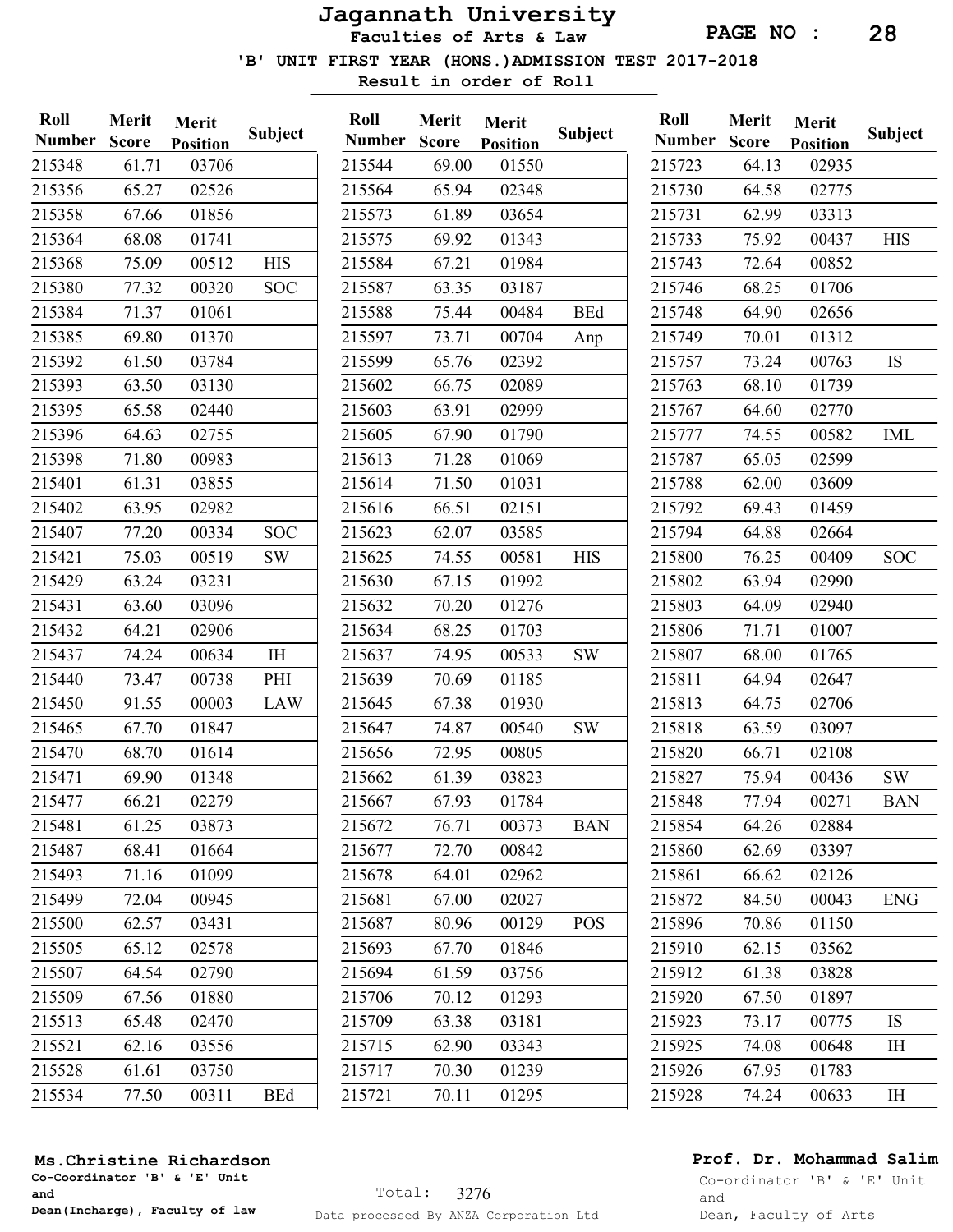Faculties of Arts & Law

'B' UNIT FIRST YEAR (HONS.)ADMISSION TEST 2017-2018

Result in order of Roll

| Roll<br><b>Number</b> | Merit<br><b>Score</b> | Merit<br><b>Position</b> | <b>Subject</b> | Roll<br><b>Number</b> | Merit<br><b>Score</b> | Merit<br><b>Position</b> | <b>Subject</b> | Roll<br><b>Number</b> | Merit<br><b>Score</b> | Merit<br><b>Position</b> | <b>Subject</b> |
|-----------------------|-----------------------|--------------------------|----------------|-----------------------|-----------------------|--------------------------|----------------|-----------------------|-----------------------|--------------------------|----------------|
| 215929                | 68.53                 | 01640                    |                | 216105                | 63.00                 | 03304                    |                | 216264                | 64.21                 | 02908                    |                |
| 215930                | 63.59                 | 03100                    |                | 216106                | 64.36                 | 02856                    |                | 216265                | 69.75                 | 01387                    |                |
| 215936                | 68.73                 | 01608                    |                | 216112                | 67.95                 | 01778                    |                | 216267                | 64.50                 | 02812                    |                |
| 215940                | 61.70                 | 03714                    |                | 216113                | 73.50                 | 00726                    | IS             | 216268                | 68.26                 | 01696                    |                |
| 215946                | 64.89                 | 02661                    |                | 216115                | 68.69                 | 01617                    |                | 216271                | 69.20                 | 01508                    |                |
| 215948                | 73.35                 | 00747                    | <b>IS</b>      | 216117                | 72.14                 | 00930                    |                | 216279                | 72.39                 | 00895                    |                |
| 215949                | 69.09                 | 01533                    |                | 216121                | 70.01                 | 01311                    |                | 216280                | 78.29                 | 00246                    | <b>POS</b>     |
| 215955                | 71.23                 | 01087                    |                | 216122                | 62.91                 | 03339                    |                | 216293                | 65.30                 | 02520                    |                |
| 215964                | 64.16                 | 02924                    |                | 216125                | 76.50                 | 00386                    | <b>IML</b>     | 216295                | 70.25                 | 01247                    |                |
| 215967                | 61.94                 | 03631                    |                | 216132                | 62.64                 | 03412                    |                | 216297                | 84.00                 | 00052                    | <b>ENG</b>     |
| 215968                | 72.72                 | 00839                    |                | 216134                | 66.25                 | 02248                    |                | 216303                | 84.75                 | 00040                    | <b>ENG</b>     |
| 215972                | 62.70                 | 03390                    |                | 216136                | 67.65                 | 01857                    |                | 216304                | 75.30                 | 00492                    | SW             |
| 215979                | 75.79                 | 00447                    | <b>SW</b>      | 216140                | 71.19                 | 01096                    |                | 216307                | 65.26                 | 02529                    |                |
| 215981                | 67.25                 | 01958                    |                | 216143                | 64.83                 | 02682                    |                | 216314                | 61.27                 | 03861                    |                |
| 215986                | 76.65                 | 00377                    | <b>IML</b>     | 216144                | 67.06                 | 02013                    |                | 216318                | 72.69                 | 00845                    |                |
| 215990                | 73.94                 | 00669                    | PHI            | 216147                | 67.41                 | 01921                    |                | 216319                | 71.75                 | 00993                    |                |
| 215998                | 61.63                 | 03740                    |                | 216152                | 68.12                 | 01738                    |                | 216325                | 64.26                 | 02885                    |                |
| 216004                | 69.46                 | 01444                    |                | 216154                | 62.29                 | 03522                    |                | 216327                | 72.50                 | 00879                    |                |
| 216006                | 69.04                 | 01538                    |                | 216158                | 64.53                 | 02794                    |                | 216338                | 71.75                 | 01000                    |                |
| 216007                | 64.56                 | 02783                    |                | 216160                | 66.90                 | 02060                    |                | 216348                | 68.56                 | 01638                    |                |
| 216009                | 62.44                 | 03475                    |                | 216162                | 66.07                 | 02313                    |                | 216349                | 63.11                 | 03275                    |                |
| 216024                | 66.50                 | 02162                    |                | 216164                | 61.39                 | 03826                    |                | 216358                | 61.71                 | 03704                    |                |
| 216029                | 66.40                 | 02205                    |                | 216170                | 62.94                 | 03333                    |                | 216364                | 76.49                 | 00388                    | <b>BAN</b>     |
| 216032                | 61.83                 | 03670                    |                | 216176                | 69.52                 | 01424                    |                | 216366                | 64.57                 | 02777                    |                |
| 216036                | 82.00                 | 00094                    | ECO            | 216180                | 61.64                 | 03737                    |                | 216369                | 62.49                 | 03463                    |                |
| 216038                | 73.20                 | 00772                    | IS             | 216195                | 67.79                 | 01817                    |                | 216372                | 68.50                 | 01647                    |                |
| 216040                | 70.74                 | 01171                    |                | 216197                | 67.41                 | 01920                    |                | 216379                | 68.85                 | 01576                    |                |
| 216041                | 76.46                 | 00391                    | <b>BAN</b>     | 216209                | 66.41                 | 02196                    |                | 216380                | 61.57                 | 03759                    |                |
| 216044                | 70.00                 | 01328                    |                | 216212                | 62.23                 | 03539                    |                | 216382                | 74.52                 | 00585                    | <b>HIS</b>     |
| 216052                | 84.00                 | 00053                    | <b>ENG</b>     | 216223                | 61.75                 | 03687                    |                | 216385                | 64.02                 | 02959                    |                |
| 216070                | 74.50                 | 00586                    | IH             | 216225                | 64.14                 | 02931                    |                | 216387                | 80.90                 | 00132                    | PAd            |
| 216071                | 90.50                 | 00008                    | <b>LAW</b>     | 216227                | 62.74                 | 03384                    |                | 216388                | 73.59                 | 00713                    | IS             |
| 216085                | 79.00                 | 00208                    | PAd            | 216238                | 65.08                 | 02592                    |                | 216390                | 62.99                 | 03314                    |                |
| 216089                | 82.22                 | 00090                    | ECO            | 216243                | 63.18                 | 03258                    |                | 216400                | 65.92                 | 02350                    |                |
| 216090                | 70.86                 | 01149                    |                | 216251                | 65.75                 | 02396                    |                | 216406                | 64.83                 | 02685                    |                |
| 216097                | 64.38                 | 02850                    |                | 216254                | 74.99                 | 00528                    | <b>IML</b>     | 216407                | 70.24                 | 01266                    |                |
| 216098                | 65.86                 | 02362                    |                | 216256                | 73.65                 | 00710                    | Anp            | 216410                | 73.25                 | 00756                    | <b>IS</b>      |
| 216103                | 63.91                 | 03002                    |                | 216257                | 65.88                 | 02358                    |                | 216411                | 64.48                 | 02823                    |                |
| 216104                | 73.29                 | 00749                    | PHI            | 216258                | 75.54                 | 00473                    | $\mathrm{SW}$  | 216412                | 78.50                 | 00228                    | LAN            |

#### Ms.Christine Richardson

Co-Coordinator 'B' & 'E' Unit and Dean(Incharge), Faculty of law

## Prof. Dr. Mohammad Salim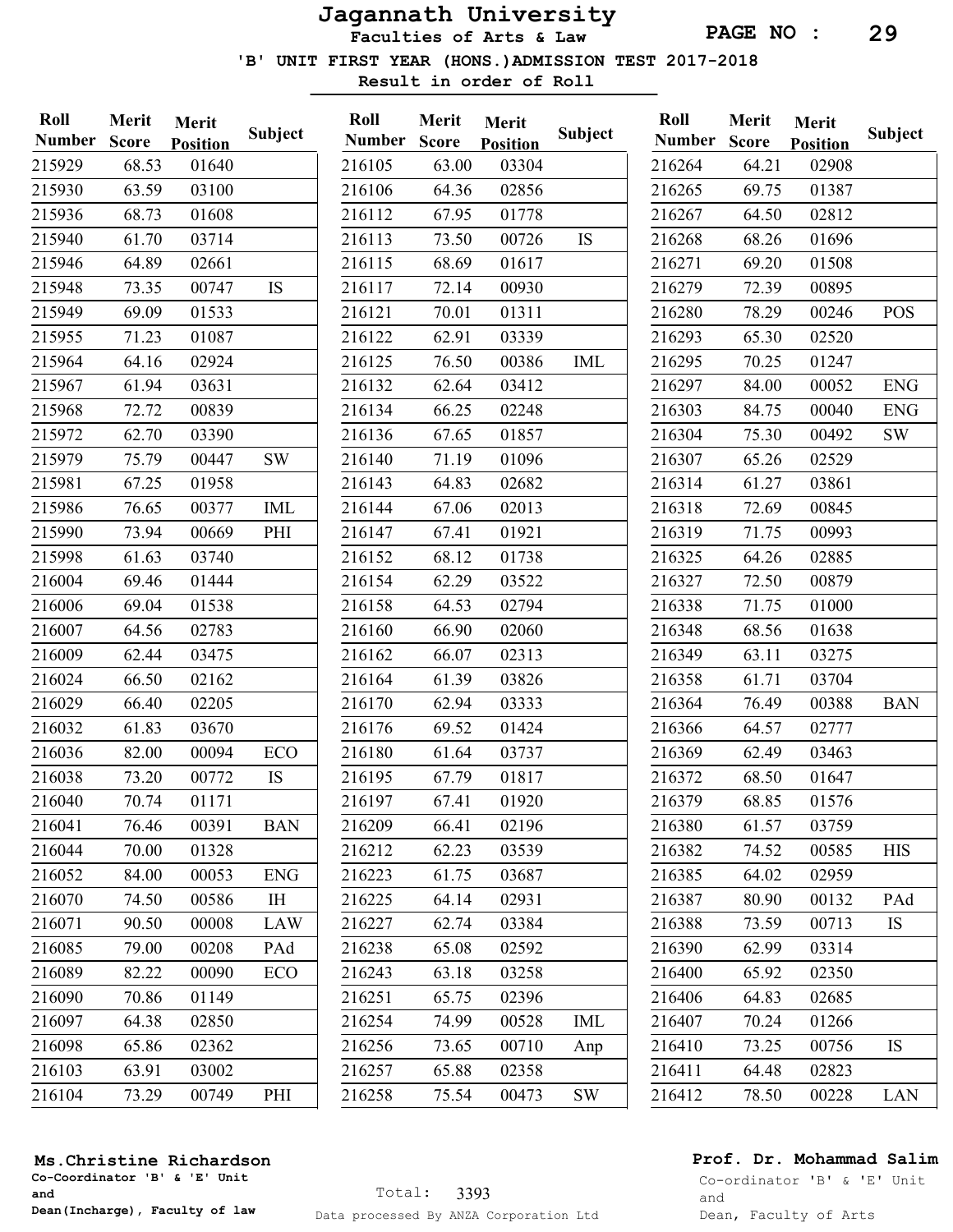Faculties of Arts & Law

'B' UNIT FIRST YEAR (HONS.)ADMISSION TEST 2017-2018

Result in order of Roll

| Roll<br><b>Number</b> | Merit<br><b>Score</b> | Merit<br><b>Position</b> | Subject    | Roll<br><b>Number</b> | Merit<br><b>Score</b> | Merit<br><b>Position</b> | Subject    | Roll<br><b>Number</b> | Merit<br><b>Score</b> | Merit<br><b>Position</b> | Subject    |
|-----------------------|-----------------------|--------------------------|------------|-----------------------|-----------------------|--------------------------|------------|-----------------------|-----------------------|--------------------------|------------|
| 216413                | 61.71                 | 03705                    |            | 216632                | 67.48                 | 01903                    |            | 216821                | 63.32                 | 03198                    |            |
| 216422                | 72.36                 | 00897                    |            | 216645                | 71.78                 | 00986                    |            | 216823                | 71.50                 | 01041                    |            |
| 216439                | 69.01                 | 01542                    |            | 216651                | 68.21                 | 01714                    |            | 216825                | 64.61                 | 02767                    |            |
| 216441                | 64.19                 | 02914                    |            | 216659                | 74.87                 | 00541                    | <b>SW</b>  | 216831                | 67.21                 | 01985                    |            |
| 216443                | 77.61                 | 00296                    | <b>IML</b> | 216665                | 67.75                 | 01828                    |            | 216835                | 78.25                 | 00255                    | <b>SOC</b> |
| 216455                | 67.45                 | 01910                    |            | 216666                | 79.00                 | 00209                    | POS        | 216848                | 63.99                 | 02973                    |            |
| 216456                | 74.00                 | 00659                    | PHI        | 216671                | 64.33                 | 02868                    |            | 216856                | 64.33                 | 02866                    |            |
| 216459                | 64.49                 | 02820                    |            | 216683                | 90.00                 | 00010                    | <b>LAW</b> | 216859                | 73.25                 | 00754                    | <b>IS</b>  |
| 216465                | 69.26                 | 01488                    |            | 216685                | 63.87                 | 03011                    |            | 216864                | 76.00                 | 00426                    | Anp        |
| 216467                | 68.36                 | 01675                    |            | 216689                | 68.25                 | 01697                    |            | 216867                | 62.69                 | 03398                    |            |
| 216471                | 69.39                 | 01469                    |            | 216693                | 64.71                 | 02731                    |            | 216880                | 72.62                 | 00855                    |            |
| 216472                | 61.20                 | 03890                    |            | 216699                | 67.28                 | 01949                    |            | 216882                | 78.74                 | 00222                    | <b>BAN</b> |
| 216478                | 64.84                 | 02677                    |            | 216706                | 64.24                 | 02901                    |            | 216887                | 66.95                 | 02043                    |            |
| 216485                | 83.36                 | 00061                    | <b>ENG</b> | 216715                | 63.86                 | 03015                    |            | 216894                | 74.82                 | 00545                    | Anp        |
| 216489                | 80.00                 | 00161                    | <b>MCJ</b> | 216717                | 67.45                 | 01908                    |            | 216901                | 73.75                 | 00684                    | IH         |
| 216494                | 70.39                 | 01229                    |            | 216719                | 70.49                 | 01209                    |            | 216904                | 70.66                 | 01187                    |            |
| 216500                | 64.20                 | 02910                    |            | 216721                | 65.96                 | 02343                    |            | 216913                | 69.34                 | 01477                    |            |
| 216502                | 85.25                 | 00035                    | <b>ENG</b> | 216725                | 69.33                 | 01479                    |            | 216920                | 75.94                 | 00435                    | <b>SOC</b> |
| 216503                | 66.94                 | 02046                    |            | 216732                | 70.75                 | 01169                    |            | 216923                | 71.59                 | 01020                    |            |
| 216511                | 68.35                 | 01679                    |            | 216735                | 69.40                 | 01466                    |            | 216925                | 76.75                 | 00369                    | <b>IS</b>  |
| 216518                | 63.51                 | 03125                    |            | 216747                | 66.74                 | 02105                    |            | 216928                | 64.29                 | 02877                    |            |
| 216519                | 64.31                 | 02871                    |            | 216754                | 74.93                 | 00534                    | Anp        | 216944                | 62.95                 | 03328                    |            |
| 216522                | 61.64                 | 03734                    |            | 216766                | 68.19                 | 01725                    |            | 216945                | 65.04                 | 02601                    |            |
| 216535                | 68.36                 | 01673                    |            | 216767                | 79.95                 | 00166                    | PAd        | 216948                | 65.21                 | 02554                    |            |
| 216547                | 65.46                 | 02475                    |            | 216768                | 77.03                 | 00338                    | <b>SOC</b> | 216952                | 73.75                 | 00685                    | <b>IS</b>  |
| 216552                | 74.52                 | 00584                    | <b>HIS</b> | 216774                | 65.07                 | 02595                    |            | 216957                | 72.50                 | 00874                    |            |
| 216563                | 72.31                 | 00904                    |            | 216777                | 62.41                 | 03488                    |            | 216958                | 67.75                 | 01829                    |            |
| 216579                | 64.50                 | 02808                    |            | 216780                | 70.20                 | 01275                    |            | 216961                | 75.71                 | 00457                    | SOC.       |
| 216590                | 66.25                 | 02250                    |            | 216782                | 65.47                 | 02473                    |            | 216969                | 66.65                 | 02122                    |            |
| 216596                | 78.25                 | 00251                    | <b>POS</b> | 216786                | 71.25                 | 01076                    |            | 216970                | 68.30                 | 01689                    |            |
| 216597                | 83.00                 | 00070                    | <b>ENG</b> | 216787                | 62.06                 | 03590                    |            | 216972                | 73.85                 | 00676                    | Anp        |
| 216601                | 75.46                 | 00481                    | SW         | 216789                | 64.93                 | 02650                    |            | 216976                | 75.86                 | 00443                    | <b>SOC</b> |
| 216603                | 61.36                 | 03839                    |            | 216794                | 74.71                 | 00562                    | <b>SW</b>  | 216977                | 69.86                 | 01358                    |            |
| 216615                | 73.55                 | 00718                    | <b>IS</b>  | 216795                | 63.90                 | 03005                    |            | 216979                | 77.58                 | 00298                    | MCJ        |
| 216616                | 73.99                 | 00661                    | Anp        | 216799                | 65.39                 | 02498                    |            | 216980                | 69.96                 | 01336                    |            |
| 216617                | 70.00                 | 01326                    |            | 216800                | 69.11                 | 01525                    |            | 216999                | 77.21                 | 00333                    | IML        |
| 216626                | 74.27                 | 00621                    | PHI        | 216804                | 62.95                 | 03329                    |            | 217001                | 80.71                 | 00139                    | PAd        |
| 216628                | 66.18                 | 02285                    |            | 216809                | 62.58                 | 03430                    |            | 217010                | 62.59                 | 03425                    |            |
| 216630                | 67.22                 | 01979                    |            | 216812                | 69.04                 | 01537                    |            | 217029                | 65.41                 | 02490                    |            |
|                       |                       |                          |            |                       |                       |                          |            |                       |                       |                          |            |

## Prof. Dr. Mohammad Salim

Co-ordinator 'B' & 'E' Unit and Dean, Faculty of Arts

## Ms.Christine Richardson

Co-Coordinator 'B' & 'E' Unit and Dean(Incharge), Faculty of law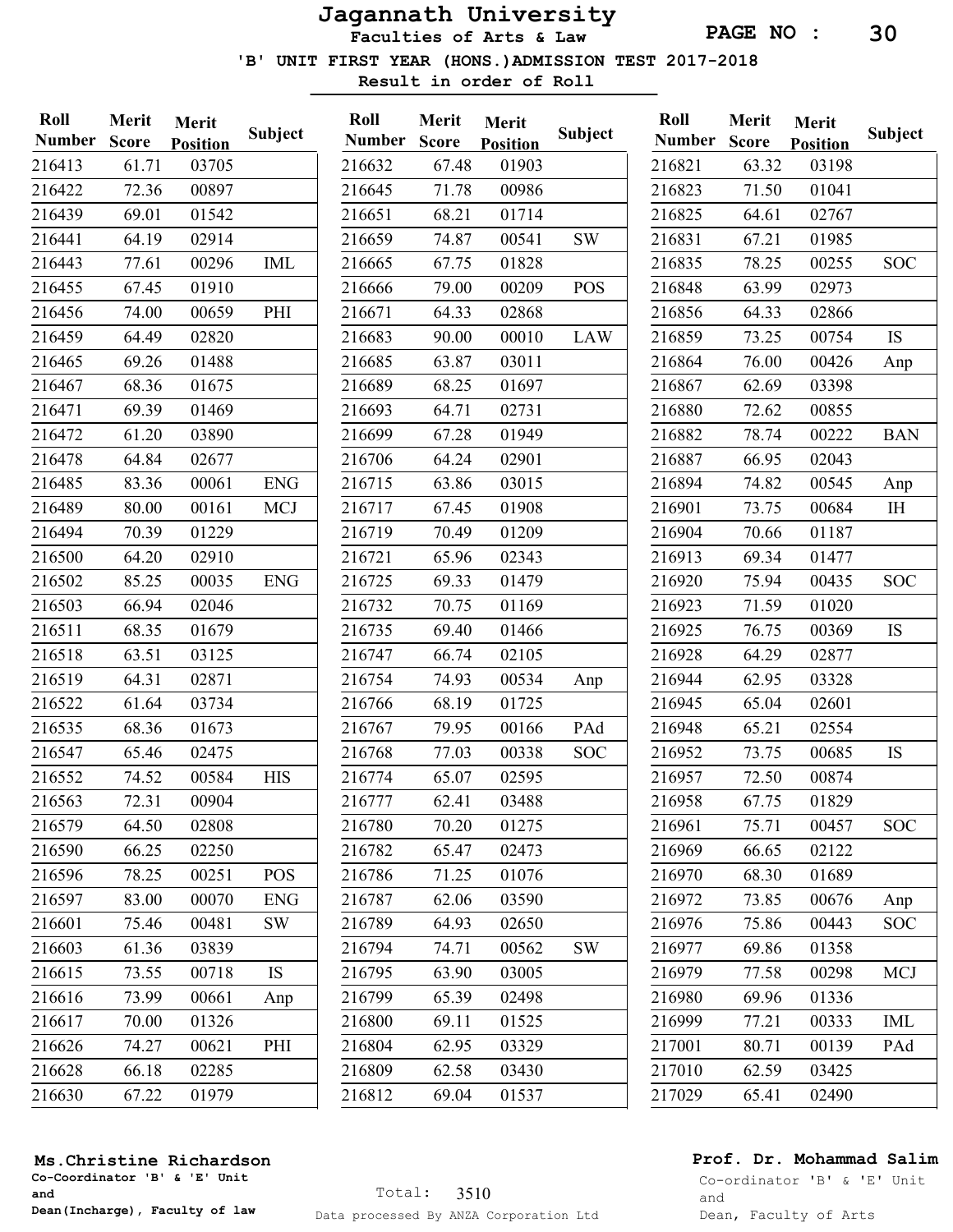Faculties of Arts & Law

PAGE NO : 31

'B' UNIT FIRST YEAR (HONS.)ADMISSION TEST 2017-2018

Result in order of Roll

| Roll<br><b>Number</b> | Merit<br><b>Score</b> | Merit<br><b>Position</b> | <b>Subject</b> | Roll<br><b>Number</b> | Merit<br><b>Score</b> | Merit<br><b>Position</b> | <b>Subject</b> | Roll<br><b>Number</b> | Merit<br><b>Score</b> | Merit<br><b>Position</b> | Subject        |
|-----------------------|-----------------------|--------------------------|----------------|-----------------------|-----------------------|--------------------------|----------------|-----------------------|-----------------------|--------------------------|----------------|
| 217033                | 80.75                 | 00137                    | PAd            | 217176                | 67.24                 | 01975                    |                | 217328                | 67.08                 | 02006                    |                |
| 217035                | 64.55                 | 02785                    |                | 217187                | 70.32                 | 01235                    |                | 217337                | 67.10                 | 02003                    |                |
| 217037                | 71.36                 | 01062                    |                | 217188                | 76.26                 | 00398                    | <b>HIS</b>     | 217338                | 63.15                 | 03269                    |                |
| 217043                | 63.82                 | 03029                    |                | 217193                | 67.45                 | 01911                    |                | 217344                | 69.24                 | 01494                    |                |
| 217046                | 74.25                 | 00627                    | Anp            | 217194                | 71.96                 | 00966                    |                | 217347                | 70.41                 | 01223                    |                |
| 217047                | 74.36                 | 00611                    | $\rm I \rm H$  | 217199                | 68.45                 | 01654                    |                | 217352                | 73.21                 | 00767                    | <b>IS</b>      |
| 217049                | 72.89                 | 00811                    |                | 217202                | 61.69                 | 03717                    |                | 217364                | 72.76                 | 00822                    |                |
| 217052                | 65.81                 | 02380                    |                | 217204                | 62.56                 | 03435                    |                | 217366                | 66.24                 | 02268                    |                |
| 217056                | 64.94                 | 02646                    |                | 217206                | 63.75                 | 03049                    |                | 217369                | 68.14                 | 01736                    |                |
| 217070                | 64.80                 | 02694                    |                | 217212                | 64.51                 | 02801                    |                | 217371                | 83.50                 | 00059                    | <b>ENG</b>     |
| 217073                | 71.58                 | 01021                    |                | 217215                | 70.60                 | 01195                    |                | 217373                | 79.36                 | 00190                    | SW             |
| 217074                | 68.74                 | 01603                    |                | 217217                | 62.39                 | 03495                    |                | 217375                | 62.75                 | 03382                    |                |
| 217076                | 63.91                 | 03001                    |                | 217219                | 68.91                 | 01570                    |                | 217378                | 65.40                 | 02495                    |                |
| 217080                | 61.75                 | 03688                    |                | 217224                | 72.25                 | 00909                    |                | 217387                | 74.06                 | 00650                    | I <sub>H</sub> |
| 217081                | 64.92                 | 02652                    |                | 217231                | 64.33                 | 02865                    |                | 217389                | 73.20                 | 00771                    | <b>IS</b>      |
| 217089                | 67.63                 | 01867                    |                | 217233                | 75.70                 | 00459                    | Anp            | 217398                | 63.10                 | 03278                    |                |
| 217096                | 67.86                 | 01796                    |                | 217244                | 65.79                 | 02384                    |                | 217400                | 63.50                 | 03129                    |                |
| 217100                | 69.46                 | 01447                    |                | 217249                | 64.48                 | 02824                    |                | 217405                | 65.78                 | 02385                    |                |
| 217101                | 64.20                 | 02912                    |                | 217251                | 75.00                 | 00527                    | $\mathrm{SW}$  | 217408                | 62.88                 | 03348                    |                |
| 217107                | 61.58                 | 03757                    |                | 217255                | 65.29                 | 02521                    |                | 217412                | 67.00                 | 02030                    |                |
| 217109                | 71.16                 | 01100                    |                | 217257                | 65.44                 | 02484                    |                | 217414                | 83.50                 | 00058                    | <b>ENG</b>     |
| 217110                | 70.09                 | 01299                    |                | 217261                | 72.11                 | 00932                    |                | 217417                | 73.74                 | 00701                    | Anp            |
| 217116                | 61.23                 | 03877                    |                | 217268                | 69.02                 | 01539                    |                | 217419                | 64.86                 | 02669                    |                |
| 217119                | 64.99                 | 02630                    |                | 217272                | 73.00                 | 00791                    |                | 217421                | 73.91                 | 00670                    | Anp            |
| 217120                | 66.99                 | 02039                    |                | 217276                | 64.45                 | 02833                    |                | 217440                | 62.11                 | 03574                    |                |
| 217123                | 71.01                 | 01122                    |                | 217284                | 77.91                 | 00274                    | <b>LAN</b>     | 217442                | 81.06                 | 00126                    | <b>POS</b>     |
| 217127                | 61.80                 | 03676                    |                | 217286                | 65.84                 | 02370                    |                | 217448                | 66.06                 | 02318                    |                |
| 217128                | 69.11                 | 01526                    |                | 217287                | 72.02                 | 00946                    |                | 217449                | 73.23                 | 00765                    | PHI            |
| 217135                | 61.44                 | 03810                    |                | 217288                | 67.32                 | 01944                    |                | 217455                | 75.65                 | 00465                    | Anp            |
| 217139                | 71.53                 | 01026                    |                | 217290                | 65.86                 | 02367                    |                | 217457                | 63.49                 | 03140                    |                |
| 217141                | 64.84                 | 02676                    |                | 217300                | 63.20                 | 03246                    |                | 217463                | 83.98                 | 00054                    | <b>ENG</b>     |
| 217144                | 71.03                 | 01120                    |                | 217301                | 79.75                 | 00170                    | <b>MCJ</b>     | 217466                | 72.94                 | 00809                    |                |
| 217147                | 63.35                 | 03186                    |                | 217303                | 64.14                 | 02932                    |                | 217476                | 69.22                 | 01504                    |                |
| 217149                | 82.75                 | 00073                    | ECO            | 217310                | 63.82                 | 03027                    |                | 217478                | 67.00                 | 02032                    |                |
| 217150                | 65.57                 | 02444                    |                | 217317                | 70.25                 | 01245                    |                | 217479                | 68.95                 | 01562                    |                |
| 217155                | 74.46                 | 00597                    | Anp            | 217318                | 66.31                 | 02238                    |                | 217480                | 66.45                 | 02184                    |                |
| 217156                | 63.54                 | 03118                    |                | 217321                | 66.21                 | 02277                    |                | 217482                | 77.70                 | 00291                    | <b>POS</b>     |
| 217163                | 68.14                 | 01735                    |                | 217322                | 76.59                 | 00379                    | <b>SOC</b>     | 217484                | 71.71                 | 01006                    |                |
| 217171                | 86.99                 | 00023                    | LAW            | 217323                | 65.01                 | 02612                    |                | 217485                | 67.25                 | 01962                    |                |

## Prof. Dr. Mohammad Salim

Co-ordinator 'B' & 'E' Unit and Dean, Faculty of Arts

## Ms.Christine Richardson

Co-Coordinator 'B' & 'E' Unit and Dean(Incharge), Faculty of law

Subject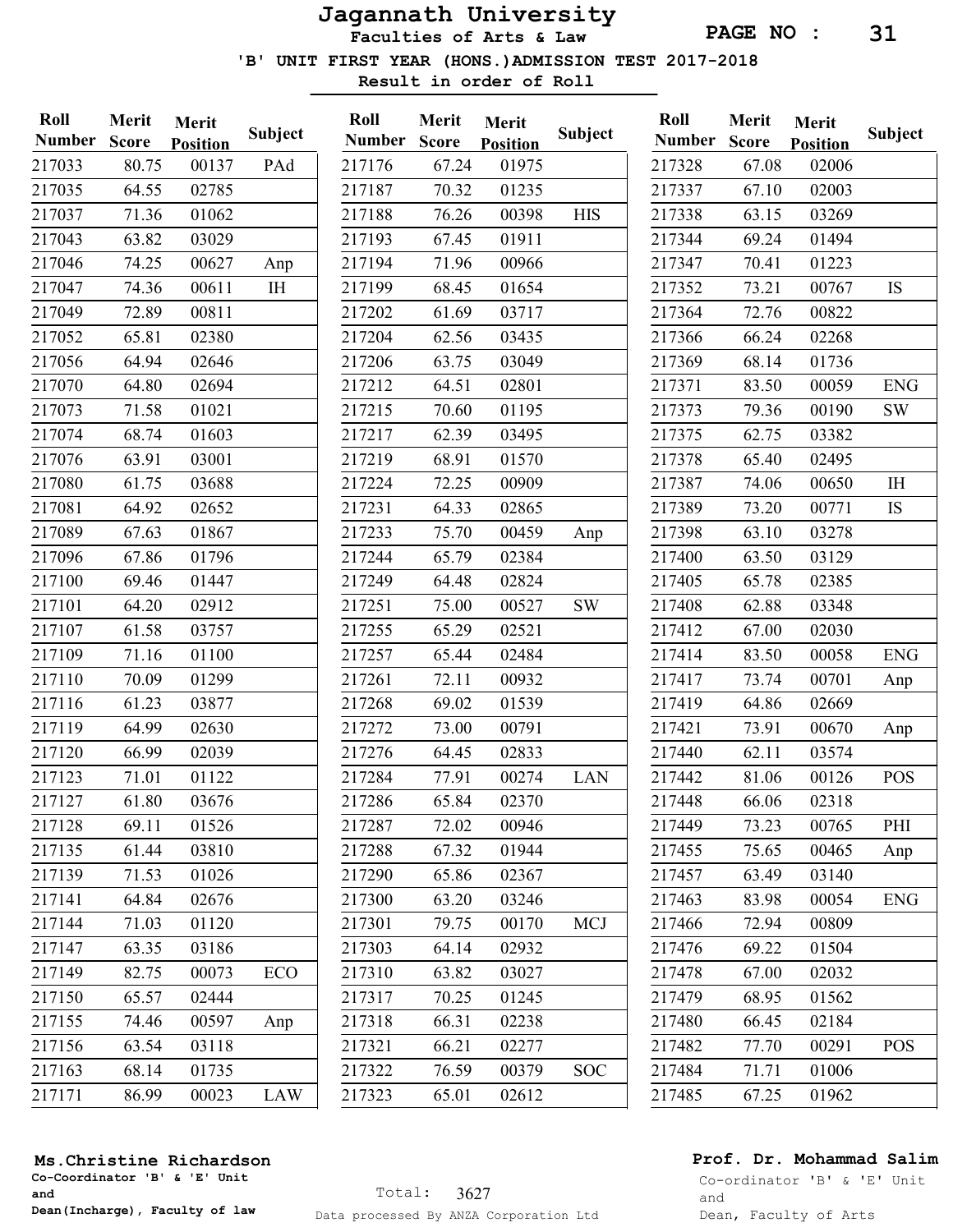Faculties of Arts & Law

'B' UNIT FIRST YEAR (HONS.)ADMISSION TEST 2017-2018

Result in order of Roll

| Roll          | Merit        | Merit           | Subject    | Roll          | Merit        | Merit           | Subject    | Roll          | Merit        | Merit           | <b>Subject</b> |
|---------------|--------------|-----------------|------------|---------------|--------------|-----------------|------------|---------------|--------------|-----------------|----------------|
| <b>Number</b> | <b>Score</b> | <b>Position</b> |            | <b>Number</b> | <b>Score</b> | <b>Position</b> |            | <b>Number</b> | <b>Score</b> | <b>Position</b> |                |
| 217489        | 61.74        | 03695           |            | 217663        | 72.94        | 00808           |            | 217848        | 70.45        | 01216           |                |
| 217497        | 62.60        | 03422           |            | 217672        | 68.50        | 01641           |            | 217850        | 74.69        | 00570           | <b>HIS</b>     |
| 217502        | 68.19        | 01723           |            | 217676        | 69.00        | 01551           |            | 217852        | 61.79        | 03681           |                |
| 217506        | 69.10        | 01529           |            | 217677        | 73.25        | 00762           | PHI        | 217854        | 78.50        | 00233           | <b>POS</b>     |
| 217507        | 72.40        | 00893           |            | 217686        | 64.51        | 02798           |            | 217855        | 68.32        | 01686           |                |
| 217509        | 72.61        | 00856           |            | 217688        | 71.20        | 01092           |            | 217872        | 67.27        | 01951           |                |
| 217510        | 70.50        | 01202           |            | 217691        | 65.07        | 02594           |            | 217888        | 68.30        | 01692           |                |
| 217513        | 61.32        | 03851           |            | 217709        | 63.69        | 03076           |            | 217905        | 61.47        | 03798           |                |
| 217516        | 64.41        | 02845           |            | 217710        | 70.49        | 01210           |            | 217906        | 64.31        | 02872           |                |
| 217517        | 61.93        | 03639           |            | 217714        | 62.54        | 03442           |            | 217909        | 63.64        | 03090           |                |
| 217519        | 62.38        | 03499           |            | 217715        | 63.24        | 03230           |            | 217919        | 69.69        | 01398           |                |
| 217523        | 70.50        | 01206           |            | 217717        | 65.86        | 02361           |            | 217921        | 67.54        | 01884           |                |
| 217535        | 72.71        | 00840           |            | 217719        | 65.35        | 02509           |            | 217922        | 71.50        | 01040           |                |
| 217536        | 63.73        | 03059           |            | 217722        | 61.92        | 03642           |            | 217923        | 66.99        | 02038           |                |
| 217537        | 73.96        | 00665           | Anp        | 217727        | 70.88        | 01147           |            | 217926        | 62.38        | 03498           |                |
| 217540        | 65.05        | 02600           |            | 217732        | 71.32        | 01066           |            | 217932        | 72.15        | 00929           |                |
| 217542        | 74.75        | 00557           | <b>SW</b>  | 217739        | 64.46        | 02831           |            | 217935        | 61.89        | 03652           |                |
| 217549        | 77.50        | 00304           | <b>SOC</b> | 217741        | 77.25        | 00327           | <b>SOC</b> | 217938        | 63.25        | 03218           |                |
| 217555        | 70.99        | 01131           |            | 217754        | 68.74        | 01604           |            | 217948        | 65.08        | 02590           |                |
| 217559        | 71.21        | 01091           |            | 217755        | 80.10        | 00158           | <b>MCJ</b> | 217950        | 61.71        | 03708           |                |
| 217562        | 69.61        | 01409           |            | 217757        | 64.74        | 02721           |            | 217952        | 70.64        | 01190           |                |
| 217564        | 71.50        | 01027           |            | 217758        | 65.70        | 02416           |            | 217954        | 69.50        | 01433           |                |
| 217589        | 62.57        | 03432           |            | 217762        | 70.91        | 01142           |            | 217957        | 63.48        | 03148           |                |
| 217596        | 61.50        | 03788           |            | 217766        | 61.22        | 03880           |            | 217962        | 74.25        | 00626           | IH             |
| 217600        | 67.49        | 01899           |            | 217769        | 62.80        | 03364           |            | 217963        | 61.70        | 03711           |                |
| 217603        | 69.47        | 01440           |            | 217779        | 75.41        | 00488           | <b>SW</b>  | 217968        | 63.11        | 03273           |                |
| 217604        | 75.56        | 00472           | <b>BEd</b> | 217781        | 77.47        | 00314           | <b>HIS</b> | 217975        | 62.00        | 03612           |                |
| 217605        | 89.75        | 00012           | <b>LAW</b> | 217782        | 66.34        | 02230           |            | 217976        | 79.75        | 00169           | PAd            |
| 217615        | 66.00        | 02334           |            | 217790        | 66.29        | 02242           |            | 217979        | 65.86        | 02366           |                |
| 217619        | 77.95        | 00269           | <b>POS</b> | 217795        | 65.73        | 02408           |            | 217980        | 66.32        | 02235           |                |
| 217621        | 68.04        | 01752           |            | 217799        | 63.30        | 03209           |            | 217985        | 79.50        | 00179           | LAN            |
| 217626        | 70.56        | 01199           |            | 217805        | 67.25        | 01960           |            | 217986        | 77.25        | 00326           | <b>BEd</b>     |
| 217627        | 62.28        | 03523           |            | 217811        | 70.59        | 01196           |            | 217989        | 63.25        | 03222           |                |
| 217631        | 64.40        | 02847           |            | 217815        | 73.06        | 00785           |            | 218011        | 64.04        | 02956           |                |
| 217634        | 62.17        | 03555           |            | 217817        | 63.05        | 03290           |            | 218013        | 71.64        | 01015           |                |
| 217646        | 66.37        | 02217           |            | 217818        | 69.85        | 01360           |            | 218014        | 66.83        | 02073           |                |
| 217653        | 85.00        | 00037           | LAW        | 217830        | 61.41        | 03816           |            | 218019        | 65.05        | 02598           |                |
| 217658        | 62.76        | 03377           |            | 217834        | 63.65        | 03085           |            | 218029        | 75.02        | 00520           | <b>SW</b>      |
| 217660        | 65.84        | 02371           |            | 217844        | 67.21        | 01980           |            | 218035        | 74.75        | 00554           | SW             |

### Ms.Christine Richardson

Co-Coordinator 'B' & 'E' Unit and Dean(Incharge), Faculty of law

## Prof. Dr. Mohammad Salim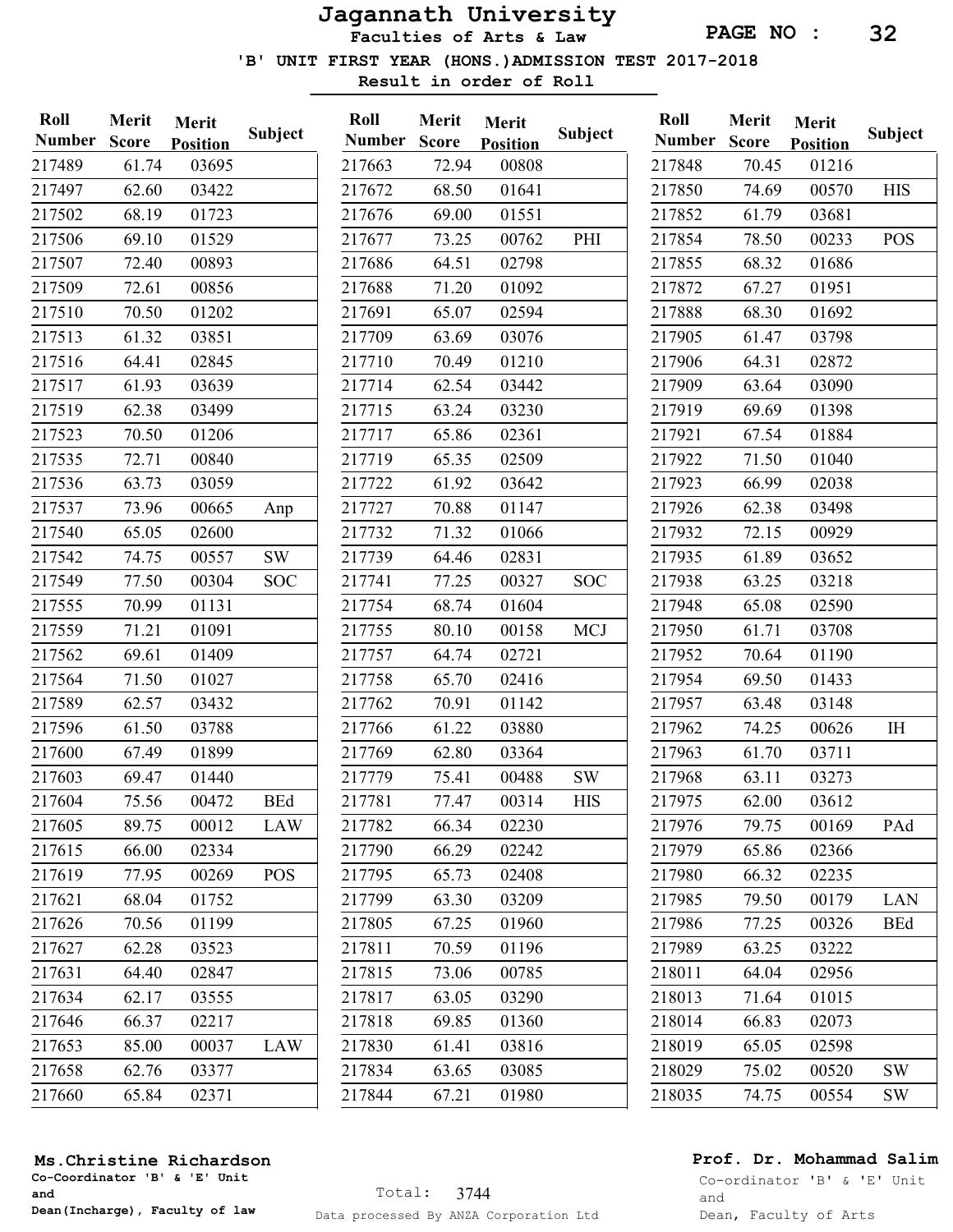Faculties of Arts & Law

'B' UNIT FIRST YEAR (HONS.)ADMISSION TEST 2017-2018

Result in order of Roll

Merit Merit

| Roll          | Merit        | Merit           |            | Roll        |
|---------------|--------------|-----------------|------------|-------------|
| <b>Number</b> | <b>Score</b> | <b>Position</b> | Subject    | <b>Numb</b> |
| 218043        | 66.39        | 02207           |            | 21828       |
| 218044        | 75.44        | 00485           | <b>SW</b>  | 21829       |
| 218045        | 66.55        | 02145           |            | 21829       |
| 218067        | 72.59        | 00860           |            | 21829       |
| 218069        | 62.40        | 03491           |            | 21829       |
| 218072        | 72.66        | 00849           |            | 21829       |
| 218080        | 69.91        | 01346           |            | 21830       |
| 218085        | 67.00        | 02036           |            | 21830       |
| 218093        | 67.70        | 01845           |            | 21830       |
| 218096        | 70.15        | 01285           |            | 21830       |
| 218103        | 71.50        | 01032           |            | 21831       |
| 218111        | 74.96        | 00532           | <b>SW</b>  | 21831       |
| 218112        | 63.50        | 03134           |            | 21831       |
| 218132        | 76.86        | 00351           | <b>BAN</b> | 21831       |
| 218140        | 65.54        | 02454           |            | 21832       |
| 218143        | 67.04        | 02021           |            | 21832       |
| 218148        | 63.09        | 03281           |            | 21832       |
| 218150        | 66.01        | 02330           |            | 21833       |
| 218155        | 67.37        | 01933           |            | 21833       |
| 218157        | 65.74        | 02405           |            | 21833       |
| 218166        | 72.50        | 00866           |            | 21833       |
| 218182        | 64.26        | 02888           |            | 21833       |
| 218184        | 69.20        | 01510           |            | 21834       |
| 218188        | 67.11        | 02001           |            | 21835       |
| 218190        | 80.05        | 00159           | <b>POS</b> | 21835       |
| 218193        | 63.01        | 03301           |            | 21835       |
| 218206        | 70.50        | 01204           |            | 21836       |
| 218209        | 69.89        | 01350           |            | 21836       |
| 218218        | 67.46        | 01906           |            | 21836       |
| 218239        | 63.49        | 03138           |            | 21838       |
| 218244        | 64.18        | 02916           |            | 21838       |
| 218246        | 61.50        | 03780           |            | 21839       |
| 218254        | 70.75        | 01170           |            | 21839       |
| 218258        | 74.72        | 00560           | IH         | 21839       |
| 218264        | 64.75        | 02710           |            | 21840       |
| 218266        | 73.25        | 00758           | IS         | 21840       |
| 218270        | 63.45        | 03158           |            | 21841       |
| 218272        | 68.25        | 01700           |            | 21842       |
| 218277        | 68.21        | 01718           |            | 21843       |

| non    | <b>NETIU</b> | Merit           |                |  |  |  |
|--------|--------------|-----------------|----------------|--|--|--|
| Number | Score        | <b>Position</b> | <b>Subject</b> |  |  |  |
| 218287 | 69.30        | 01482           |                |  |  |  |
| 218290 | 76.49        | 00389           | <b>BAN</b>     |  |  |  |
| 218291 | 65.18        | 02565           |                |  |  |  |
| 218292 | 64.01        | 02961           |                |  |  |  |
| 218293 | 71.41        | 01056           |                |  |  |  |
| 218297 | 61.43        | 03812           |                |  |  |  |
| 218302 | 63.00        | 03309           |                |  |  |  |
| 218303 | 64.35        | 02858           |                |  |  |  |
| 218305 | 65.44        | 02481           |                |  |  |  |
| 218308 | 74.75        | 00550           | <b>SW</b>      |  |  |  |
| 218310 | 67.21        | 01986           |                |  |  |  |
| 218315 | 67.80        | 01813           |                |  |  |  |
| 218318 | 63.73        | 03062           |                |  |  |  |
| 218319 | 74.64        | 00577           | IH             |  |  |  |
| 218321 | 70.80        | 01161           |                |  |  |  |
| 218323 | 64.95        | 02640           |                |  |  |  |
| 218325 | 62.77        | 03369           |                |  |  |  |
| 218330 | 80.24        | 00148           | PAd            |  |  |  |
| 218333 | 64.75        | 02709           |                |  |  |  |
| 218335 | 72.86        | 00814           |                |  |  |  |
| 218338 | 66.72        | 02107           |                |  |  |  |
| 218339 | 67.96        | 01776           |                |  |  |  |
| 218342 | 67.75        | 01825           |                |  |  |  |
| 218353 | 70.33        | 01234           |                |  |  |  |
| 218356 | 66.25        | 02261           |                |  |  |  |
| 218359 | 63.00        | 03308           |                |  |  |  |
| 218360 | 65.20        | 02555           |                |  |  |  |
| 218361 | 78.45        | 00239           | POS            |  |  |  |
| 218369 | 77.65        | 00295           | POS            |  |  |  |
| 218380 | 63.75        | 03043           |                |  |  |  |
| 218381 | 66.49        | 02168           |                |  |  |  |
| 218390 | 82.74        | 00075           | ECO            |  |  |  |
| 218393 | 66.59        | 02140           |                |  |  |  |
| 218397 | 64.34        | 02862           |                |  |  |  |
| 218401 | 75.71        | 00458           | <b>SW</b>      |  |  |  |
| 218409 | 63.01        | 03299           |                |  |  |  |
| 218417 | 66.30        | 02239           |                |  |  |  |
| 218426 | 66.08        | 02310           |                |  |  |  |
| 218432 | 73.25        | 00755           | PHI            |  |  |  |
|        |              |                 |                |  |  |  |

| Roll          | Merit        | Merit           | Subject    |  |  |
|---------------|--------------|-----------------|------------|--|--|
| <b>Number</b> | <b>Score</b> | <b>Position</b> |            |  |  |
| 218433        | 63.37        | 03183           |            |  |  |
| 218440        | 62.15        | 03561           |            |  |  |
| 218445        | 63.59        | 03101           |            |  |  |
| 218448        | 61.99        | 03620           |            |  |  |
| 218451        | 80.50        | 00143           | PAd        |  |  |
| 218463        | 67.65        | 01860           |            |  |  |
| 218465        | 81.50        | 00106           | ECO        |  |  |
| 218468        | 64.89        | 02660           |            |  |  |
| 218475        | 74.22        | 00636           | IS         |  |  |
| 218479        | 72.31        | 00903           |            |  |  |
| 218496        | 88.95        | 00014           | <b>BAN</b> |  |  |
| 218498        | 66.38        | 02213           |            |  |  |
| 218513        | 67.05        | 02015           |            |  |  |
| 218514        | 68.59        | 01635           |            |  |  |
| 218521        | 79.42        | 00188           | PAd        |  |  |
| 218526        | 67.06        | 02014           |            |  |  |
| 218551        | 64.75        | 02708           |            |  |  |
| 218552        | 69.82        | 01368           |            |  |  |
| 218557        | 66.66        | 02118           |            |  |  |
| 218558        | 85.50        | 00031           | LAW        |  |  |
| 218561        | 72.04        | 00944           |            |  |  |
| 218563        | 68.50        | 01649           |            |  |  |
| 218564        | 61.86        | 03662           |            |  |  |
| 218569        | 66.50        | 02155           |            |  |  |
| 218596        | 66.55        | 02147           |            |  |  |
| 218599        | 74.46        | 00596           | <b>HIS</b> |  |  |
| 218605        | 75.50        | 00479           | <b>BEd</b> |  |  |
| 218608        | 75.40        | 00489           | <b>HIS</b> |  |  |
| 218609        | 69.75        | 01385           |            |  |  |
| 218613        | 78.33        | 00243           | POS        |  |  |
| 218614        | 79.00        | 00202           | PAd        |  |  |
| 218616        | 62.13        | 03568           |            |  |  |
| 218629        | 75.08        | 00513           | <b>HIS</b> |  |  |
| 218633        | 71.48        | 01043           |            |  |  |
| 218636        | 77.47        | 00313           | <b>BEd</b> |  |  |
| 218640        | 64.50        | 02804           |            |  |  |
| 218641        | 70.25        | 01257           |            |  |  |
| 218643        | 65.64        | 02430           |            |  |  |
| 218644        | 67.05        | 02018           |            |  |  |
|               |              |                 |            |  |  |

### Prof. Dr. Mohammad Salim

Co-Coordinator 'B' & 'E' Unit Ms.Christine Richardson

and Dean(Incharge), Faculty of law